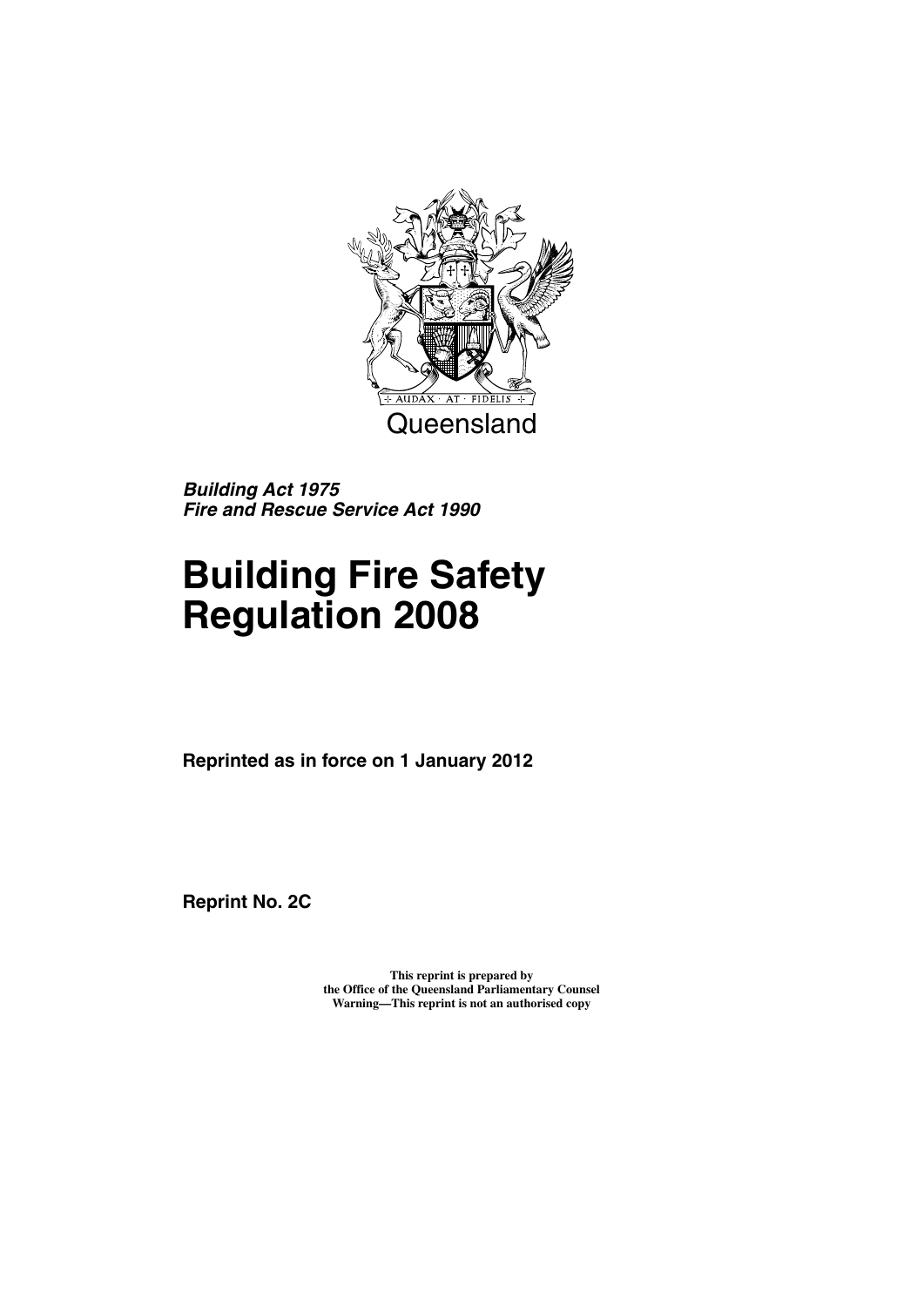## **Information about this reprint**

This regulation is reprinted as at 1 January 2012. The reprint shows the law as amended by all amendments that commenced on or before that day (Reprints Act 1992 s  $5(c)$ ).

The reprint includes a reference to the law by which each amendment was made—see list of legislation and list of annotations in endnotes. Also see list of legislation for any uncommenced amendments.

This page is specific to this reprint. See previous reprints for information about earlier changes made under the Reprints Act 1992. A table of reprints is included in the endnotes.

#### **Also see endnotes for information about—**

- **when provisions commenced**
- **editorial changes made in earlier reprints.**

#### **Spelling**

The spelling of certain words or phrases may be inconsistent in this reprint or with other reprints because of changes made in various editions of the Macquarie Dictionary (for example, in the dictionary, 'lodgement' has replaced 'lodgment'). Variations of spelling will be updated in the next authorised reprint.

#### **Dates shown on reprints**

**Reprints dated at last amendment** All reprints produced on or after 1 July 2002, authorised (that is, hard copy) and unauthorised (that is, electronic), are dated as at the last date of amendment. Previously reprints were dated as at the date of publication. If an authorised reprint is dated earlier than an unauthorised version published before 1 July 2002, it means the legislation was not further amended and the reprint date is the commencement of the last amendment.

If the date of an authorised reprint is the same as the date shown for an unauthorised version previously published, it merely means that the unauthorised version was published before the authorised version. Also, any revised edition of the previously published unauthorised version will have the same date as that version.

**Replacement reprint date** If the date of an authorised reprint is the same as the date shown on another authorised reprint it means that one is the replacement of the other.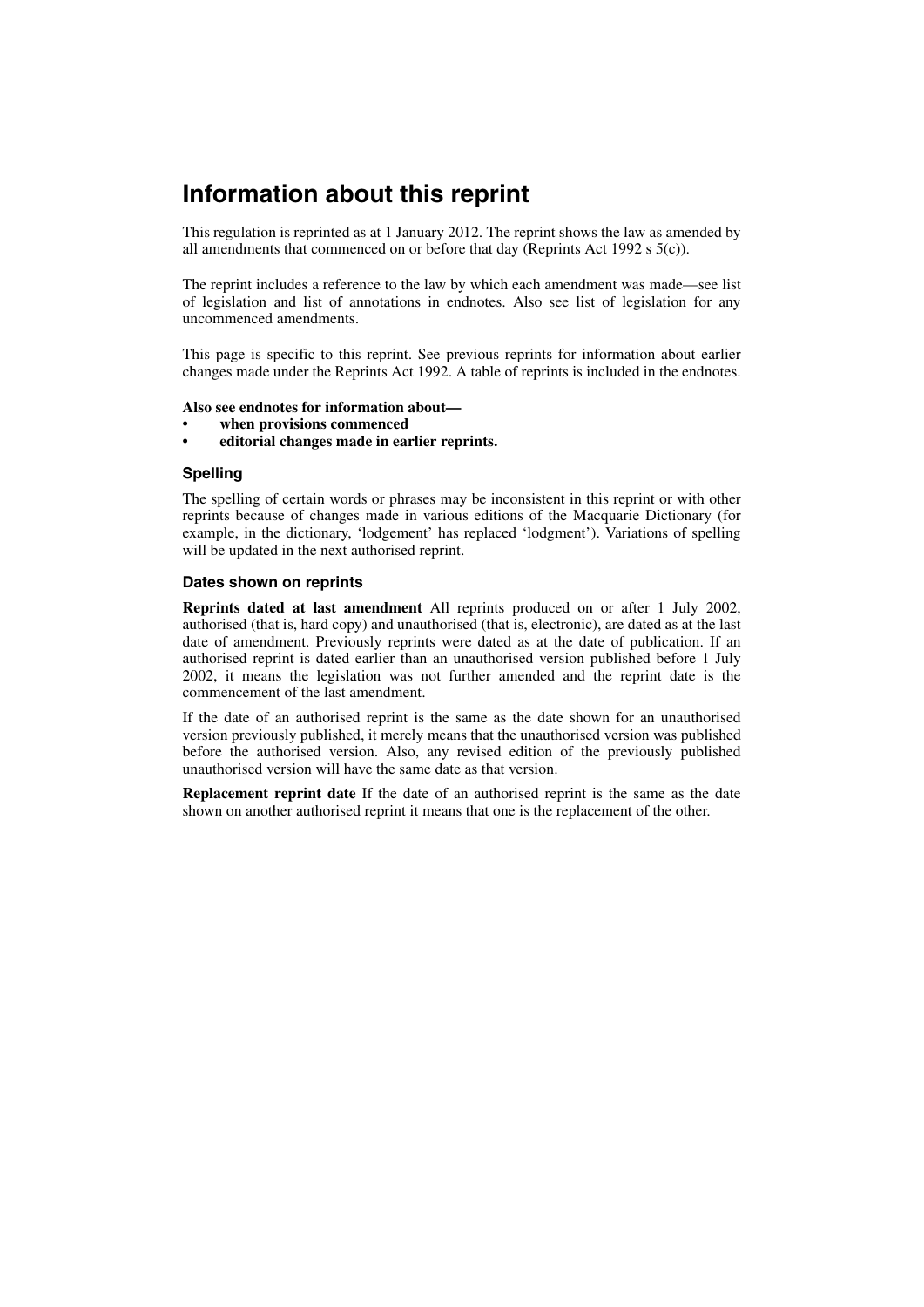

**Queensland** 

## **Building Fire Safety Regulation 2008**

|                   |                                                                                                              | Page            |
|-------------------|--------------------------------------------------------------------------------------------------------------|-----------------|
| Part 1            | Preliminary                                                                                                  |                 |
| 1                 |                                                                                                              | $\overline{7}$  |
| $\overline{c}$    | $Commonement \ldots \ldots \ldots \ldots \ldots \ldots \ldots \ldots \ldots \ldots \ldots$                   | $\overline{7}$  |
| 3                 |                                                                                                              | $\overline{7}$  |
| 4                 | Main objects of regulation                                                                                   | $\overline{7}$  |
| Part 2            | <b>Means of escape from buildings</b>                                                                        |                 |
| <b>Division 1</b> | Interpretation                                                                                               |                 |
| 5                 | Meaning of evacuation route                                                                                  | 8               |
| 6                 |                                                                                                              | 8               |
| <b>Division 2</b> | Keeping evacuation routes free from obstruction-general                                                      |                 |
| 7                 | Person not to obstruct an evacuation route                                                                   | 9               |
| 8                 | Occupier not to allow evacuation route to be obstructed                                                      | 10 <sup>1</sup> |
| 9                 | Occupier not to allow final exit of adjoining building to be<br>obstructed                                   | 10              |
| <b>Division 3</b> | Keeping evacuation routes free from obstruction-locking<br>doors                                             |                 |
| 10                |                                                                                                              | 11              |
| 11                | General obligations about locking doors                                                                      | 12              |
| 12                | Locking doors—children in education and care service premises<br>or child care centres or persons in custody | 12 <sup>2</sup> |
| <b>Division 4</b> | Keeping evacuation routes free from obstruction-air<br>space                                                 |                 |
| 13                | Evacuation routes to be kept isolated                                                                        | 13              |
| Part 3            | <b>Occupancy limits for buildings</b>                                                                        |                 |
| 14                |                                                                                                              | 15              |
| 15                | General obligation about the number of persons in a building                                                 | 16              |
| 16                | Limits on the number of persons in a building $\ldots \ldots \ldots \ldots$                                  | 16              |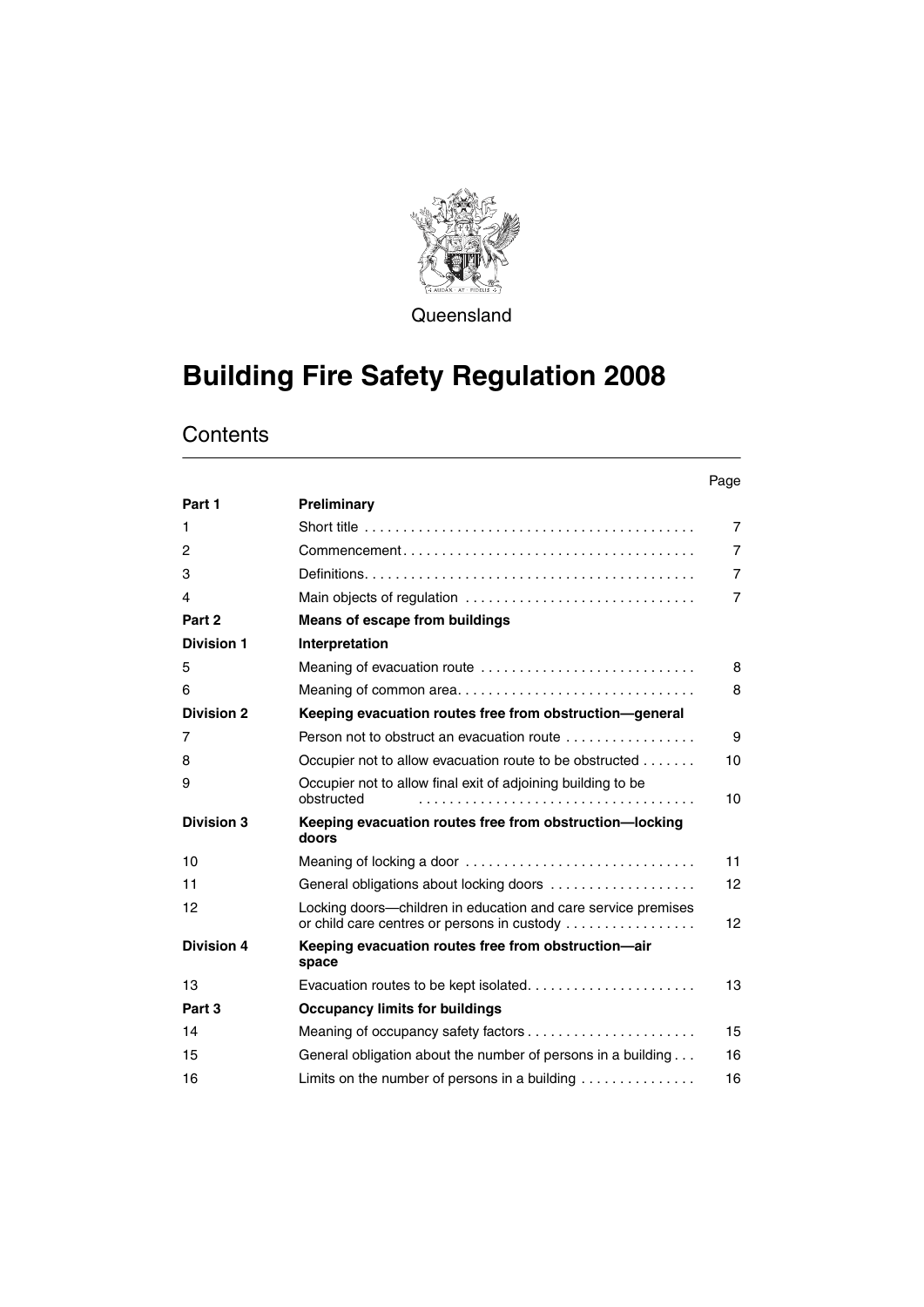#### Building Fire Safety Regulation 2008

| Part 4               | Evacuation planning, instruction and practice                                               |    |
|----------------------|---------------------------------------------------------------------------------------------|----|
| <b>Division 1</b>    | Preliminary                                                                                 |    |
| Subdivision 1        | Interpretation                                                                              |    |
| 17                   | Meaning of evacuation coordination procedures                                               | 17 |
| 18                   |                                                                                             | 18 |
| 19                   |                                                                                             | 20 |
| <b>Subdivision 2</b> | <b>Application of particular divisions</b>                                                  |    |
| 20                   | Application of divs 2, 3, 5 and $6 \ldots \ldots \ldots \ldots \ldots \ldots \ldots \ldots$ | 20 |
| <b>Division 2</b>    | Fire and evacuation plans                                                                   |    |
| Subdivision 1        | Keeping fire and evacuation plans in specified form                                         |    |
| 21                   |                                                                                             | 21 |
| 22                   | Requirements for managing entities                                                          | 23 |
| 23                   | Requirements for secondary occupiers                                                        | 23 |
| 24                   | Fire and evacuation plan to include and reflect fire safety<br>management procedure         | 24 |
| 25                   | Relevant approval documents to be obtained and kept with fire                               | 24 |
| <b>Subdivision 2</b> | Other matters relating to keeping fire and evacuation plans                                 |    |
| 26                   | Accessing a fire and evacuation plan                                                        | 25 |
| 27                   |                                                                                             | 26 |
| 28                   | Reviewing a fire and evacuation plan                                                        | 27 |
| <b>Division 3</b>    | <b>Evacuation signs and diagrams</b>                                                        |    |
| 29                   | References to an evacuation sign                                                            | 27 |
| 30                   | Evacuation signs and diagrams to be displayed                                               | 28 |
| <b>Division 4</b>    | Instructions for prescribed persons-Fire Service Act,<br>s 104E                             |    |
| 31                   | Prescribed time and period for prescribed persons                                           | 28 |
| <b>Division 5</b>    | Fire and evacuation instructions-buildings used for<br>temporary events                     |    |
| 32                   |                                                                                             | 29 |
| Division 6           | Fire and evacuation instructions-other buildings                                            |    |
| <b>Subdivision 1</b> | Preliminary                                                                                 |    |
| 33                   |                                                                                             | 29 |
| <b>Subdivision 2</b> | <b>Fire safety advisers</b>                                                                 |    |
| 34                   | Appointment of fire safety advisers for high occupancy buildings                            | 30 |
| <b>Subdivision 3</b> | <b>General evacuation instructions</b>                                                      |    |
| 35                   |                                                                                             | 30 |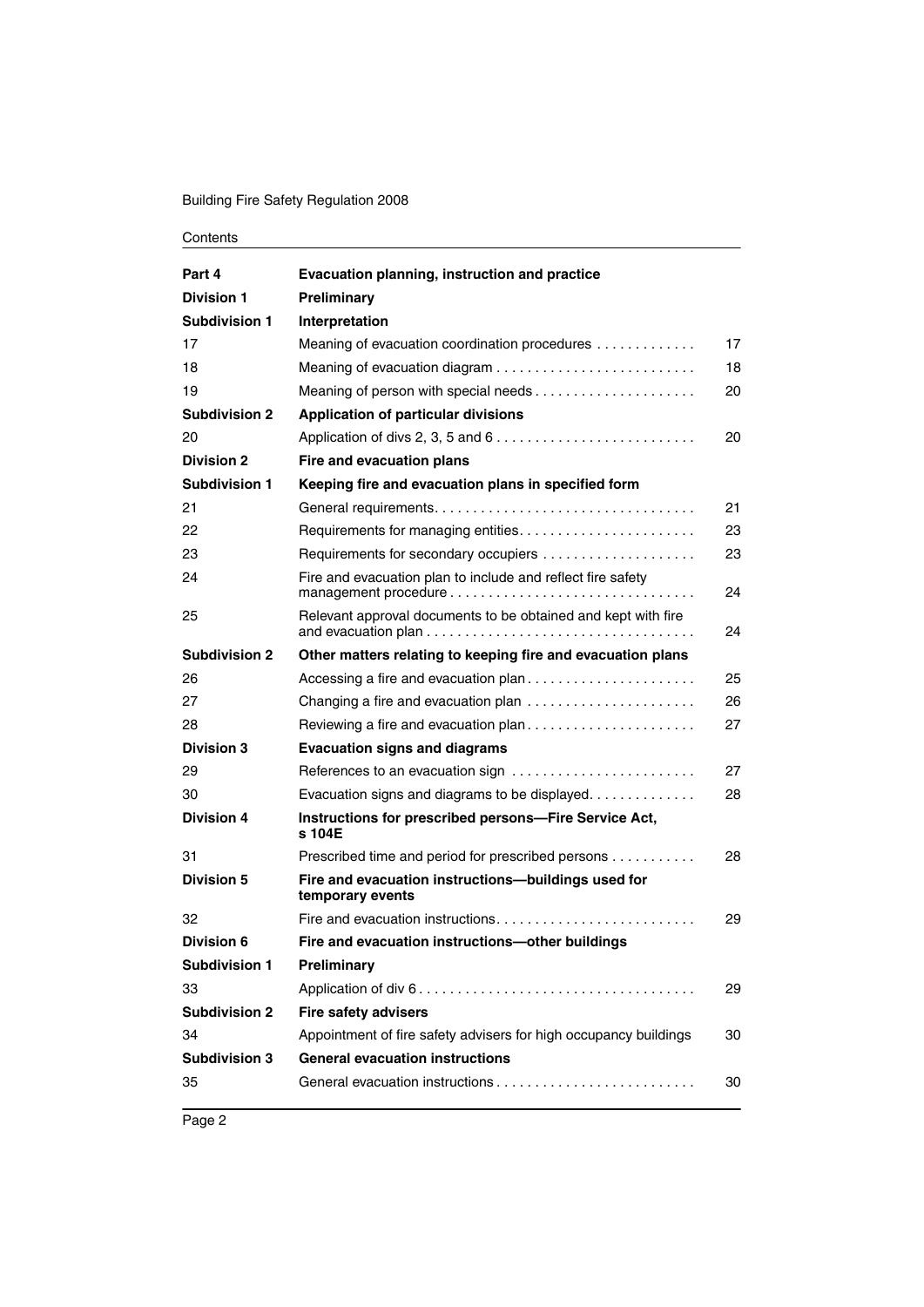| <b>Subdivision 4</b>    | <b>First-response evacuation instructions</b>                              |          |
|-------------------------|----------------------------------------------------------------------------|----------|
| 36                      |                                                                            | 31       |
| 37                      | Additional requirement for high occupancy buildings                        | 32       |
| <b>Subdivision 5</b>    | <b>Evacuation coordination instructions</b>                                |          |
| 38                      |                                                                            | 33       |
| 39                      | Requirements for instructing new persons                                   | 33       |
| 40                      |                                                                            | 34       |
| 41                      | Additional requirements for high occupancy buildings                       | 34       |
| 42                      | Compliance by occupiers of particular low occupancy buildings.             | 34       |
| <b>Division 7</b>       | <b>Evacuation practice</b>                                                 |          |
| 43                      | Evacuation practice—budget accommodation buildings                         | 35       |
| 44                      |                                                                            | 35       |
| <b>Division 8</b>       | <b>Records</b>                                                             |          |
| 45                      |                                                                            | 36       |
| 46                      | Evacuation practice record                                                 | 37       |
| Division 9              | Obligation of owners of accommodation units                                |          |
| 47                      | Meaning of accommodation unit                                              | 37       |
| 48                      | Signs to be displayed in accommodation units.                              | 38       |
|                         |                                                                            |          |
| Part 5                  | <b>Prescribed fire safety installations</b>                                |          |
| <b>Division 1</b>       | Definition for pt 5                                                        |          |
| 49                      |                                                                            | 39       |
| <b>Division 2</b>       | Obligations of persons maintaining prescribed fire safety<br>installations |          |
| 50                      | Maintenance of prescribed fire safety installations-QDC, part              |          |
|                         | MP6.1                                                                      | 39<br>40 |
| 53<br><b>Division 3</b> |                                                                            |          |
| 54                      | <b>Obligations of occupiers</b>                                            | 40       |
| 55                      | Maintenance of prescribed fire safety installations.                       | 41       |
| 55A                     | Keeping record of maintenance                                              | 42       |
| 55B                     | Record keeping requirements for occupiers of particular<br>buildings       | 43       |
| Part 6                  | Fees for assessment and inspection of required special fire<br>services    |          |
| <b>Division 1</b>       | Preliminary                                                                |          |
| 56                      | Meaning of special fire service fee                                        | 43       |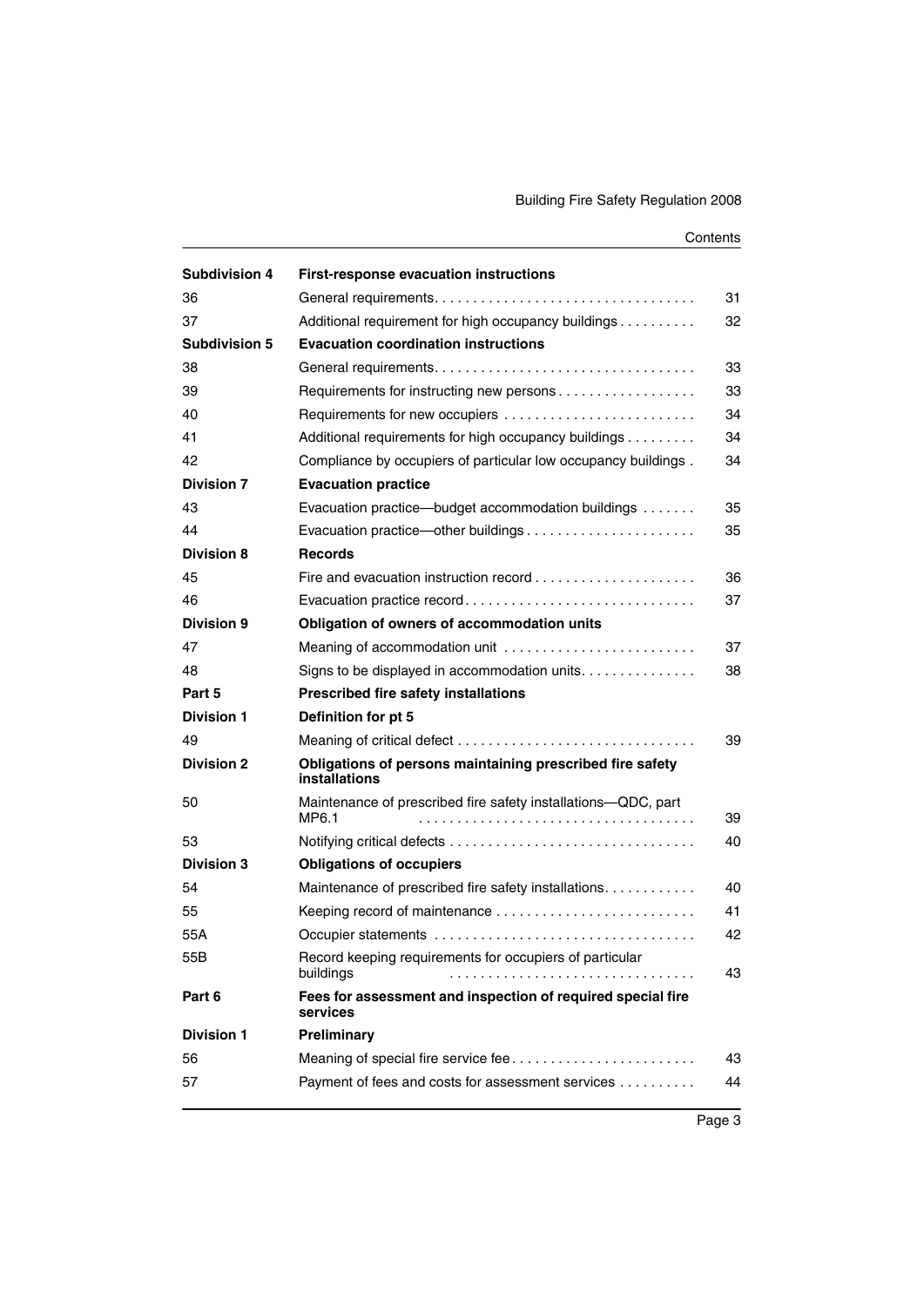| <b>Division 2</b> | Assessment and inspection of required special fire<br>services-no fire engineering brief |    |
|-------------------|------------------------------------------------------------------------------------------|----|
| 58                |                                                                                          | 45 |
| 59                | Base fee for stated building work involving fitting out                                  | 45 |
| 60                | Fees for assessing and inspecting required special fire services                         | 45 |
| <b>Division 3</b> | Assessment and inspection of required special fire<br>services-fire engineering brief    |    |
| 61                |                                                                                          | 46 |
| 62                | Fees for assessing and inspecting required special fire services.                        | 46 |
| 63                | Minor performance meeting fee                                                            | 47 |
| 64                | Costs for attending fire engineering brief meetings-travel and                           | 47 |
| <b>Division 4</b> | Other fees for assessment and inspection of required<br>special fire services            |    |
| 65                | Reassessment fee for amended plans                                                       | 48 |
| 66                | Fee for interim inspection of required special fire service                              | 48 |
| 67                | Fee for inspection of required special fire service for temporary<br>building            | 48 |
| 68                | Fee for additional inspection of required special fire service                           | 48 |
| 69                | Fee for inspection of special fire service for approving BCA                             | 49 |
| Part 7            | <b>Miscellaneous</b>                                                                     |    |
| <b>Division 1</b> | <b>Documents</b>                                                                         |    |
| 70                |                                                                                          | 49 |
| 71                | Keeping plans and other particular documents                                             | 50 |
| 72                | Retention and transfer of prescribed documents                                           | 51 |
| <b>Division 2</b> | <b>Fees</b>                                                                              |    |
| 74                | Preliminary meeting fee for proposed building development<br>application                 | 52 |
| 75                | Fee for fire safety report for a building $\ldots \ldots \ldots \ldots \ldots \ldots$    | 52 |
| Part 8            | Repeal                                                                                   |    |
| 76                |                                                                                          | 53 |
| Part 9            | <b>Transitional provisions</b>                                                           |    |
| <b>Division 1</b> | Preliminary                                                                              |    |
| 77                |                                                                                          | 54 |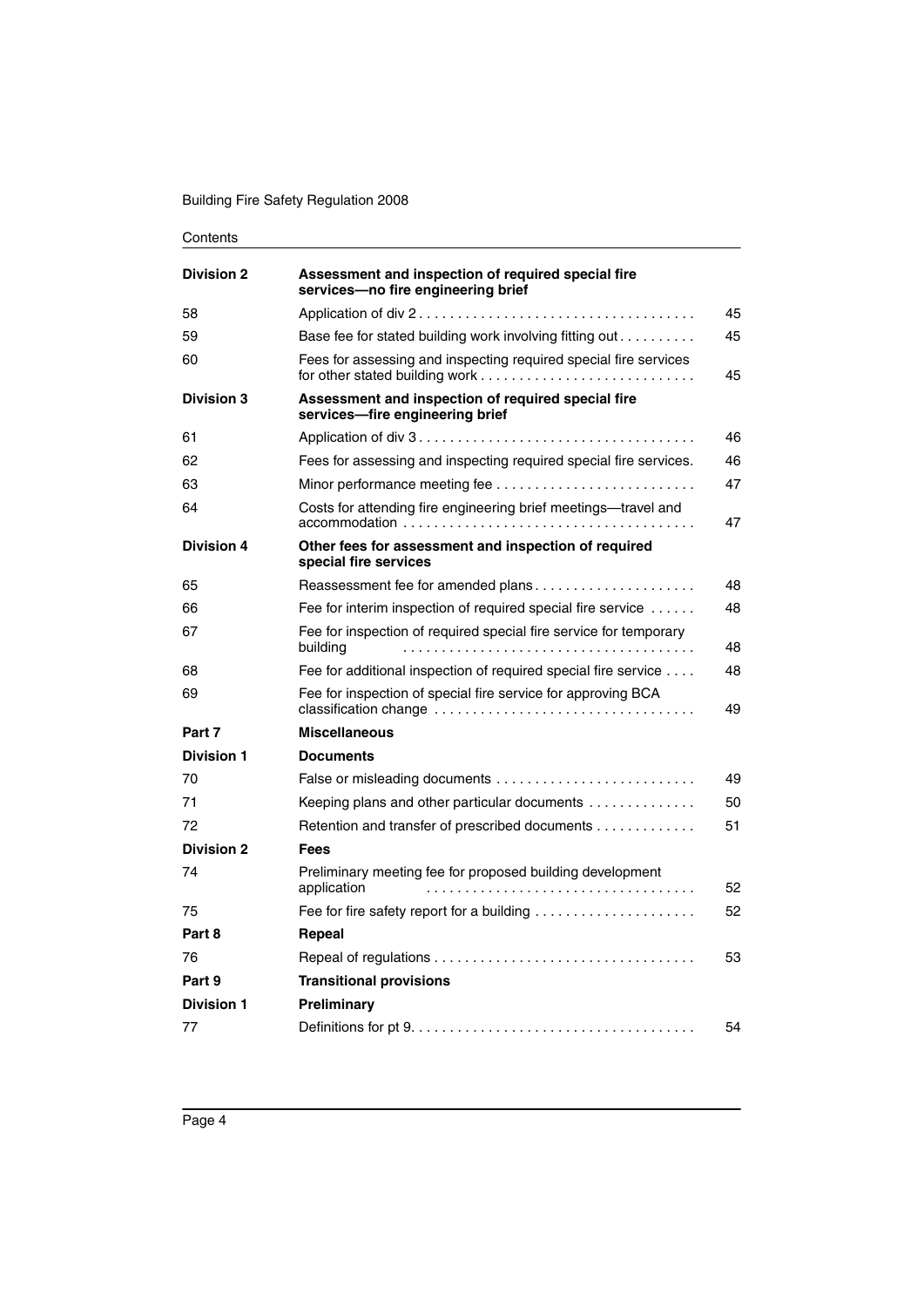| <b>Division 2</b>    | Evacuation planning, instruction and practice                                                  |    |
|----------------------|------------------------------------------------------------------------------------------------|----|
| <b>Subdivision 1</b> | Fire and evacuation plans and instructions                                                     |    |
| 78                   |                                                                                                | 54 |
| 79                   | Compliance with particular requirements about fire and                                         | 55 |
| 80                   | Relevant former instructions may be given instead of general                                   | 55 |
| 81                   | Relevant former instructions may be given instead of<br>first-response evacuation instructions | 55 |
| 82                   | Relevant former instructions may be given instead of evacuation                                | 56 |
| <b>Subdivision 2</b> | <b>Fire safety advisers</b>                                                                    |    |
| 83                   | Compliance with particular requirements about fire safety<br>advisers                          | 57 |
| <b>Subdivision 3</b> | <b>Evacuation practice for particular buildings</b>                                            |    |
| 84                   | Evacuation practice in continuously occupied budget<br>accommodation buildings                 | 57 |
| <b>Division 3</b>    | Maintenance of prescribed fire safety installations                                            |    |
| 85                   | Particular persons taken to be appropriately qualified persons                                 | 58 |
| <b>Division 4</b>    | <b>Records</b>                                                                                 |    |
| 86                   |                                                                                                | 58 |
| <b>Division 5</b>    | Fees for assessment and inspection of special fire services                                    |    |
| 87                   | Relevant former reassessment fee                                                               | 59 |
| 88                   |                                                                                                | 60 |
| 89                   | Relevant former alternative solution fee                                                       | 61 |
| 90                   |                                                                                                | 61 |
| <b>Schedule 2</b>    | Fees for assessment and inspection of required special fire                                    | 63 |
| Schedule 3           |                                                                                                | 66 |
| <b>Endnotes</b>      |                                                                                                |    |

| $1 -$          | 74  |
|----------------|-----|
| $\overline{2}$ |     |
| $\mathbf{3}$   |     |
| $\overline{4}$ | -75 |
| 5 <sup>5</sup> |     |
| 6              |     |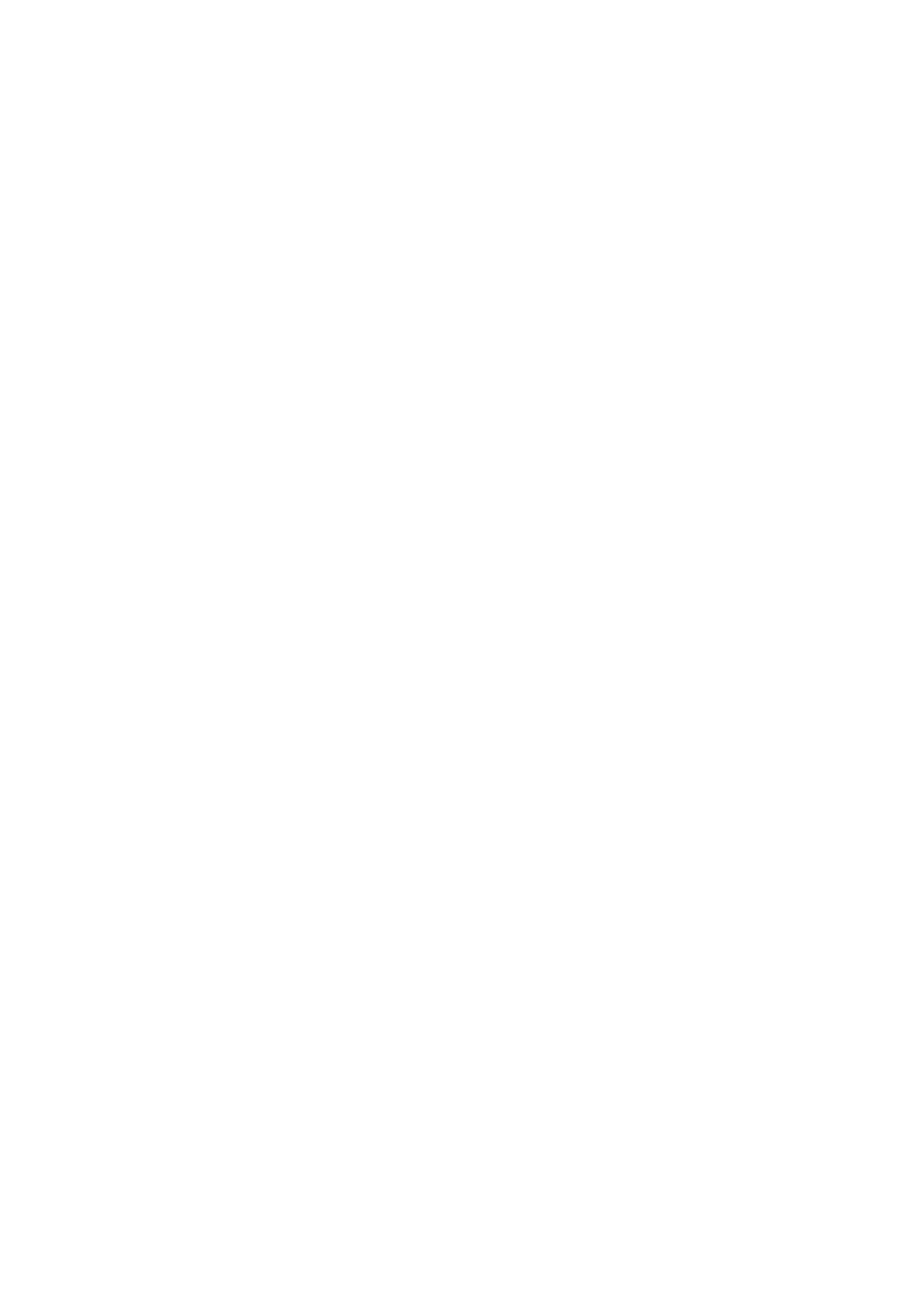[s 1]

## **Building Fire Safety Regulation 2008**

[as amended by all amendments that commenced on or before 1 January 2012]

## <span id="page-8-0"></span>**Part 1** Preliminary

#### <span id="page-8-1"></span>**1 Short title**

This regulation may be cited as the *Building Fire Safety Regulation 2008*.

#### <span id="page-8-2"></span>**2 Commencement**

This regulation commences on 1 July 2008.

#### <span id="page-8-3"></span>**3 Definitions**

The dictionary in schedule 3 defines particular words used in this regulation.

#### <span id="page-8-4"></span>**4 Main objects of regulation**

The main objects of this regulation are—

- (a) to ensure persons can evacuate buildings safely and quickly if a fire or hazardous materials emergency happens; and
- (b) to ensure prescribed fire safety installations for buildings are maintained.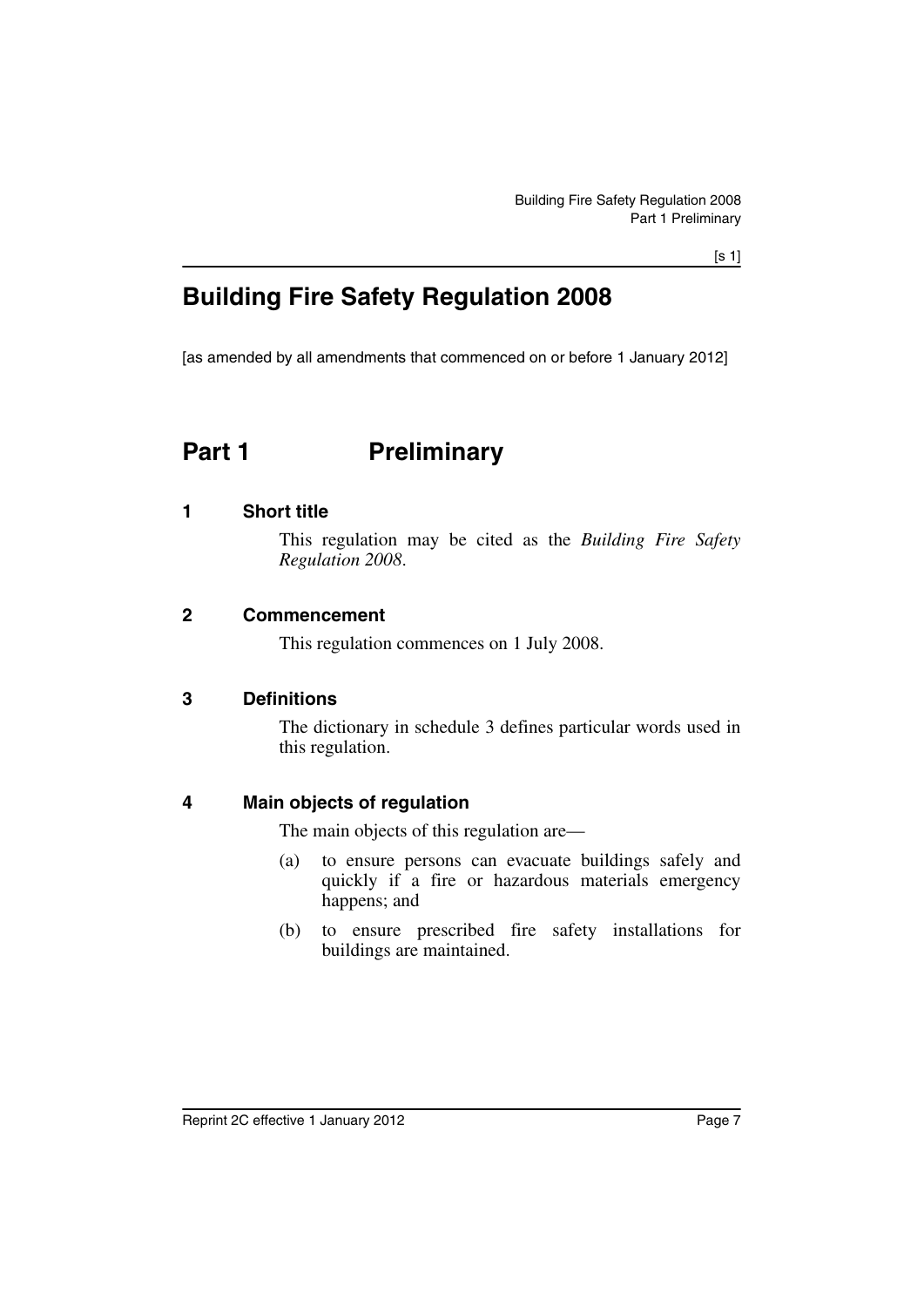$[s 5]$ 

## <span id="page-9-0"></span>**Part 2 Means of escape from buildings**

## <span id="page-9-1"></span>**Division 1** Interpretation

#### <span id="page-9-2"></span>**5 Meaning of** *evacuation route*

- (1) An *evacuation route*, in relation to a building, means—
	- (a) for division 4—a path of travel from any place in the building, through a final exit of the building, to a place of safety outside the building; or
	- (b) otherwise—a path of travel from a common area of the building, through a final exit of the building, to a place of safety outside the building.
- (2) An *evacuation route* includes the space above a path of travel.

#### <span id="page-9-3"></span>**6 Meaning of** *common area*

(1) A *common area* of a building means a part of a building that is designed or constructed to be used as a thoroughfare.

*Examples of a common area*—

a hallway, corridor, passageway, landing, stairway or ramp

- (2) However, a *common area* of a building does not include a part of a building that is—
	- (a) used entirely or mainly as a residence; and
	- (b) occupied by a person who owns, or is a tenant of, the part of the building.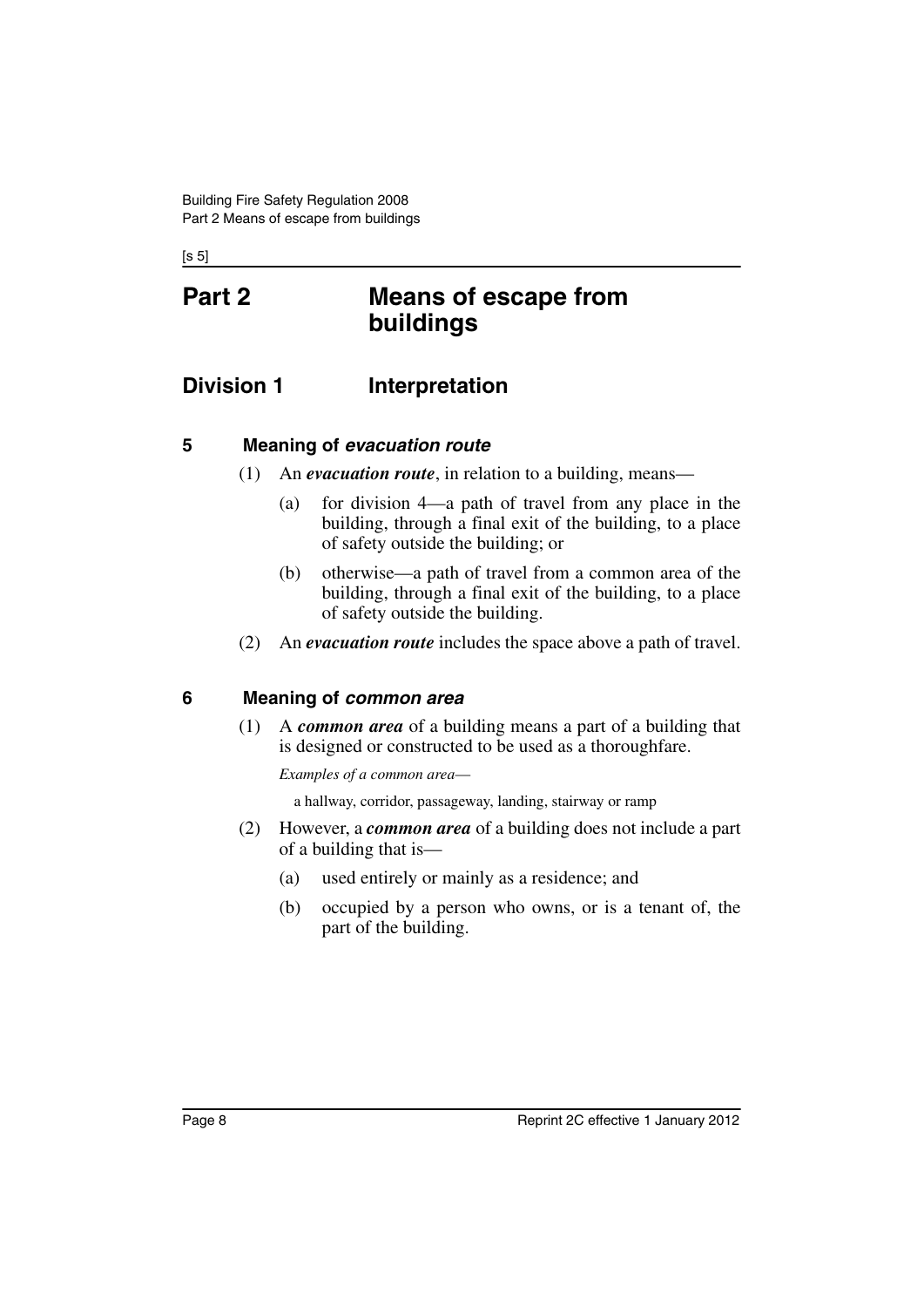[s 7]

### <span id="page-10-0"></span>**Division 2 Keeping evacuation routes free from obstruction—general**

#### <span id="page-10-1"></span>**7 Person not to obstruct an evacuation route**

- (1) A person must not—
	- (a) place a thing—
		- (i) within 2m of a final exit outside a building; or
		- (ii) in another place on an evacuation route of a building if the thing would be likely to unduly restrict, hinder or delay a person (an *affected person*), if the affected person were using the evacuation route in the event of a fire or hazardous materials emergency; or
	- (b) otherwise obstruct an evacuation route of a building.

*Example for paragraph (b)*—

persons gathering outside a final exit of a building in a way that would be likely to unduly hinder the passage of persons leaving the building in the event of a fire

Maximum penalty—30 penalty units.

- (2) For deciding if a thing on an evacuation route would be likely to unduly restrict, hinder or delay a person under subsection  $(1)(a)(ii)$ , regard must be had to-
	- (a) the number, mobility and other relevant characteristics of persons who would be likely to use the evacuation route in the event of a fire or hazardous materials emergency; and

*Example of another relevant characteristic for paragraph (a)*—

a person with special needs

(b) whether the thing would be likely to be displaced by a person using the evacuation route in the event of a fire or hazardous materials emergency.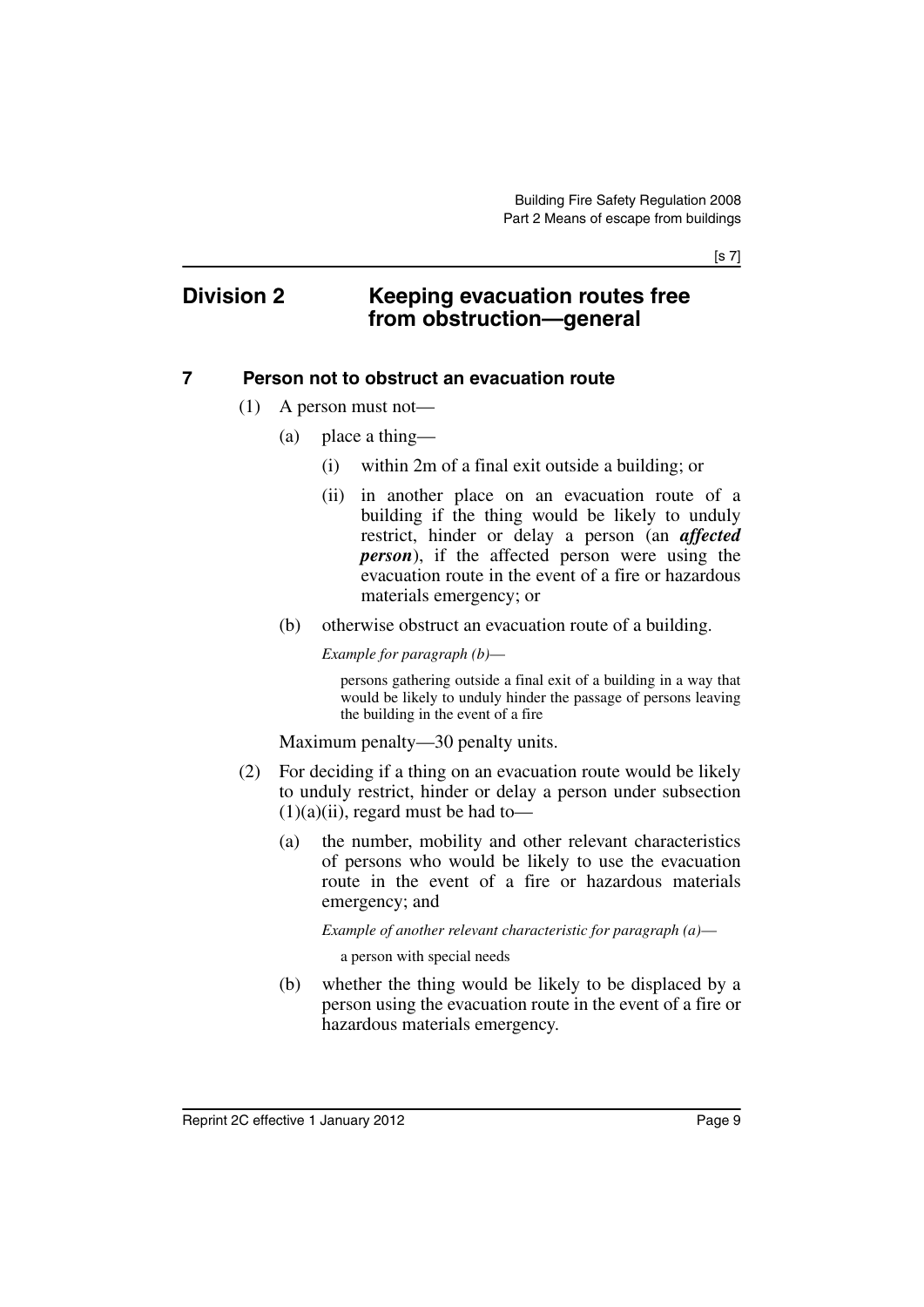#### [s 8]

#### <span id="page-11-0"></span>**8 Occupier not to allow evacuation route to be obstructed**

- (1) The occupier of a building must not allow a thing to be placed or to remain—
	- (a) within 2m of a final exit outside the building; or
	- (b) in another place on an evacuation route of the building, if the thing would be likely to unduly restrict, hinder or delay a person, if the person were using the evacuation route in the event of a fire or hazardous materials emergency.

Maximum penalty—30 penalty units.

- (2) For deciding if a thing on an evacuation route would be likely to unduly restrict, hinder or delay a person under subsection  $(1)(b)$ , regard must be had to-
	- (a) the number, mobility and other relevant characteristics of persons who would be likely to use the evacuation route in the event of a fire or hazardous materials emergency; and
	- (b) whether the thing would be likely to be displaced by a person using the evacuation route in the event of a fire or hazardous materials emergency.
- (3) Also, the occupier of a building must take reasonable steps to ensure that a person does not obstruct an evacuation route of the building.

*Example of a reasonable step for subsection (3)*—

The occupier erects a rope or other temporary barrier outside a final exit of the building that allows persons to queue to enter the building in a way that would not be likely to unduly hinder the passage of persons leaving the building in the event of fire.

Maximum penalty—30 penalty units.

#### <span id="page-11-1"></span>**9 Occupier not to allow final exit of adjoining building to be obstructed**

(1) This section applies to the occupier of premises that adjoin a final exit of a building (the *adjoining building*).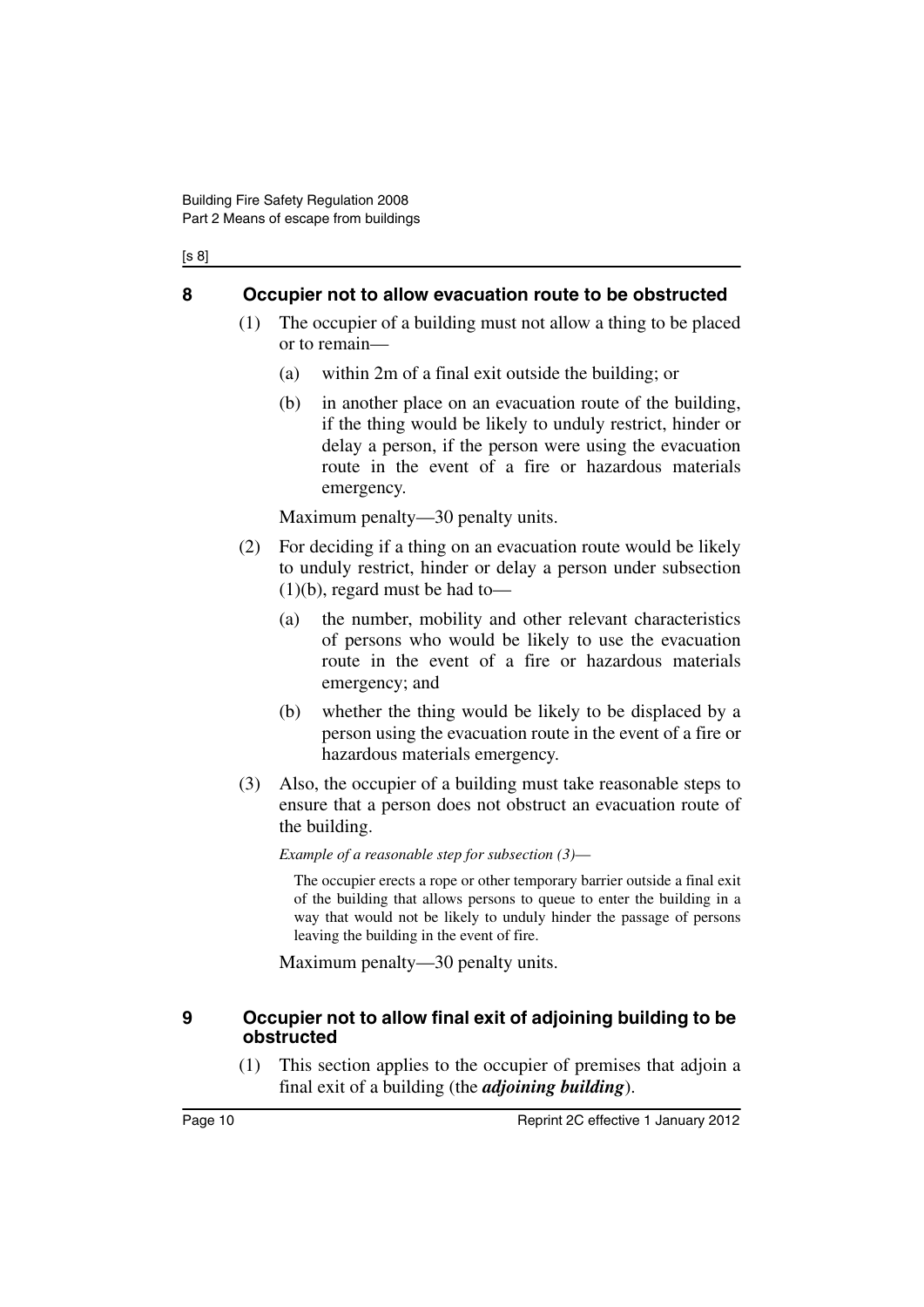- (2) The occupier must not allow a thing to be placed, or to remain—
	- (a) within 2m of a final exit outside the adjoining building; or
	- (b) in another place where the thing would be likely to unduly restrict, hinder or delay a person, if the person were using a final exit of the adjoining building in the event of a fire or hazardous materials emergency.

*Examples for subsection (2)*—

- the occupier of a shop in a foodcourt allowing its rubbish bins to remain within 2m of the final exit of an adjoining shop
- the occupier of a carpark allowing vehicles to be parked so that persons leaving an adjoining building are unduly restricted in accessing the carpark or an adjacent road

Maximum penalty—30 penalty units.

## <span id="page-12-0"></span>**Division 3 Keeping evacuation routes free from obstruction—locking doors**

### <span id="page-12-1"></span>**10 Meaning of** *locking* **a door**

- (1) A reference to *locking* a door is a reference to locking the door in a closed position.
- (2) *Locking* a door includes fastening the door or otherwise interfering with its ability to be opened.
- (3) However, a door on an evacuation route of a building is not locked if it can be opened—
	- (a) from the internal side using 1 device that can be operated by 1 downward or pushing action using 1 hand; or

*Examples of devices*—

- a handle, lever or panic bar
- a device consisting of a button or switch that can be operated to allow a door to open electronically and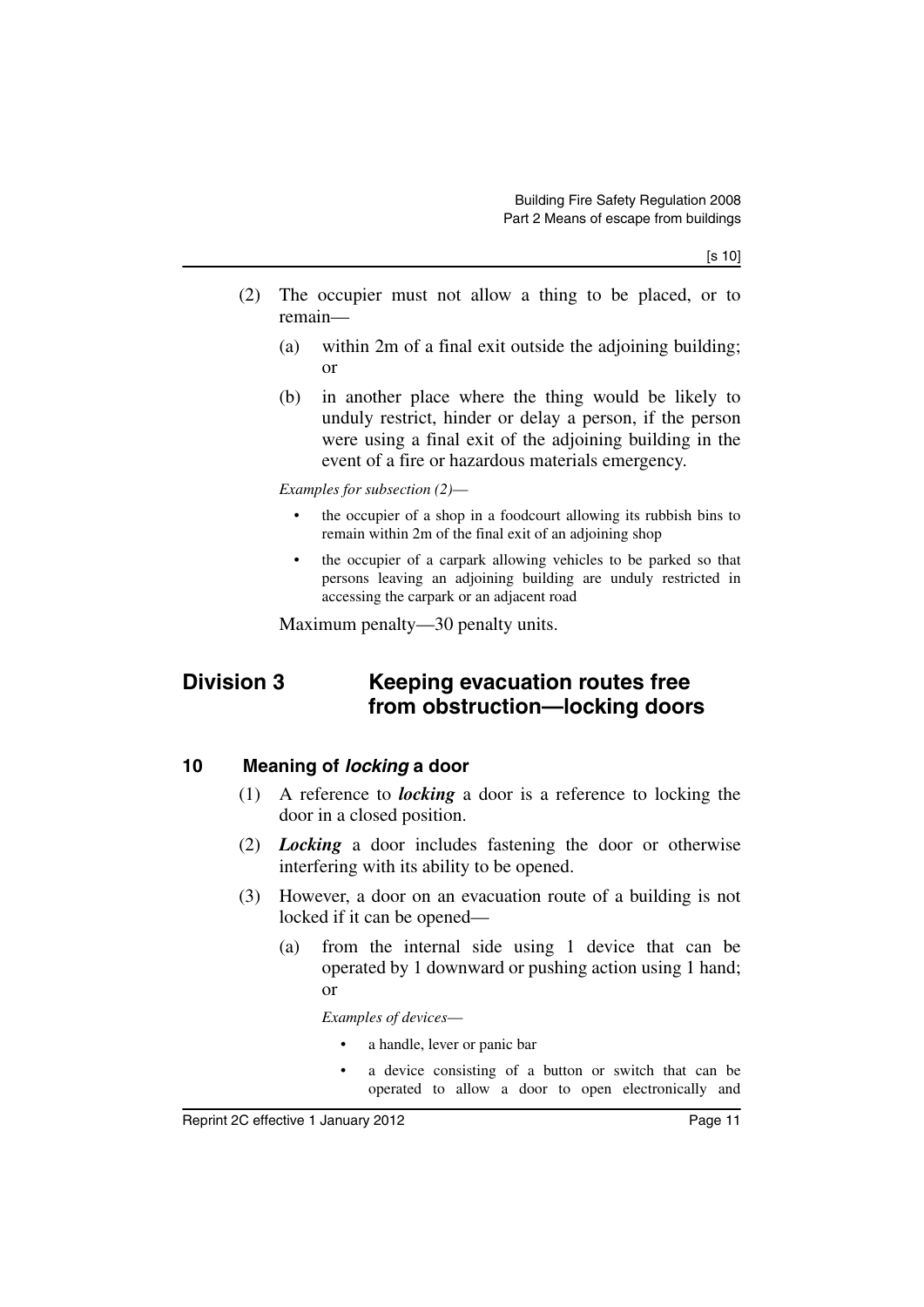automatically allows the door to be opened if the door fails to open electronically

(b) in another way that complies with the Building Code of Australia.

#### <span id="page-13-0"></span>**11 General obligations about locking doors**

(1) A person must not lock a door on an evacuation route of a building if the person knows, or reasonably ought to know, that another person is within the building on the internal side of the door.

Maximum penalty—30 penalty units.

(2) The occupier of a building must ensure that a door on an evacuation route of the building is not locked, if the occupier knows, or reasonably ought to know, that a person is within the building on the internal side of the door.

Maximum penalty—30 penalty units.

(3) This section does not apply if section 12 applies.

#### <span id="page-13-1"></span>**12 Locking doors—children in education and care service premises or child care centres or persons in custody**

- (1) This section applies if—
	- (a) a child (an *occupant*) is in a building being used for conducting a centre based education and care service or centre based child care service; or
	- (b) a person (also an *occupant*) is being held in lawful custody in a building.
- (2) If the occupant is within the building on the internal side of a door on an evacuation route of the building, a person must not lock the door in a way that would be likely to unduly restrict, hinder or delay a custodian for the occupant in opening the door.

Maximum penalty—30 penalty units.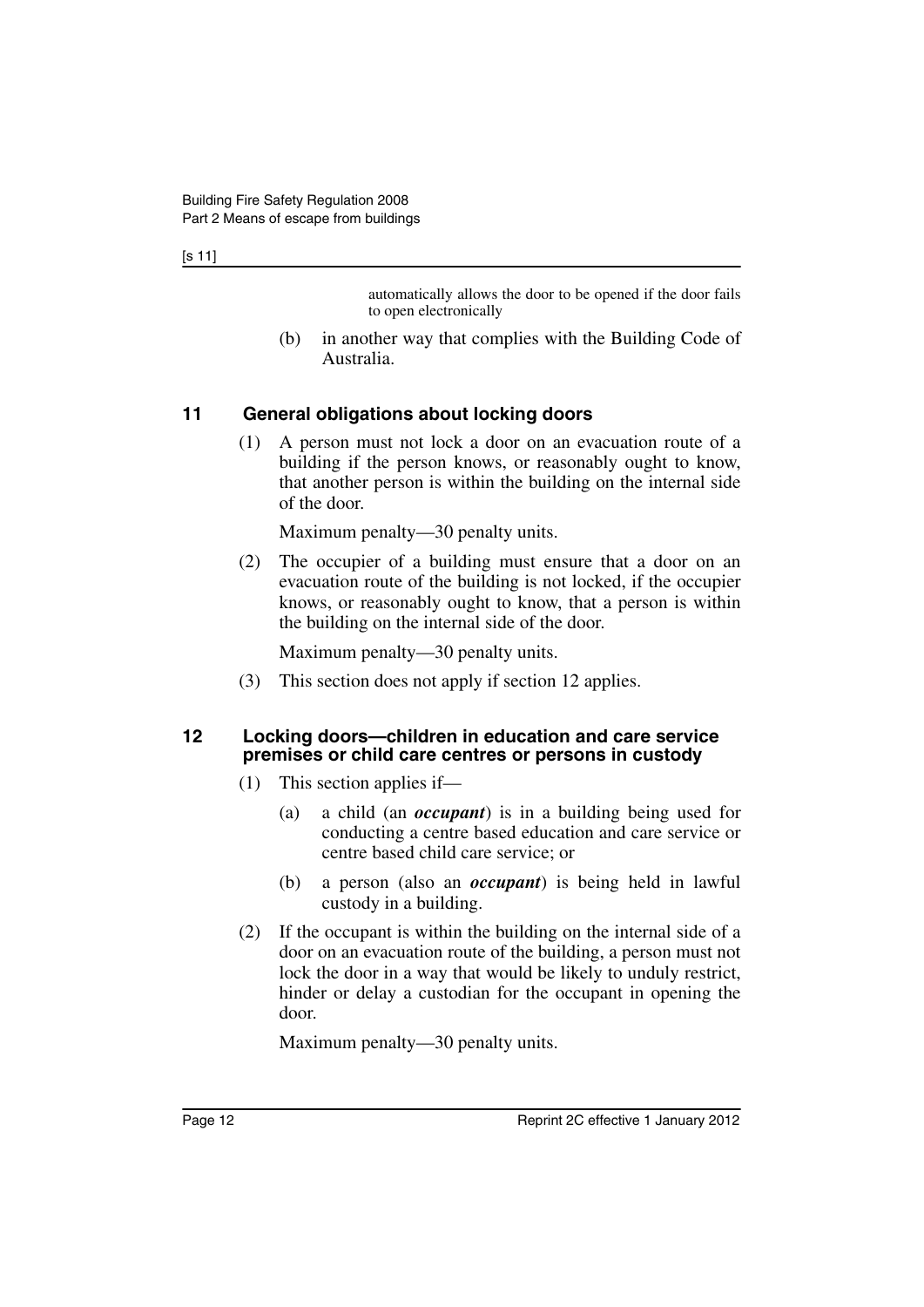(3) The occupier of the building must ensure that a door on an evacuation route of the building can not be locked in a way that would be likely to unduly restrict, hinder or delay a custodian for the occupant in opening the door.

Maximum penalty—30 penalty units.

(4) In this section—

*centre based child care service* means a child care service that is a centre based service under the *Child Care Act 2002*, section 10(a).

*centre based education and care service* means an approved education and care service, other than a family day care service, under the Education and Care Services National Law (Queensland).

*custodian*, for an occupant, means—

- (a) if the occupant is a child in a building being used for conducting a centre based education and care service—a person providing education and care as part of the service; or
- (b) if the occupant is a child in a building being used for conducting a centre based child care service—a person providing child care as part of the service; or
- (c) if the occupant is being held in lawful custody in a building—a person who controls the movement of the occupant within the building.

## <span id="page-14-0"></span>**Division 4 Keeping evacuation routes free from obstruction—air space**

### <span id="page-14-1"></span>**13 Evacuation routes to be kept isolated**

(1) A person must not install or alter a mechanical ventilation or air conditioning system in a building in a way that, in the event of a fire or hazardous materials emergency, may allow air to flow onto an evacuation route of the building from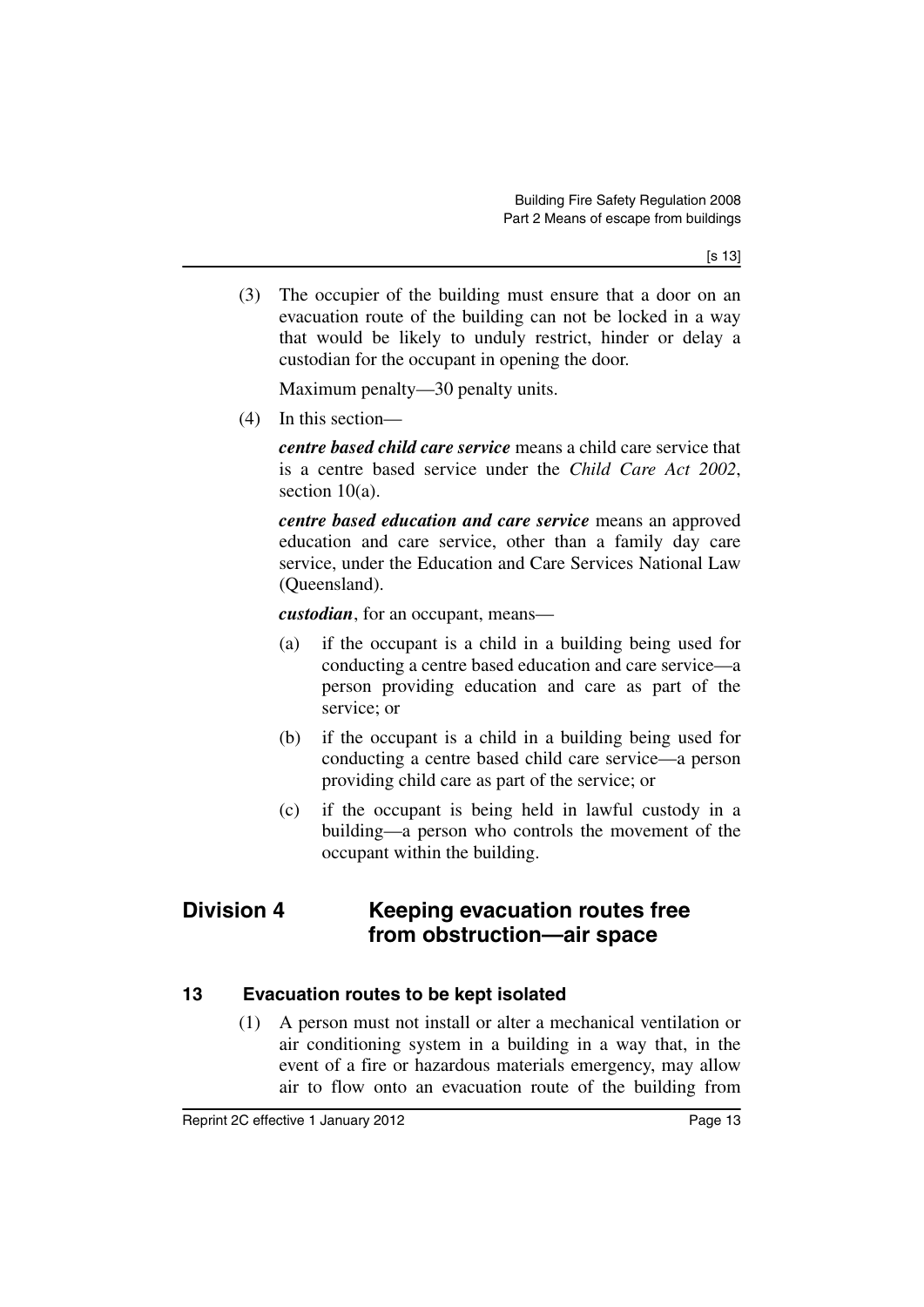#### [s 13]

another space in the building, including, for example, a fire-isolated compartment.

Maximum penalty—30 penalty units.

(2) A person must not do an act, other than an act mentioned in subsection (1), that, in the event of a fire or hazardous materials emergency, may allow air to flow onto an evacuation route of a building from another space in the building, including, for example, a fire-isolated compartment.

*Examples of doing an act for subsection (2)*—

- penetrating a wall on the perimeter of a fire-isolated compartment
- failing to seal a hole in a wall on the perimeter of a fire-isolated compartment
- chocking open a door on the perimeter of a fire-isolated compartment

Maximum penalty—30 penalty units.

- (3) However, subsection (2) does not apply if the act is authorised or required for building work under a building development approval.
- (4) The owner or occupier of a building must ensure that a person does not—
	- (a) install or alter a mechanical ventilation or air conditioning system in the building in contravention of subsection (1); or
	- (b) do another act in contravention of subsection (2).

Maximum penalty—30 penalty units.

- (5) It is a defence in a proceeding against a person for an offence under subsection (4) for the person to prove that—
	- (a) the person took reasonable precautions and exercised proper diligence to prevent the contravention; or
	- (b) the contravention was due to causes over which the person had no control.
- (6) In this section—

*doing an act* includes omitting to do an act.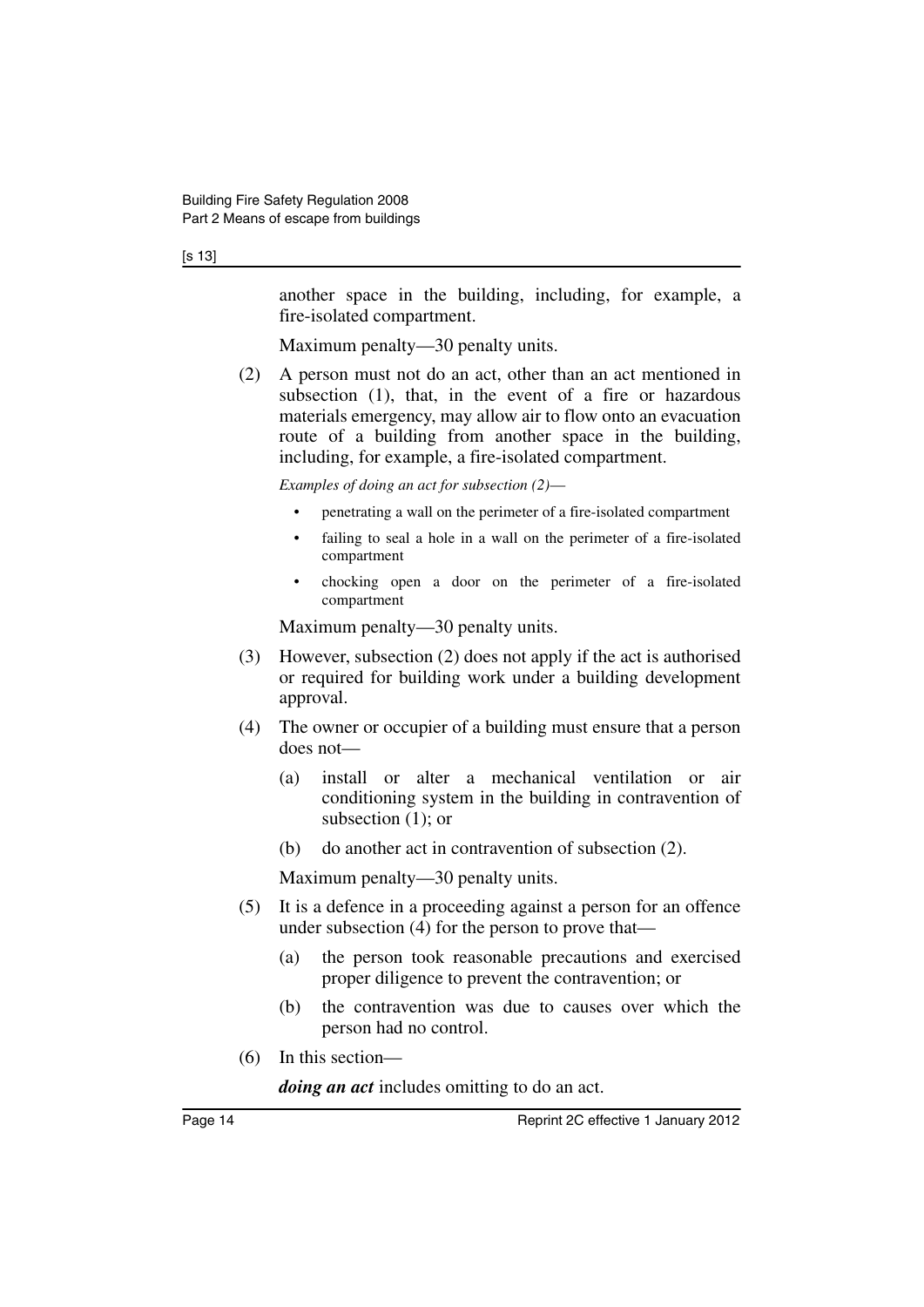[s 14]

*fire-isolated compartment* means a compartment in a building that is designed and constructed to prevent the spread of fire or flow of smoke from the compartment into another part of the building.

## <span id="page-16-0"></span>**Part 3 Occupancy limits for buildings**

#### <span id="page-16-1"></span>**14 Meaning of** *occupancy safety factors*

- (1) The *occupancy safety factors* for a building are the following—
	- (a) the building's characteristics, including—
		- (i) the number and location of exits in the building; and
		- (ii) the clear floor surface areas in the building; and
		- (iii) the flammability of the fixtures and fittings in the building; and
		- (iv) the prescribed fire safety installations for the building; and
		- (v) whether occupants of the building can exit directly into open space or another place of safety;
	- (b) how the building is used, including its classification under the Building Code of Australia;
	- (c) the number of persons who use, or are likely to use, the building at any given time;
	- (d) the mobility and other characteristics of the persons who use, or are likely to use, the building;
	- (e) any fire safety system for the building.
- (2) In this section—

*clear floor surface area* see schedule 6 of the Fire Service Act.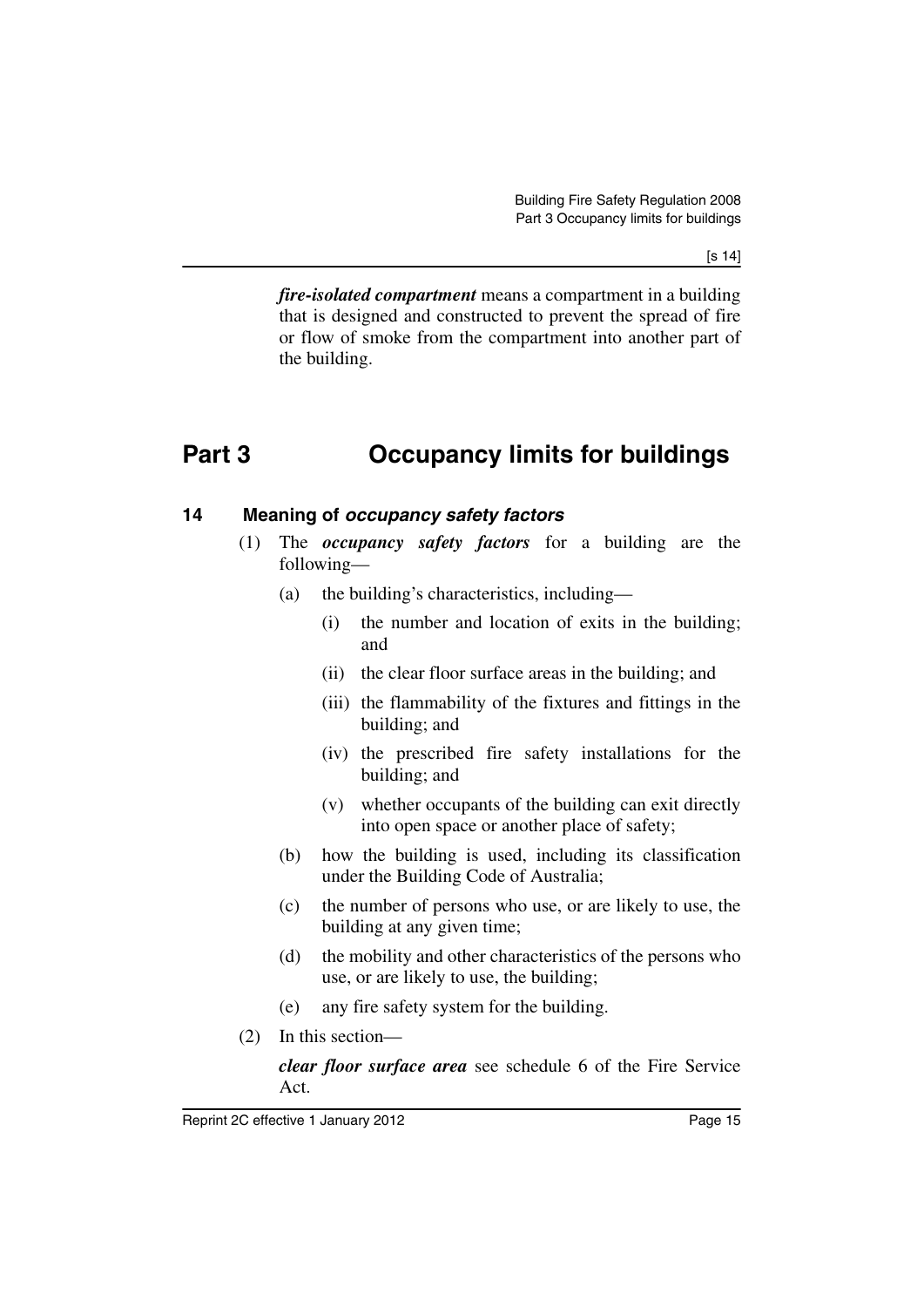#### [s 15]

#### <span id="page-17-0"></span>**15 General obligation about the number of persons in a building**

- (1) This section does not apply to the occupier of a building if an occupancy notice is in force for the building.
- (2) The occupier of a building must ensure that the number of persons in the building at any one time does not present an unreasonable risk to the safety of a person in the building.

Maximum penalty—30 penalty units.

(3) For subsection (2), in deciding whether or not the number of persons in a building presents an unreasonable risk to the safety of a person in the building, regard must be had to the occupancy safety factors for the building.

#### <span id="page-17-1"></span>**16 Limits on the number of persons in a building**

- (1) The occupier of a building must ensure that the number of persons in the building at any 1 time is not more than the maximum number that may be accommodated under—
	- (a) for a budget accommodation building to which the *Building Act 1975*, chapter 7, part 3 applies—the Queensland Development Code, MP 2.1, performance criteria P3 and acceptable solution A3; or
	- (b) for a building used for conducting a residential service—the Queensland Development Code, MP 5.7, items P3, A3, P4 and A4; or
	- (c) otherwise—the Building Code of Australia, part D1.13.

Maximum penalty—30 penalty units.

(2) Also, the occupier of a building must ensure that the number of persons in the building at any 1 time is not more than the maximum number that allows compliance with the Building Code of Australia, part D1.6.

Maximum penalty—30 penalty units.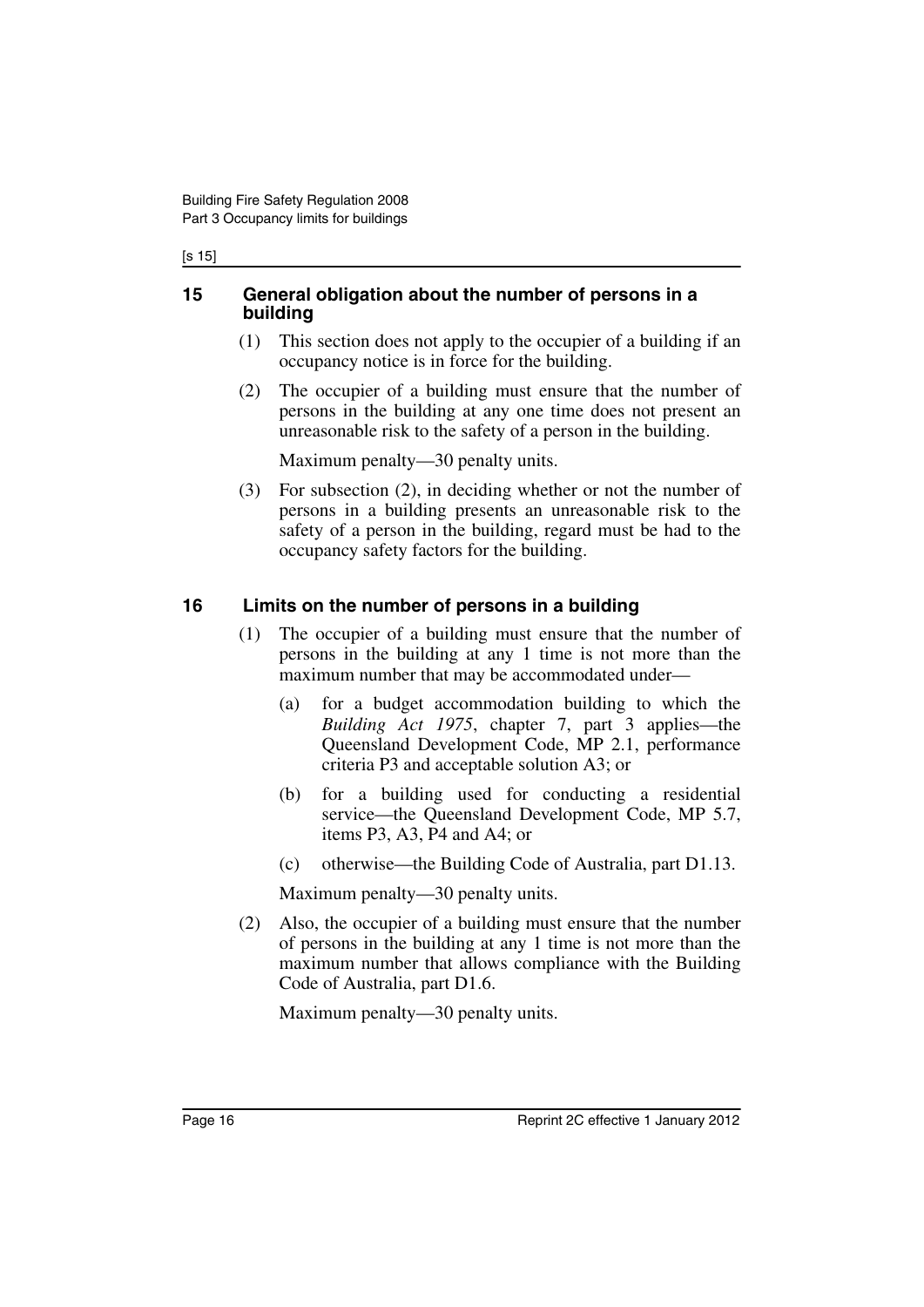[s 17]

## <span id="page-18-0"></span>**Part 4 Evacuation planning, instruction and practice**

<span id="page-18-1"></span>**Division 1 Preliminary**

## <span id="page-18-2"></span>**Subdivision 1 Interpretation**

#### <span id="page-18-3"></span>**17 Meaning of** *evacuation coordination procedures*

The *evacuation coordination procedures* for a building in the event of a fire or hazardous materials emergency are the procedures for—

(a) alerting, and communicating with, persons in the building; and

*Examples of procedures for paragraph (a)*—

procedures for using intercommunication devices, public address systems and messengers to alert and communicate with persons

- (b) alerting the service, including using manually operated fire alarms; and
- (c) arranging the evacuation of persons with special needs, members of the public and other persons in the building, to a designated assembly area for the building; and
- (d) checking whether all persons have been evacuated from the building; and

*Examples of procedures for paragraph (d)*—

- taking a rollcall of known occupants of the building or a part of the building
- asking members of the public evacuated from a building about the number and identity of persons who were in the building and have not been accounted for
- (e) informing the evacuation coordinator for the building of—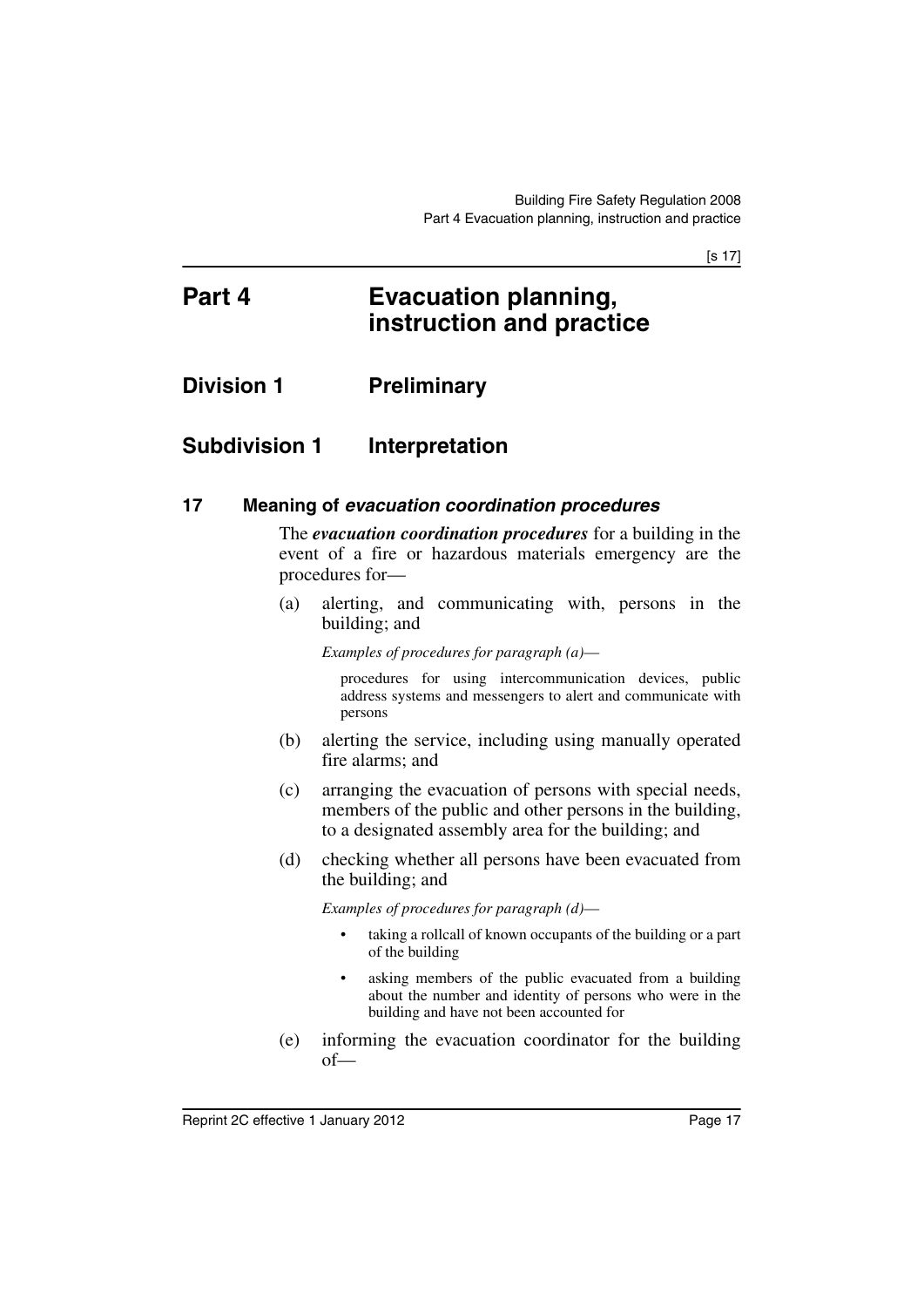[s 18]

- (i) the number of persons evacuated; and
- (ii) the number and identity of any persons not accounted for; and
- (f) meeting the fire officers attending the building in response to the fire or emergency at a suitable place stated in the fire and evacuation plan for the building.

#### <span id="page-19-0"></span>**18 Meaning of** *evacuation diagram*

- (1) An *evacuation diagram*, for a building, means a diagram, in an understandable form, of the building showing the following (the *fire safety reference points*)—
	- (a) the place that corresponds to the place in the building where the diagram is displayed;

*Example for paragraph (a)*—

An evacuation diagram in a building shows an arrow pointing to a red spot that corresponds to the place in the building where the diagram is displayed. The words 'You are here' are stated in bold text near the arrow.

- (b) the route from the place mentioned in paragraph (a) to the nearest exit of the building;
- (c) each exit of the building;
- (d) any intercommunication devices in the common areas of the building;
- (e) the manually operated fire alarms in the building;
- (f) the fire fighting equipment in the building;
- (g) each designated assembly area for the building;
- (h) the route from each exit shown on the diagram to a designated assembly area.
- (2) For subsection (1), the fire safety reference points under subsection  $(1)(a)$  to  $(f)$  and  $(1)(g)$  and  $(h)$  may be shown on separate diagrams.
- (3) An *evacuation diagram*, for a part of a building, means a diagram, in an understandable form, of the part of the building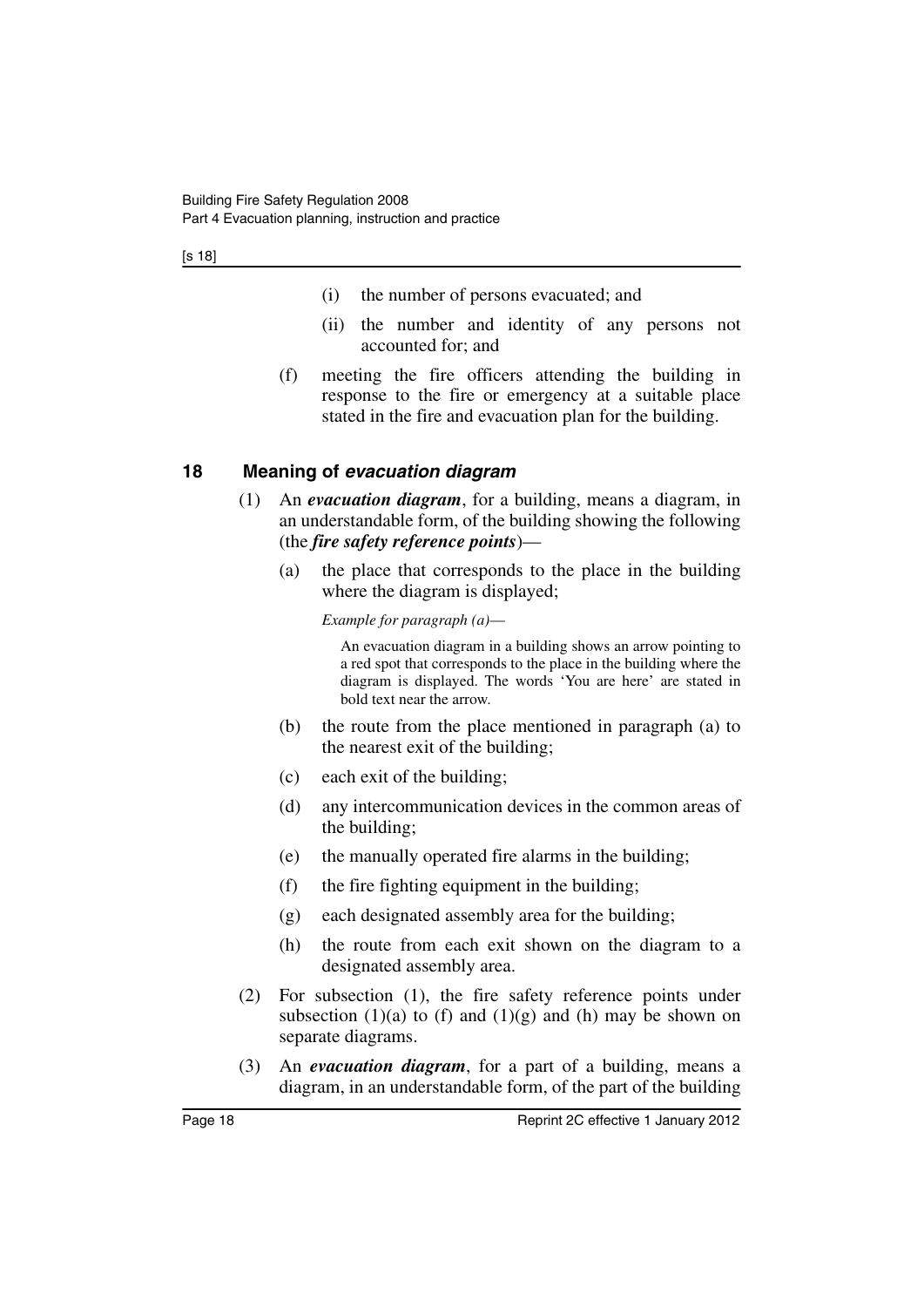showing the following (also the *fire safety reference points*)—

- (a) the place that corresponds to the place in the part of the building where the diagram is displayed;
- (b) each exit that is reasonably accessible from the part of the building;
- (c) the route from the part of the building to each exit shown on the diagram;
- (d) any intercommunication devices in the common areas that are reasonably accessible from the part of the building;
- (e) the manually operated fire alarms that are reasonably accessible from the part of the building;
- (f) the fire fighting equipment that is reasonably accessible from the part of the building;
- (g) a designated assembly area for the part of the building;
- (h) the route from each exit shown on the diagram to a designated assembly area.
- (4) For subsection (3), the fire safety reference points under subsection (3)(a) to (f) and (3)(g) and (h) may be shown on separate diagrams.
- (5) In this section—

*understandable form*, for an evacuation diagram, means a form that would be easily understandable by a person who would be likely to be reading the diagram, if the person were reading the diagram in the event of a fire or hazardous materials emergency.

*Examples of matters that may be relevant for understanding a diagram*—

- whether the diagram is in a reasonable scale
- whether the diagram includes a legend clearly showing different parts of a building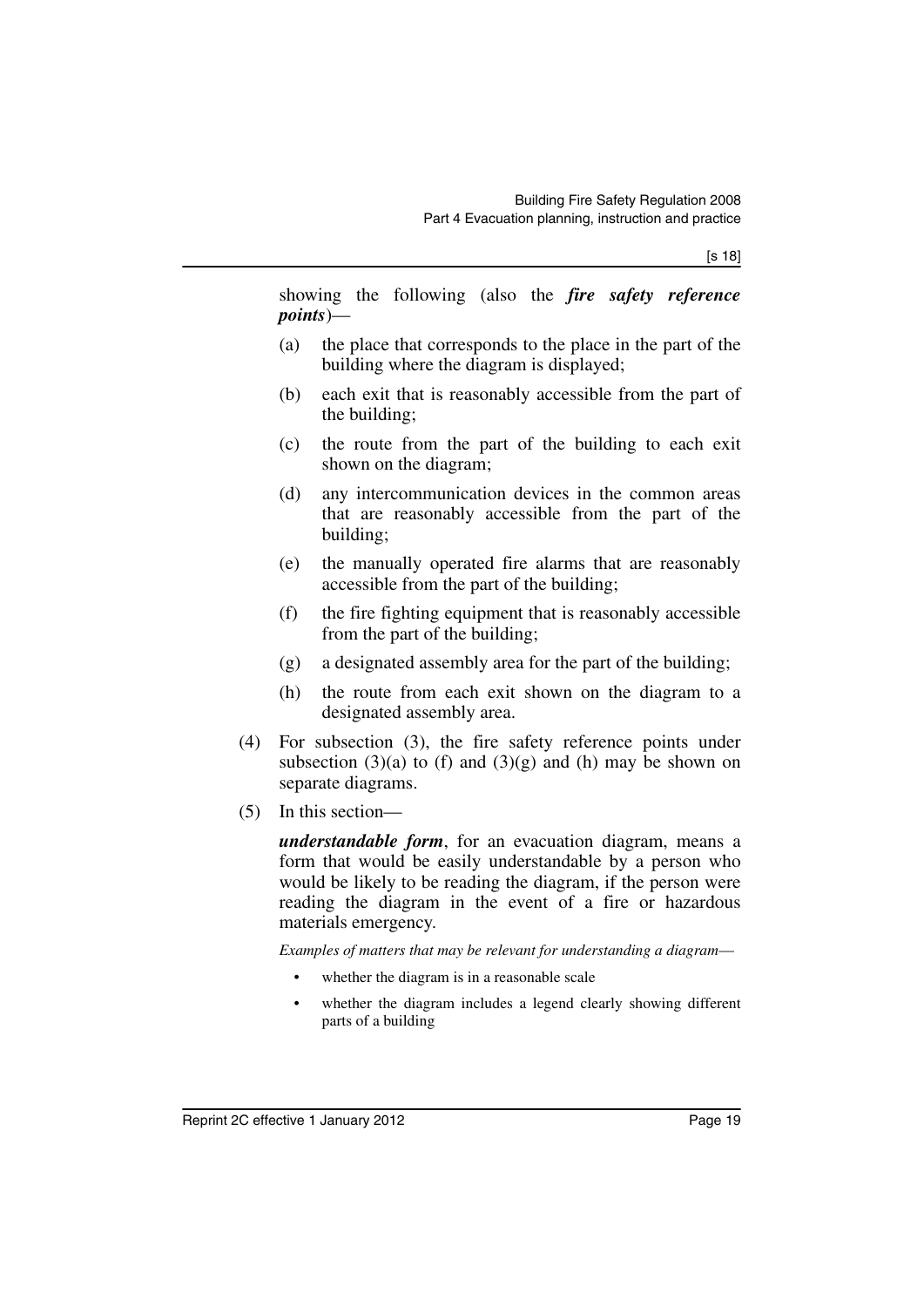#### [s 19]

#### <span id="page-21-0"></span>**19 Meaning of** *person with special needs*

For arranging the evacuation of persons from a building, a *person with special needs* is a person for whom it is reasonable to make different arrangements from other persons because of—

(a) a characteristic of the person; or

*Examples of a characteristic of a person*—

- 1 The person has a disability.
- 2 The person is a child.
- 3 The person is affected by liquor.
- (b) a matter relating to the person's presence in the building.

*Examples of a matter for paragraph (b)*—

- 1 The person is in lawful custody in the building.
- 2 The person works in an area of a building in which access or egress is restricted, including, for example, a basement.
- 3 The person works in a hazardous area of a building, including, for example, an area in which there are hazardous materials.

## <span id="page-21-1"></span>**Subdivision 2 Application of particular divisions**

#### <span id="page-21-2"></span>**20 Application of divs 2, 3, 5 and 6**

Divisions 2, 3, 5 and 6 do not apply to—

- (a) the occupier of a budget accommodation building for which a fire safety management plan is required under section 27 of the Building Act or section 104FA of the Fire Service Act; or
- (b) the occupier of a building used for conducting a residential service.

*Note*—

See also section 79 about compliance with division 2.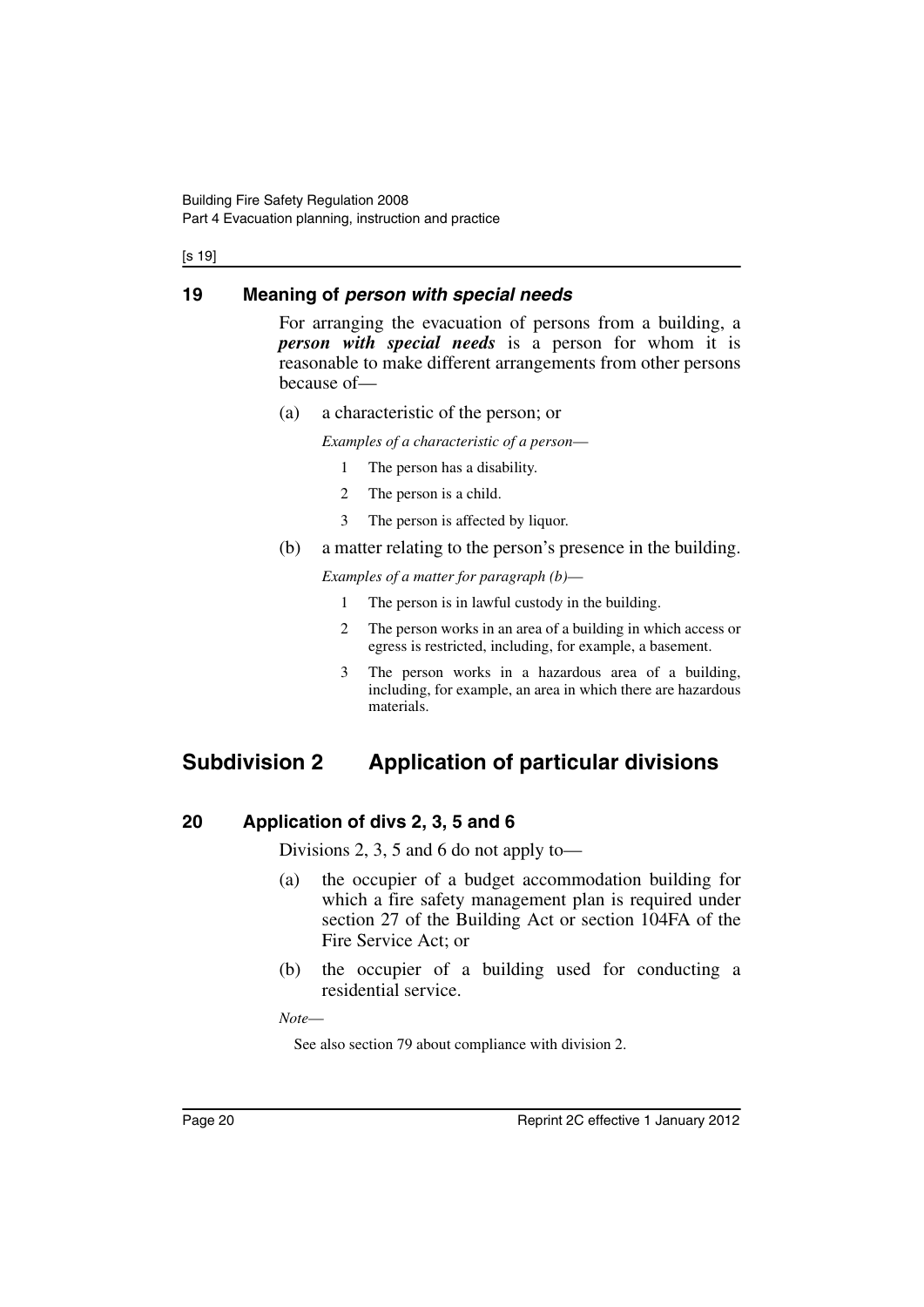[s 21]

## <span id="page-22-0"></span>**Division 2 Fire and evacuation plans**

## <span id="page-22-1"></span>**Subdivision 1 Keeping fire and evacuation plans in specified form**

#### <span id="page-22-2"></span>**21 General requirements**

- (1) This section is subject to sections 22 and 23.
- (2) The occupier of a building must ensure the fire and evacuation plan for the building—
	- (a) is kept in written form; and
	- (b) states the matters mentioned in subsection (3); and
	- (c) includes—
		- (i) the evacuation diagram of the building; and
		- (ii) if an evacuation diagram has been made for a part of the building—the evacuation diagram of the part of the building.

Maximum penalty—30 penalty units.

- (3) A fire and evacuation plan for a building must state each of the following—
	- (a) the name, if any, and address of the building;
	- (b) the name, address, telephone number and electronic contact details of the owner and occupier of the building;
	- (c) the evacuation coordination procedures for the building;
	- (d) instructions for evacuating the building safely in accordance with the evacuation coordination procedures for the building in the event of a fire or hazardous materials emergency;
	- (e) the method of operation of fire fighting equipment and manually operated fire alarms in the building;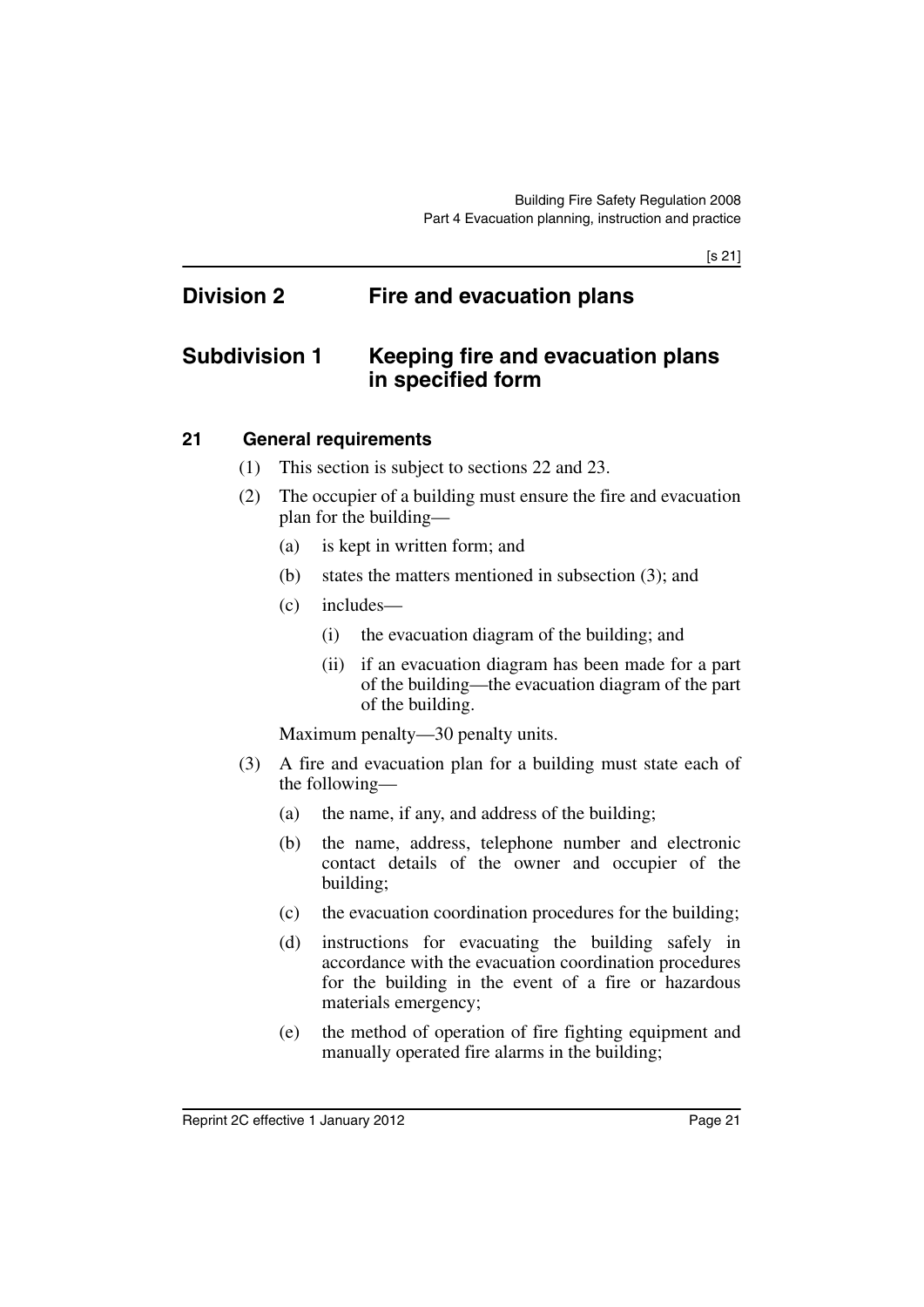[s 21]

(f) the procedures for giving fire and evacuation instructions under this part to persons working in the building and ensuring the instructions are given;

*Examples of procedures for paragraph (f)*—

- procedures for giving general and first-response evacuation instructions to new workers during their induction
- procedures for giving general evacuation instructions to workers in an electronic form and confirming the workers receive the instructions
- $(g)$  if the building is a high occupancy building—
	- (i) the name, telephone number and electronic contact details of the fire safety adviser appointed for the building; and
	- (ii) a description of the building fire safety qualification held by the fire safety adviser; and
	- (iii) the name of the registered training organisation that issued the qualification; and
	- (iv) the date the qualification was issued;

*Note*—

See also section 83 about compliance with paragraph (g).

- (h) the name, telephone number and electronic contact details of the person in charge of evacuating the building (the *evacuation coordinator*) and the date the person became the evacuation coordinator;
- (i) the name, telephone number and electronic contact details of each person responsible for carrying out the evacuation coordination procedures and the date each person became responsible for carrying out the procedures;
- (j) the names, telephone numbers and electronic contact details of the persons responsible for the following matters—
	- (i) giving the fire and evacuation instructions under paragraph (f);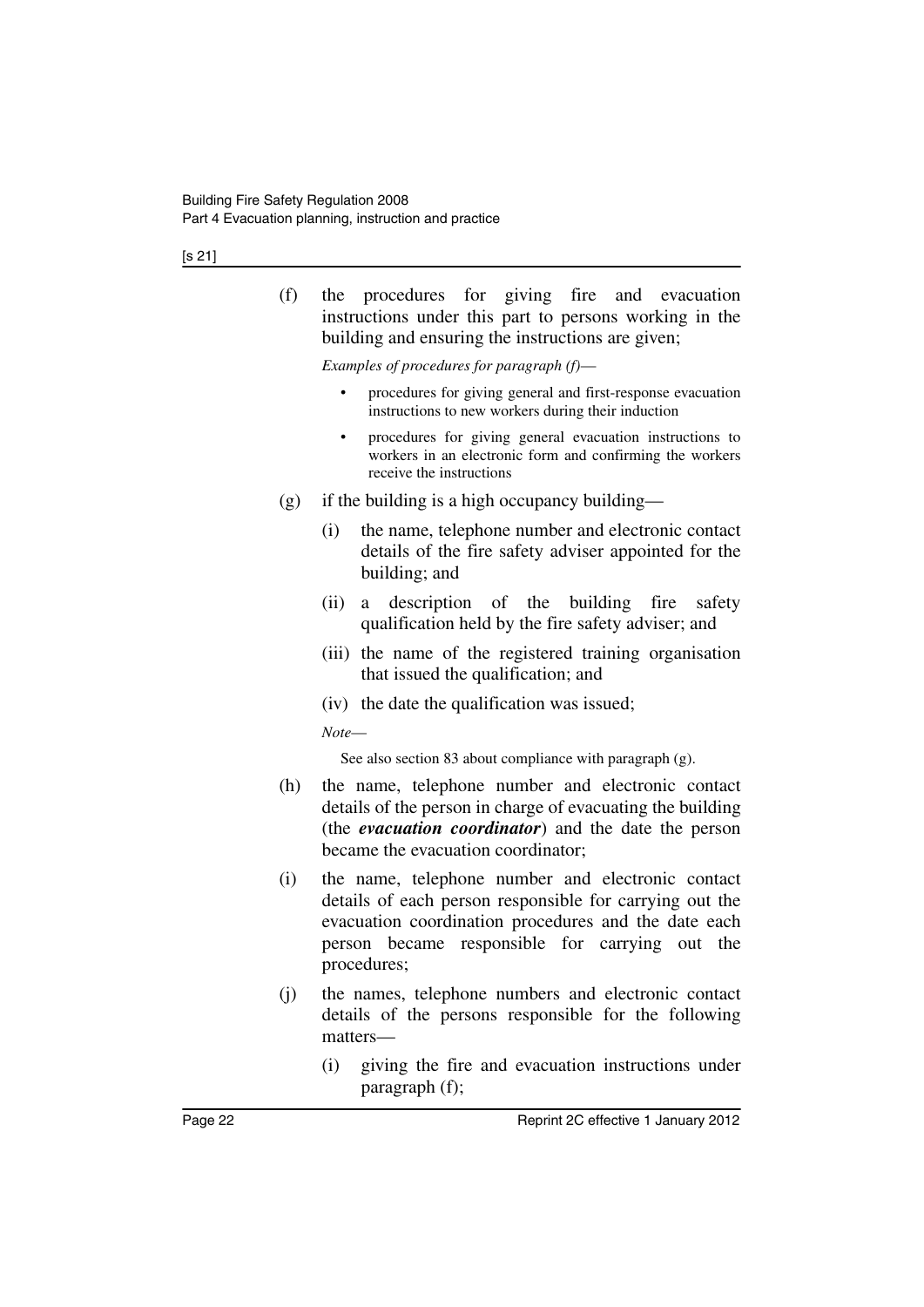- (ii) developing, changing and reviewing the plan.
- (4) If a fire safety adviser has not been appointed because of section 34(3) and (4), subsection  $(3)(g)$  does not apply until the appointment.

#### <span id="page-24-0"></span>**22 Requirements for managing entities**

- (1) This section applies to the managing entity of a multi-occupancy building for keeping the fire and evacuation plan for the building under this subdivision.
- (2) The managing entity must ensure the fire and evacuation plan takes into account the evacuation coordination procedures stated in the fire and evacuation plans for all parts of the building occupied by secondary occupiers.

*Example of operation of subsection (2)*—

The fire and evacuation plan for a shop in a shopping centre provides for persons in the shop to assemble at a point (*point 'A'*) outside an exit of the shop in the general access area to await further instructions. The fire and evacuation plan kept by centre management for the shopping centre provides for evacuating persons from point 'A'.

Maximum penalty—30 penalty units.

### <span id="page-24-1"></span>**23 Requirements for secondary occupiers**

- (1) This section applies to the secondary occupier of a part of a multi-occupancy building for keeping the fire and evacuation plan for the part of the building under this subdivision.
- (2) The occupier must ensure the fire and evacuation plan for the part of the building complements the evacuation coordination procedures under the fire and evacuation plan kept by the managing entity for the building.

#### *Example of operation of subsection (2)*—

The fire and evacuation plan for part of an office block provides for a person to report the number and identities of persons not accounted for after an evacuation to the evacuation coordinator mentioned in the fire and evacuation plan kept by the managing entity of the building.

Maximum penalty—30 penalty units.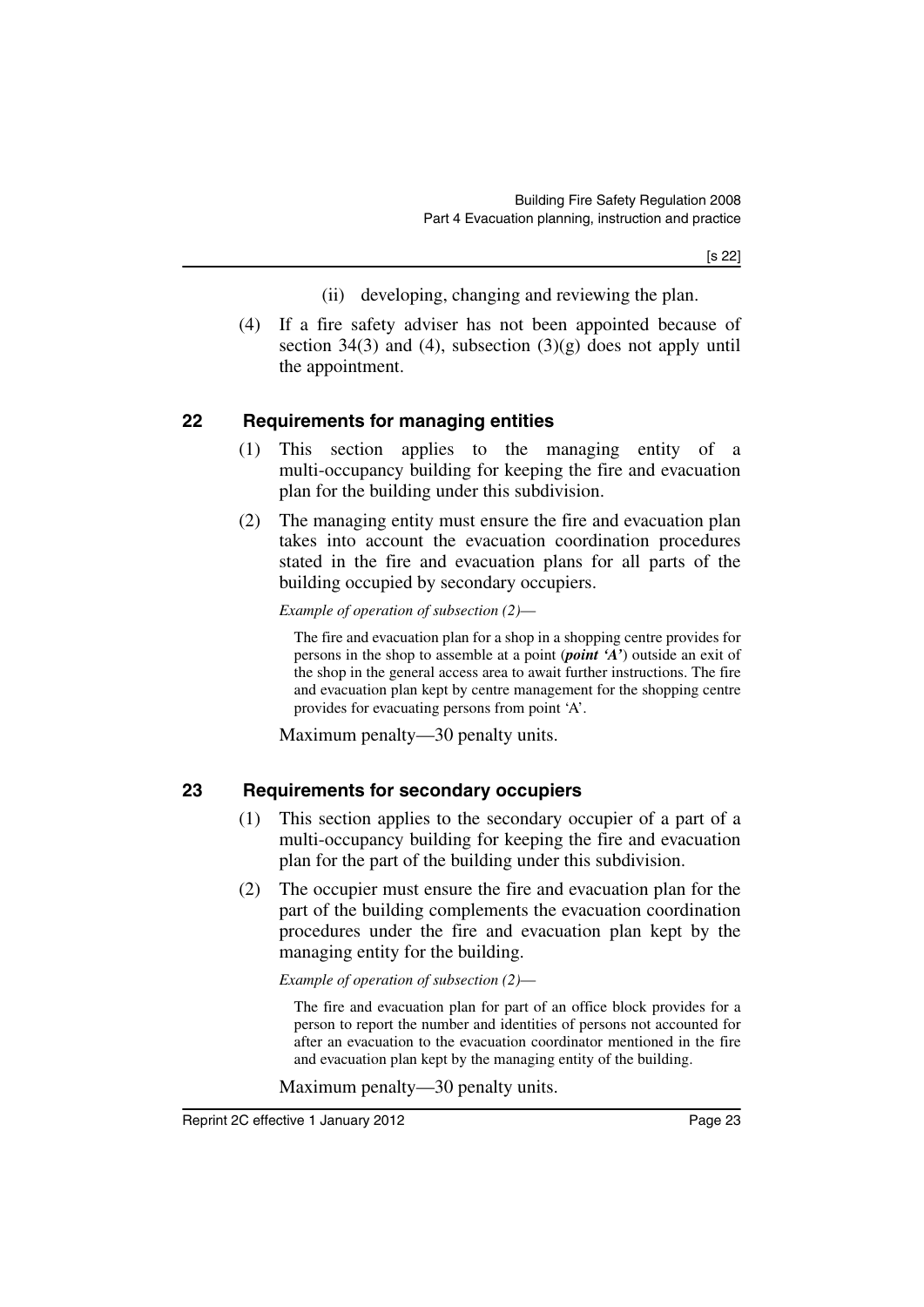#### [s 24]

#### <span id="page-25-0"></span>**24 Fire and evacuation plan to include and reflect fire safety management procedure**

(1) Subsection (2) applies if building work for a building involved an alternative solution for a relevant performance requirement that includes a fire safety management procedure as a condition of the occupation and use of the building.

*Examples of fire safety management procedures*—

- a limitation on the use of finishes with fire hazard properties as defined under the BCA
- a prohibition on storing hazardous materials above a stated height
- a limitation on storing or using stated materials
- a requirement that all of a building's final exit doors be unlocked before it is occupied on the start of any day
- a requirement to implement stated evacuation strategies or procedures
- a restriction on the number and the distribution of a building's occupants
- a requirement that evacuation routes be kept clear of fittings and furnishings or be kept sterile
- a prohibition on carrying out any hazardous processes or storage mentioned in BCA, part E1.5, table E1.5, note 3, paragraph (a)
- (2) The occupier of the building must ensure that—
	- (a) a record of the fire safety management procedure is included in the building's fire and evacuation plan; and
	- (b) the plan adequately reflects the procedure.

Maximum penalty—20 penalty units.

#### <span id="page-25-1"></span>**25 Relevant approval documents to be obtained and kept with fire and evacuation plan**

(1) The occupier of a building must take reasonable steps to obtain the relevant approval documents for the building.

*Examples of a reasonable step for subsection (1)*—

asking the relevant local government, building certifier, building owner or manager for a copy of the relevant approval documents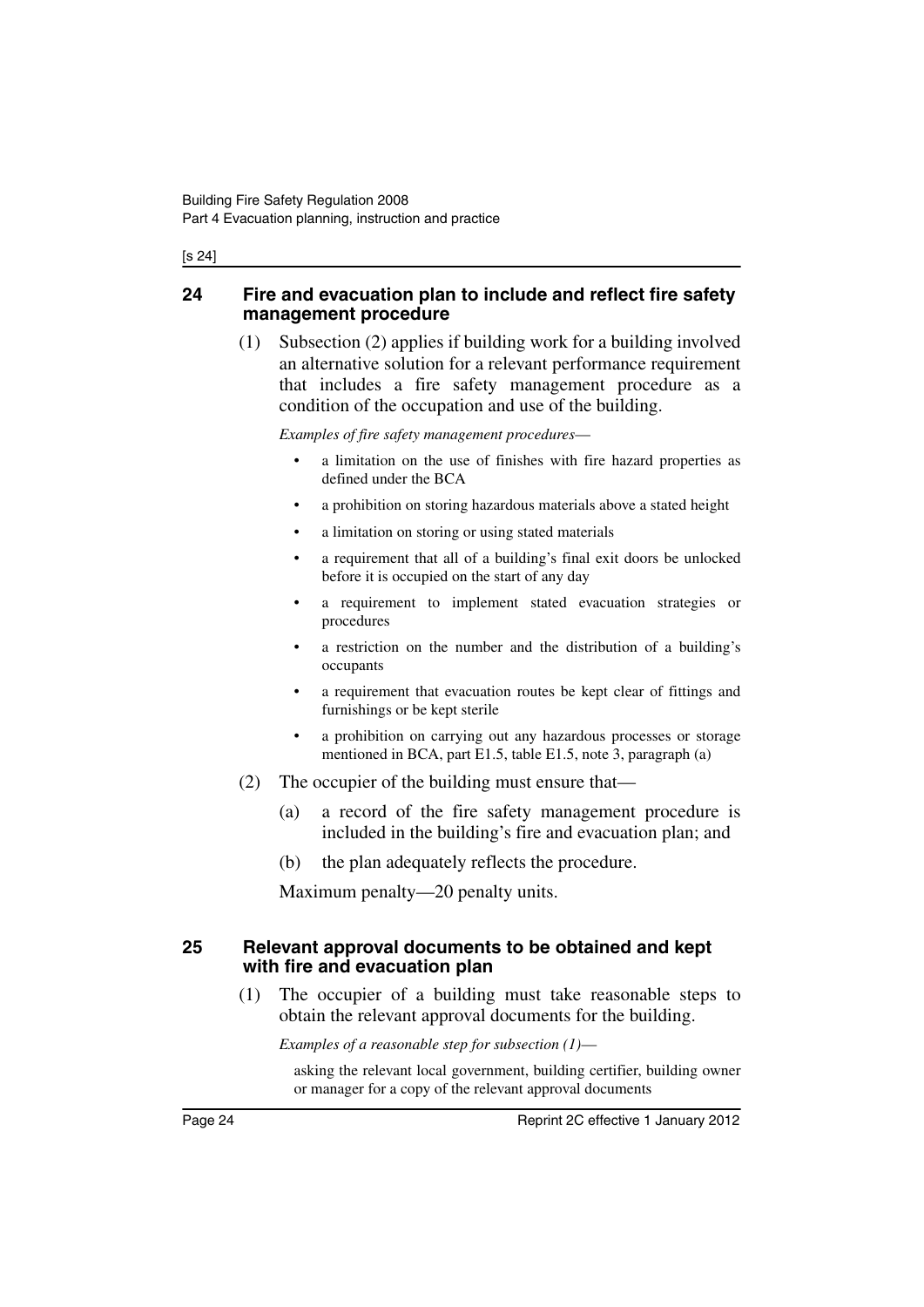Maximum penalty—20 penalty units.

(2) The occupier of a building must keep a relevant approval document for the building, or a copy of the document, with the building's fire and evacuation plan.

Maximum penalty—20 penalty units.

- (3) Despite subsections (1) and (2), the secondary occupier of a part of a multi-occupancy building is not required to take reasonable steps to obtain, or keep, a relevant approval document for the part of the building if the managing entity of the building has obtained the document.
- (4) In this section—

*relevant approval document*, for a building, means an approval document for a building development application for the building that is relevant to a matter included in the fire and evacuation plan for the building.

*Examples of relevant approval documents for a building*—

- a list of required fire safety installations for the building and required special fire services applying to the building work
- a statement under the Building Act, section 68A or other supporting document for a building development application, about an alternative solution that includes a condition for occupation and use of the building

## <span id="page-26-0"></span>**Subdivision 2 Other matters relating to keeping fire and evacuation plans**

#### <span id="page-26-1"></span>**26 Accessing a fire and evacuation plan**

- (1) The occupier of a building must—
	- (a) ensure the fire and evacuation plan for the building is made available for inspection in the building during its normal business hours; and
	- (b) allow a person to inspect the fire and evacuation plan free of charge.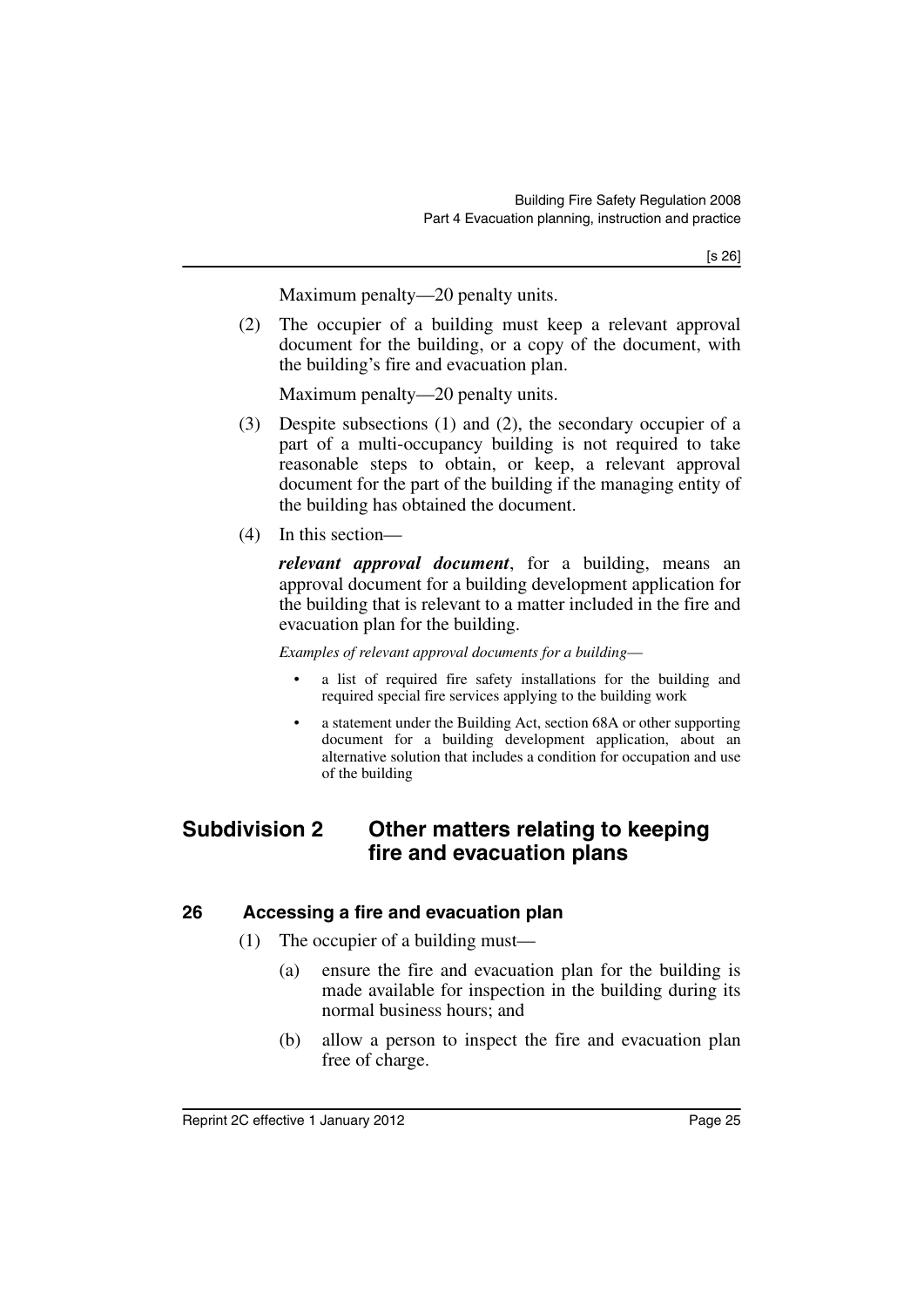[s 27]

Maximum penalty—20 penalty units.

- (2) The occupier of a high occupancy building must allow the fire safety adviser for the building to—
	- (a) inspect the fire and evacuation plan for the building at any reasonable time; and
	- (b) copy the plan.

Maximum penalty—20 penalty units.

### <span id="page-27-0"></span>**27 Changing a fire and evacuation plan**

- (1) The occupier of a building must change the fire and evacuation plan for the building as soon as practicable but no later than 1 month after a change in circumstances affecting—
	- (a) the plan's compliance with the requirements under section 21, 22, 23 or 24; or
	- (b) the implementation of the plan.

*Examples of a change in circumstances*—

- a person becoming or ceasing to be the evacuation coordinator for the building or starting or ceasing to be responsible for carrying out evacuation coordination procedures in the building
- refurbishment or a change in the use of the building

Maximum penalty—30 penalty units.

- (2) If the managing entity of a multi-occupancy building changes the fire and evacuation plan for the building under subsection (1), the entity must, as soon as practicable, but no later than 1 month after the change, give a written notice about the change  $to$ 
	- (a) each secondary occupier in the building; and
	- (b) if the building is a high occupancy building—the fire safety adviser for the building.

Maximum penalty—20 penalty units.

(3) For subsection (2)(a), if 2 or more secondary occupiers jointly occupy a part of a building, the managing entity complies with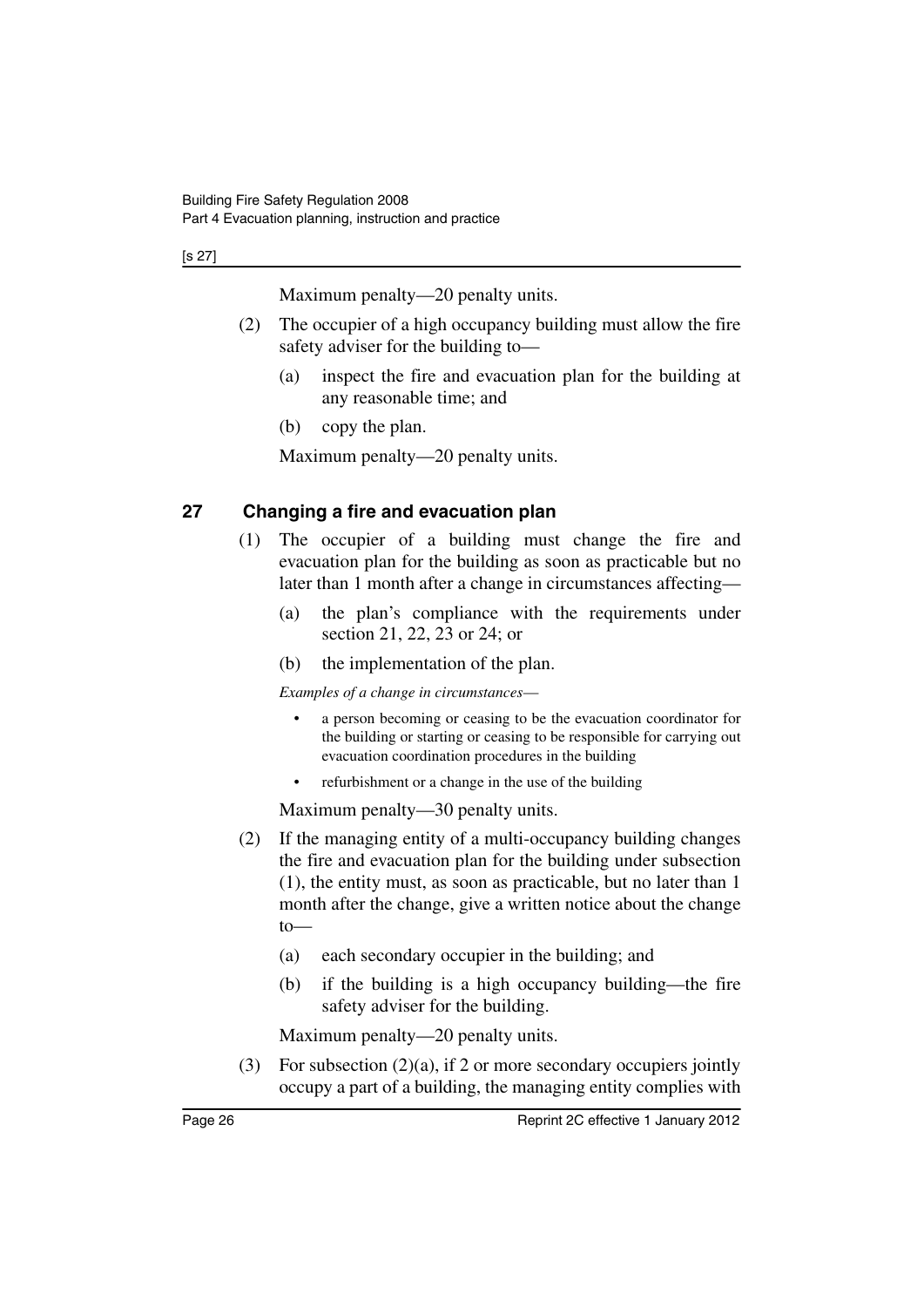the requirement to give the notice to the occupiers by giving the notice to 1 of the occupiers.

- (4) If the secondary occupier of a part of a multi-occupancy building changes the fire and evacuation plan for the part of the building under subsection (1), the occupier must, as soon as practicable, but no later than 1 month after the change, give a written notice about the change to—
	- (a) the managing entity of the building; and
	- (b) if the building is a high occupancy building—the fire safety adviser for the building.

Maximum penalty—20 penalty units.

#### <span id="page-28-0"></span>**28 Reviewing a fire and evacuation plan**

(1) The occupier of a building must carry out a review of the fire and evacuation plan for the building at intervals of not more than 1 year.

Maximum penalty—20 penalty units.

- (2) The occupier must—
	- (a) keep a written record of the review; and
	- (b) if the building is a high occupancy building—give a copy of the record to the fire safety adviser for the building within 1 month after the review.

Maximum penalty—20 penalty units.

## <span id="page-28-1"></span>**Division 3 Evacuation signs and diagrams**

#### <span id="page-28-2"></span>**29 References to an** *evacuation sign*

(1) An *evacuation sign*, for a building, means a sign stating the procedures for safely evacuating the building, or the part of the building in which the sign is displayed, in the event of a fire or hazardous materials emergency.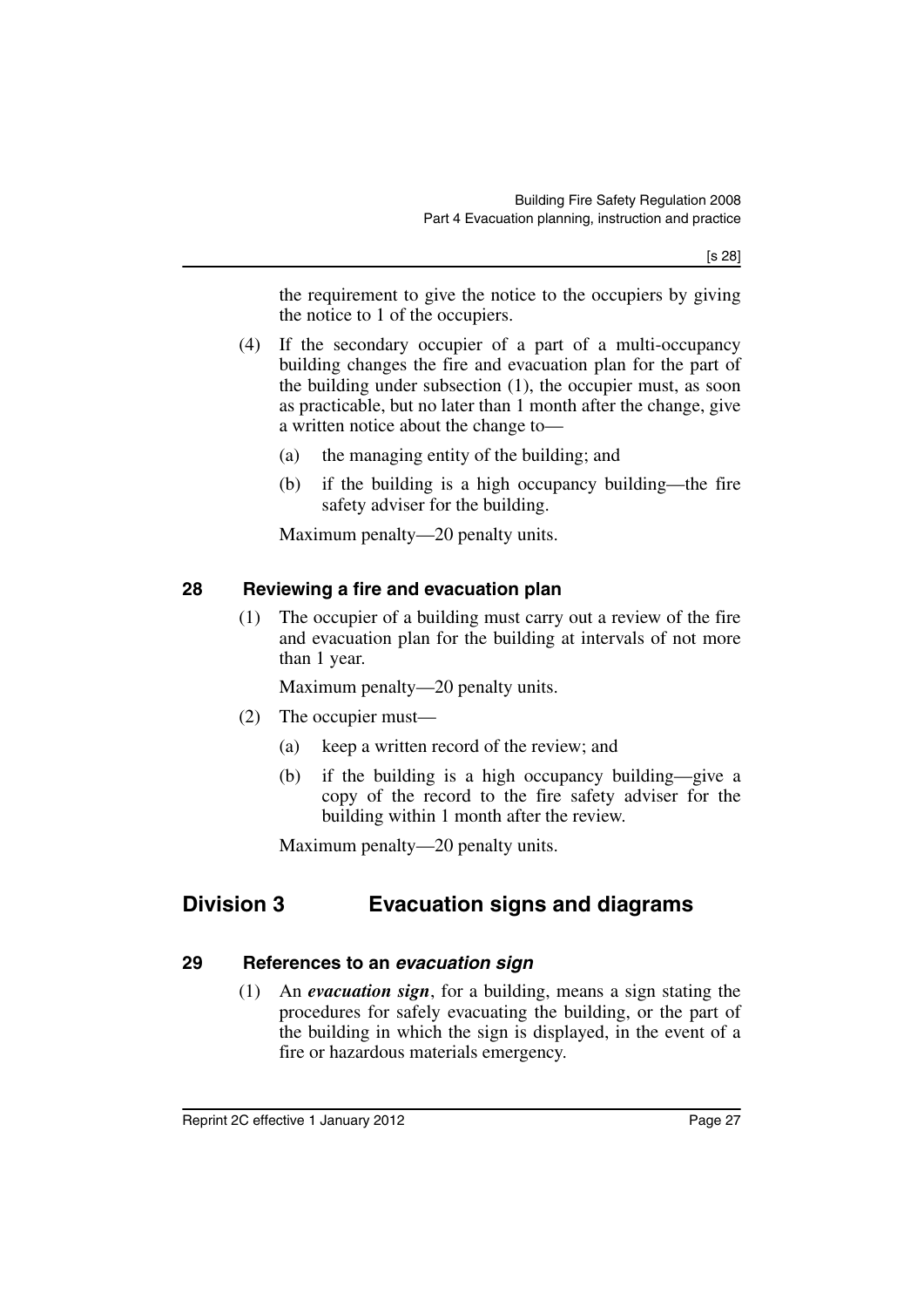#### [s 30]

(2) A reference to an *evacuation sign* includes a reference to an evacuation sign on which an evacuation diagram is shown.

#### <span id="page-29-0"></span>**30 Evacuation signs and diagrams to be displayed**

(1) The occupier of a building must display evacuation signs and evacuation diagrams for the building in compliance with subsections (2) and (3).

Maximum penalty—30 penalty units.

- (2) Evacuation signs and evacuation diagrams for a building must be appropriately located on each evacuation route of the building having regard to the number and location of exits in the building.
- (3) Each evacuation sign and evacuation diagram must be—
	- (a) displayed in a conspicuous position; and
	- (b) securely attached to a wall or the internal side of a door.

## <span id="page-29-1"></span>**Division 4 Instructions for prescribed persons—Fire Service Act, s 104E**

#### <span id="page-29-2"></span>**31 Prescribed time and period for prescribed persons**

At any given time, a person is a *prescribed person* for section 104E of the Fire Service Act if, during the previous 3 months, there have been at least 2 weeks in which the person worked or resided in or visited the building for a total period, in each week, of at least 10 hours.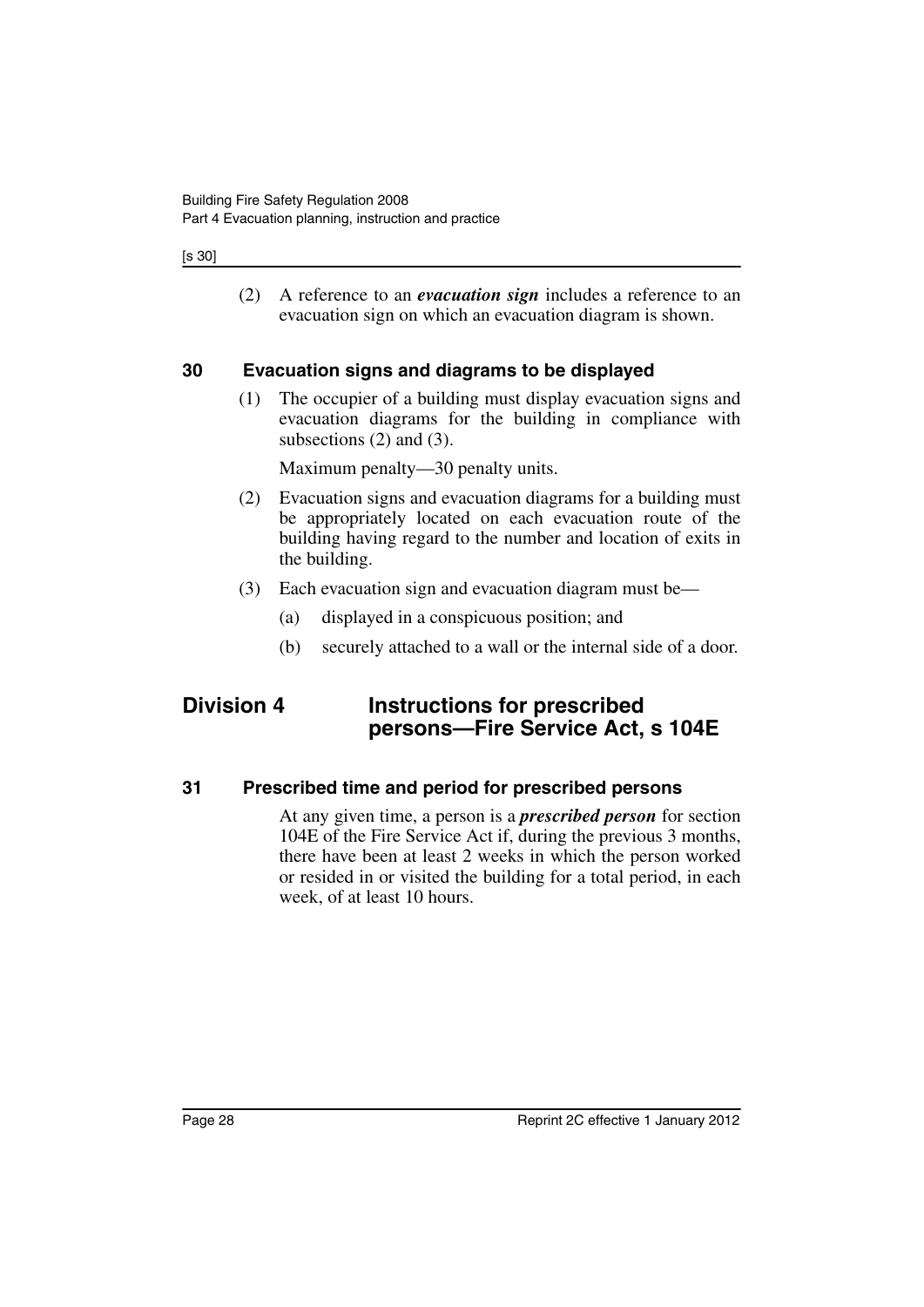[s 32]

## <span id="page-30-0"></span>**Division 5 Fire and evacuation instructions—buildings used for temporary events**

#### <span id="page-30-1"></span>**32 Fire and evacuation instructions**

- (1) This section applies to the occupier of a building if—
	- (a) the occupier intends to use the building mainly for conducting an event that the occupier reasonably expects members of the public to attend; and
	- (b) the event is to be conducted for no longer than 3 months.
- (2) Before a person starts to work in the building, the occupier must give the person general evacuation instructions and first-response evacuation instructions for the building.

Maximum penalty—30 penalty units.

- (3) Before the building is used for conducting the event, the occupier must give the evacuation coordination instructions for the building to—
	- (a) the evacuation coordinator for the building; and
	- (b) the persons responsible for carrying out the evacuation coordination procedures under the fire and evacuation plan for the building.

Maximum penalty—30 penalty units.

## <span id="page-30-2"></span>**Division 6 Fire and evacuation instructions—other buildings**

## <span id="page-30-3"></span>**Subdivision 1 Preliminary**

### <span id="page-30-4"></span>**33 Application of div 6**

This division applies to buildings other than buildings to which section 32 applies.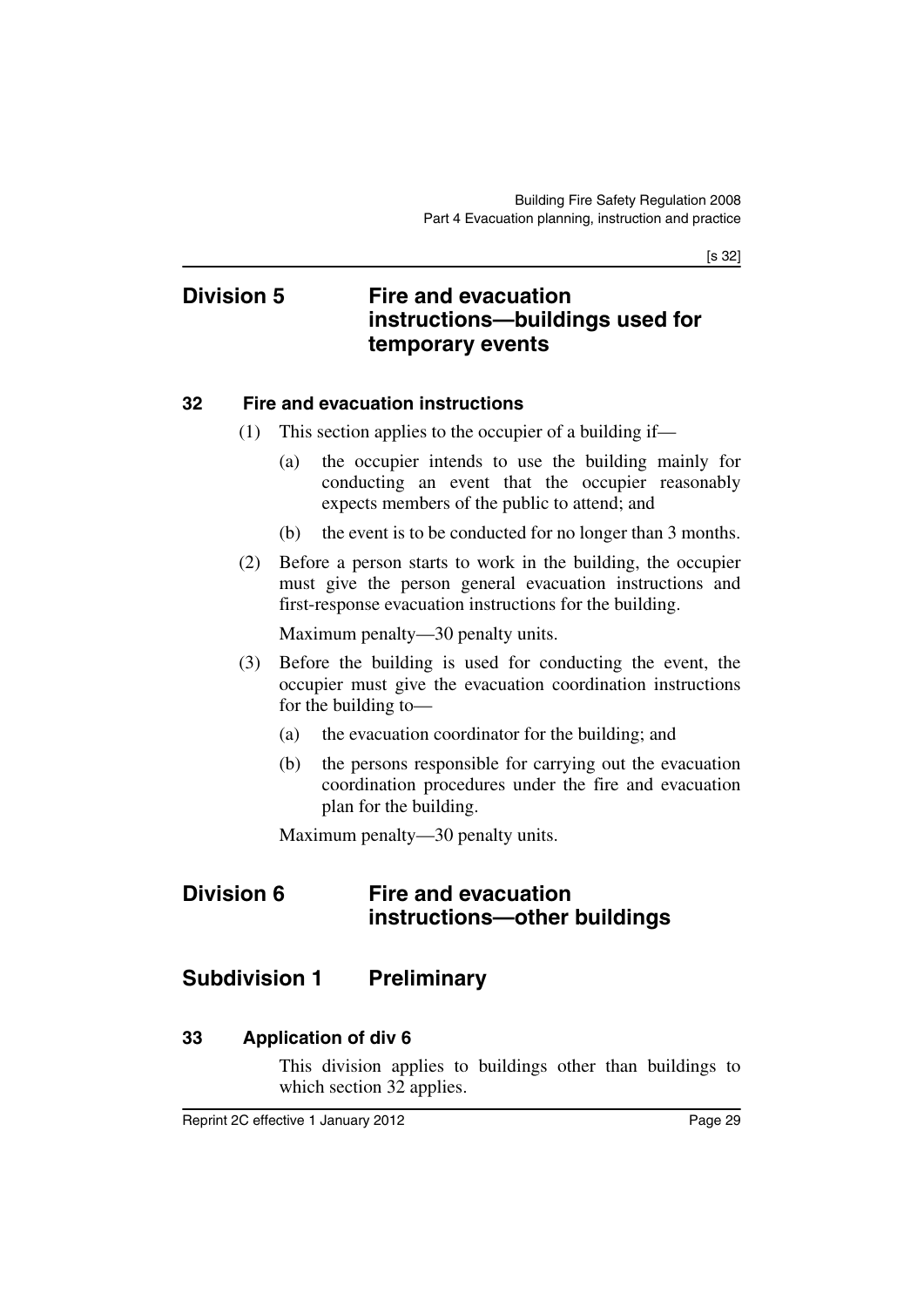[s 34]

## <span id="page-31-0"></span>**Subdivision 2 Fire safety advisers**

#### <span id="page-31-1"></span>**34 Appointment of fire safety advisers for high occupancy buildings**

(1) Subject to subsections (3) and (4), the occupier of a high occupancy building must appoint a person who holds a current building fire safety qualification as the fire safety adviser for the building.

Maximum penalty—30 penalty units.

- (2) If the occupier is the occupier of 2 or more high occupancy buildings, the occupier may appoint the same person as the fire safety adviser for 2 or more of the buildings.
- (3) Subsection (4) applies if an entity (also the *occupier*) starts to occupy a high occupancy building.
- (4) The occupier is not required to appoint a fire safety adviser for the building until 1 month after the occupier starts to occupy the building.
- (5) A person's appointment as a fire safety adviser ends if the person no longer holds a current building fire safety qualification.
- (6) In this section—

*current building fire safety qualification* means a building fire safety qualification issued within the last 3 years.

*Note*—

See section 83 about compliance with subsections (1) to (4).

## <span id="page-31-2"></span>**Subdivision 3 General evacuation instructions**

#### <span id="page-31-3"></span>**35 General evacuation instructions**

(1) Subject to subsections (2) to (4), the occupier of a building must give general evacuation instructions for the building to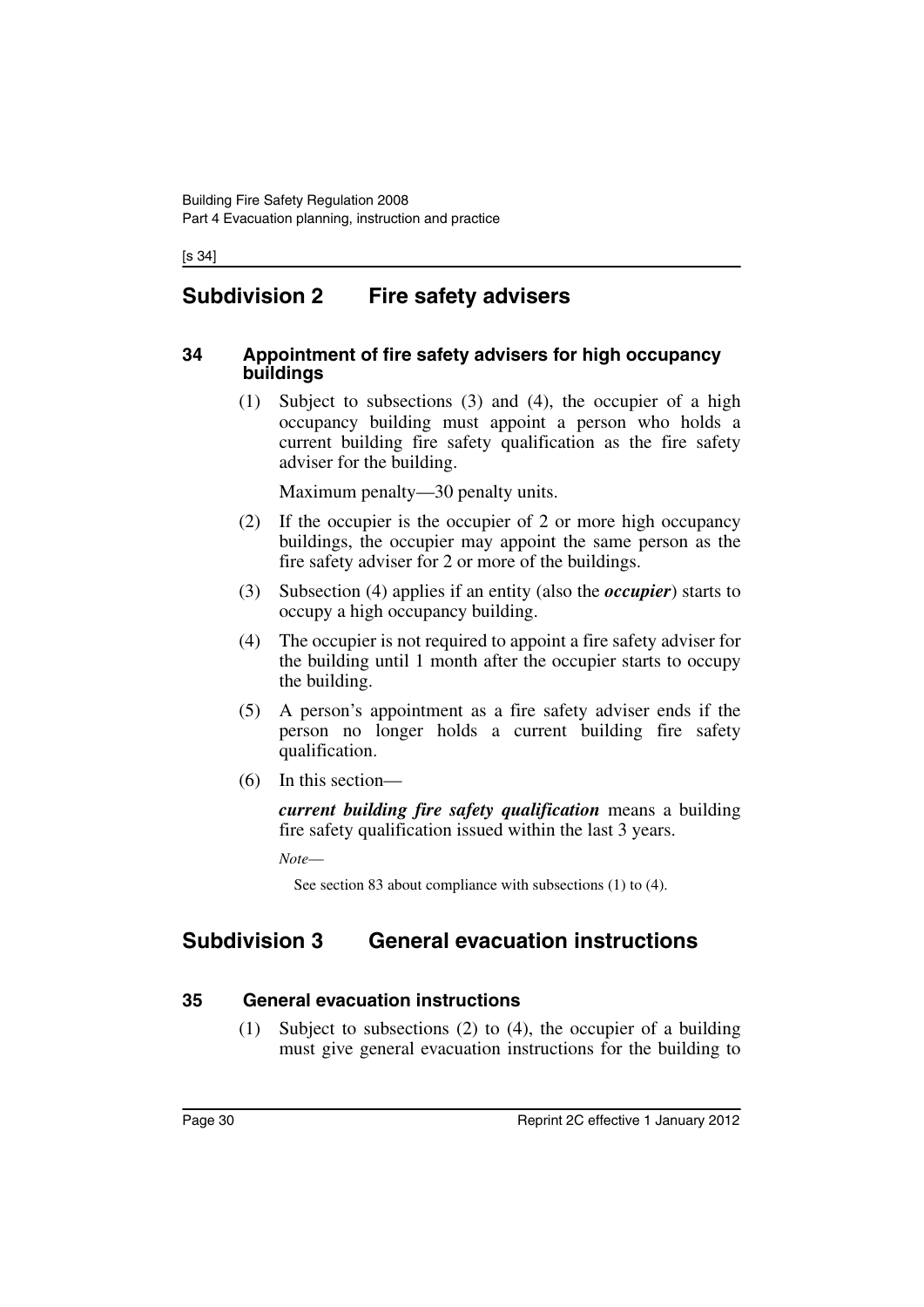each person working in the building at intervals of not more than 1 year.

Maximum penalty—30 penalty units.

(2) The occupier must give general evacuation instructions for the building to a person who starts working in the building, as soon as practicable but no later than 2 days after the person starts working in the building.

Maximum penalty—30 penalty units.

- (3) Subsection (4) applies if there is a material change to—
	- (a) the location of a fire safety reference point for the building; or
	- (b) the procedures for evacuating the building safely in the event of a fire or hazardous materials emergency.
- (4) The occupier must give the general evacuation instructions for the building, as changed, to each person working in the building as soon as practicable but no later than 1 month after the change.

Maximum penalty—30 penalty units.

## <span id="page-32-0"></span>**Subdivision 4 First-response evacuation instructions**

#### <span id="page-32-1"></span>**36 General requirements**

(1) Subject to subsections (2) to (4), the occupier of a building must give first-response evacuation instructions for the building to each person working in the building at intervals of not more than 2 years.

*Examples of ways in which first-response evacuation instructions may be given*—

by a CD or the internet

Maximum penalty—30 penalty units.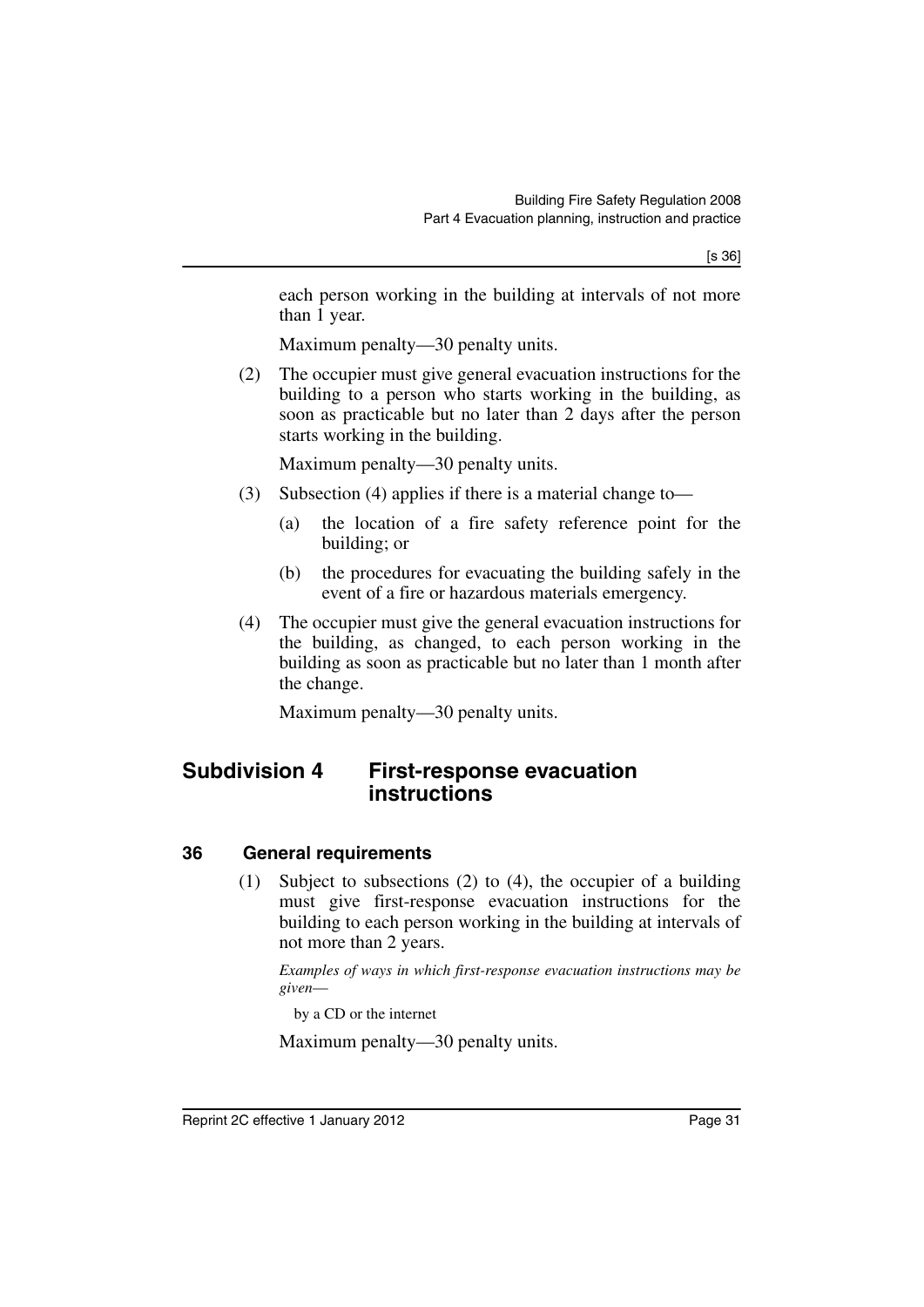#### [s 37]

(2) The occupier must give first-response evacuation instructions for the building to a person who starts working in the building, as soon as practicable but no later than 1 month after the person starts working in the building.

Maximum penalty—30 penalty units.

- (3) Subsection (4) applies if there is a material change to the method of operation of a manually operated fire alarm or fire fighting equipment in the building.
- (4) The occupier of the building must give the first-response evacuation instructions for the building, as changed, to each person working in the building as soon as practicable but no later than 1 month after the change.

Maximum penalty—30 penalty units.

### <span id="page-33-0"></span>**37 Additional requirement for high occupancy buildings**

- (1) This section applies to the occupier of a high occupancy building for giving first-response evacuation instructions for the building under section 36.
- (2) The occupier must ensure—
	- (a) the instructions are given by a registered training organisation; or
	- (b) the fire safety adviser for the building gives the instructions or arranges for the instructions to be given.

Maximum penalty—30 penalty units.

*Note*—

See section 83 about compliance with this section.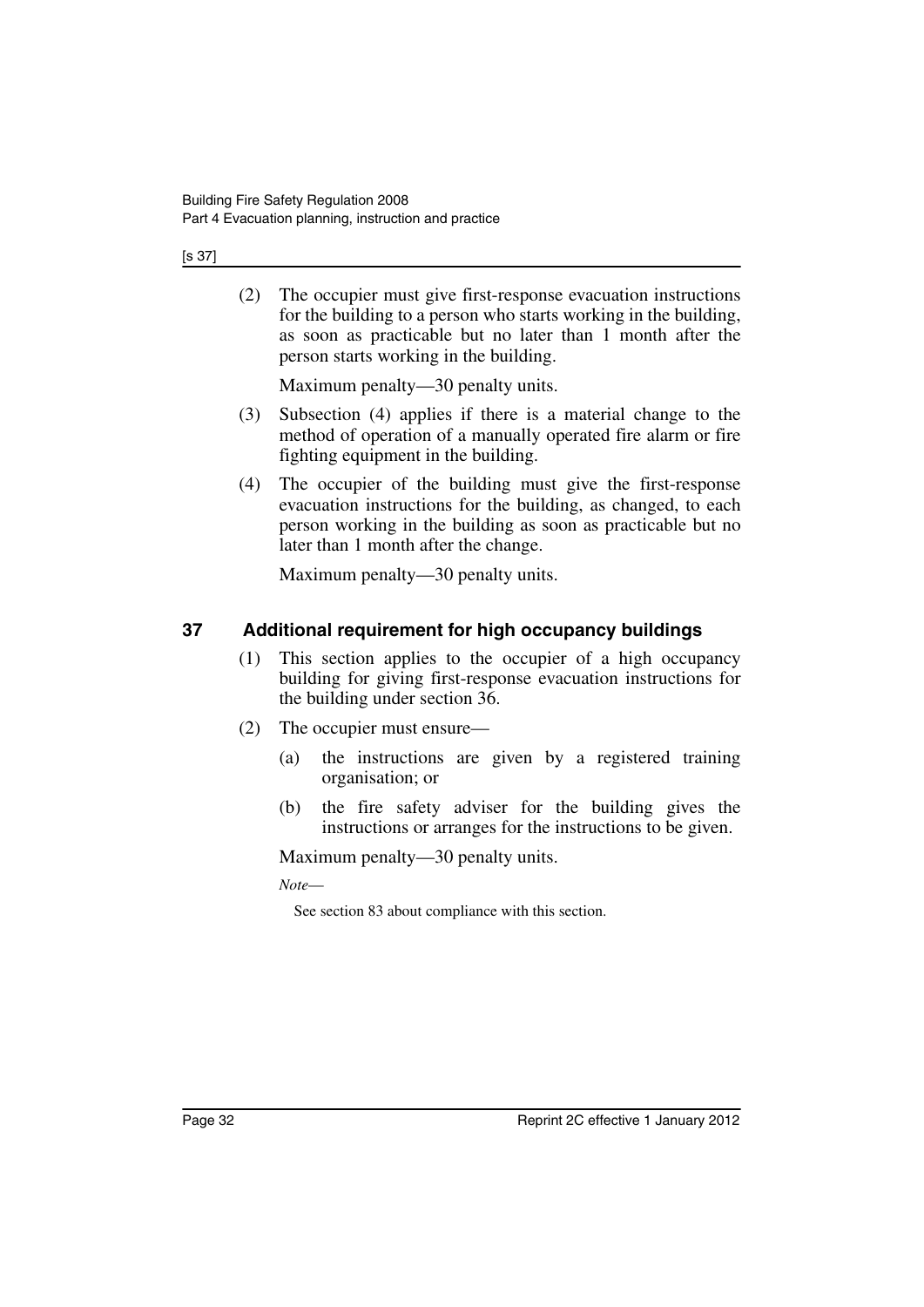[s 38]

## <span id="page-34-0"></span>**Subdivision 5 Evacuation coordination instructions**

#### <span id="page-34-1"></span>**38 General requirements**

- (1) The occupier of a building must give the evacuation coordination instructions for the building, at intervals of not more than 1 year, to—
	- (a) the evacuation coordinator for the building; and
	- (b) the persons responsible for carrying out the evacuation coordination procedures under the building's fire and evacuation plan (the *responsible persons*).

Maximum penalty—30 penalty units.

- (2) Subsection (1) is subject to subsections (3) and (4) and sections 39 and 40.
- (3) Subsection (4) applies if there is a material change to an evacuation coordination procedure.
- (4) The occupier must give the evacuation coordination instructions, as changed, to the evacuation coordinator and responsible persons as soon as practicable but no later than 1 month after the change.

Maximum penalty—30 penalty units.

## <span id="page-34-2"></span>**39 Requirements for instructing new persons**

- (1) This section applies if a person is to become—
	- (a) the evacuation coordinator for the building; or
	- (b) responsible for carrying out an evacuation coordination procedure under the building's fire and evacuation plan.
- (2) The occupier must give the evacuation coordination instructions to the person within 1 month before the person becomes the evacuation coordinator or responsible for carrying out the evacuation coordination procedure.

Maximum penalty—30 penalty units.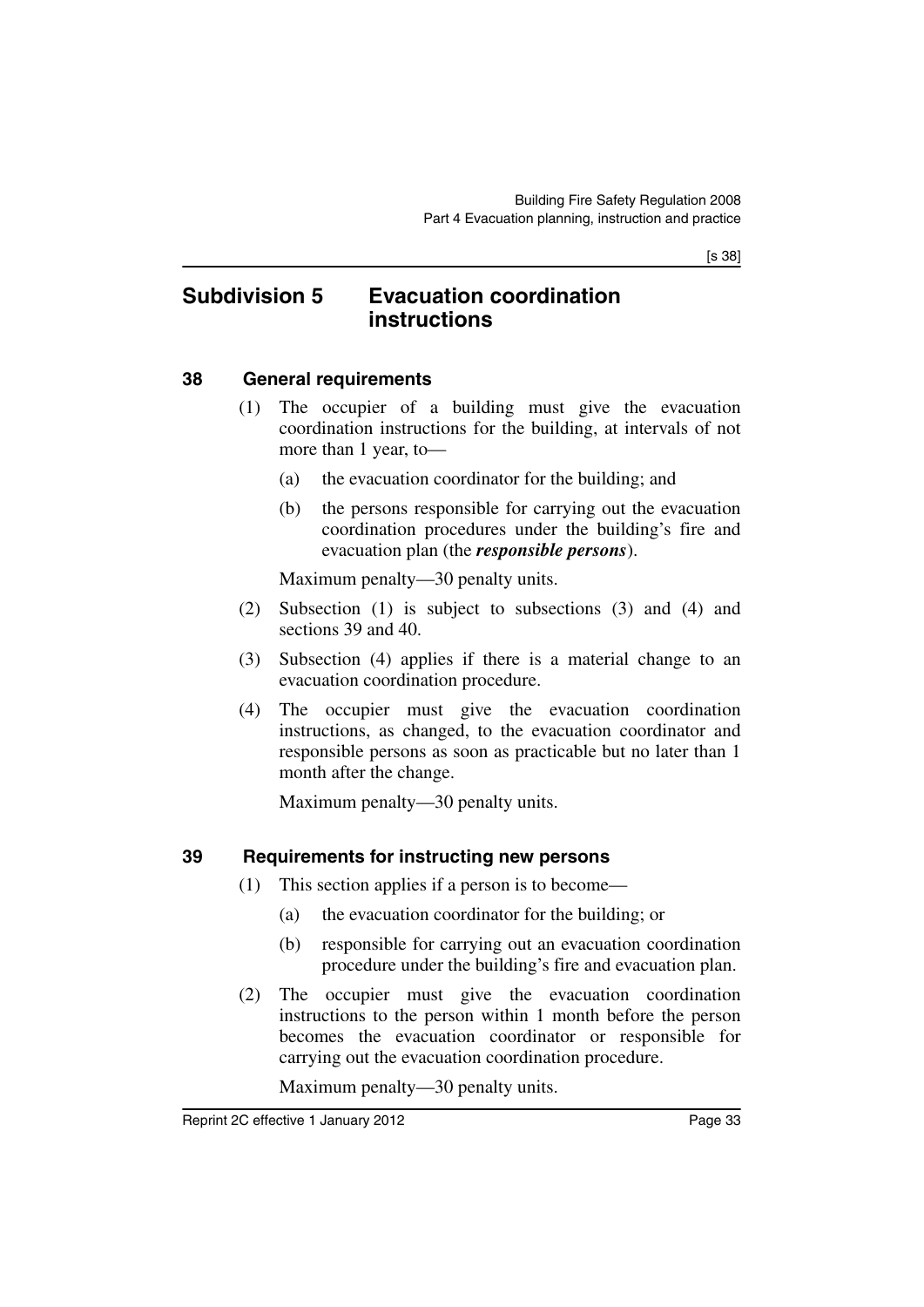[s 40]

#### <span id="page-35-0"></span>**40 Requirements for new occupiers**

- (1) This section applies if an entity starts to occupy a building.
- (2) The entity must, within 2 months after starting to occupy the building, give the evacuation coordination instructions for the building to—
	- (a) the evacuation coordinator for the building; and
	- (b) the persons responsible for carrying out the evacuation coordination procedures under the building's fire and evacuation plan.

Maximum penalty—30 penalty units.

#### <span id="page-35-1"></span>**41 Additional requirements for high occupancy buildings**

- (1) This section applies to the occupier of a high occupancy building for giving evacuation coordination instructions for the building under this subdivision.
- (2) The occupier must ensure the fire safety adviser for the building—
	- (a) is familiar with the evacuation coordination procedures for the building; and
	- (b) gives the evacuation coordination instructions or arranges for the instructions to be given.

Maximum penalty—30 penalty units.

*Note*—

See section 83 about compliance with this section.

#### <span id="page-35-2"></span>**42 Compliance by occupiers of particular low occupancy buildings**

(1) This section applies to the occupier of a low occupancy building if the evacuation coordinator for the building is the only person responsible for carrying out the evacuation coordination procedures under the building's fire and evacuation plan.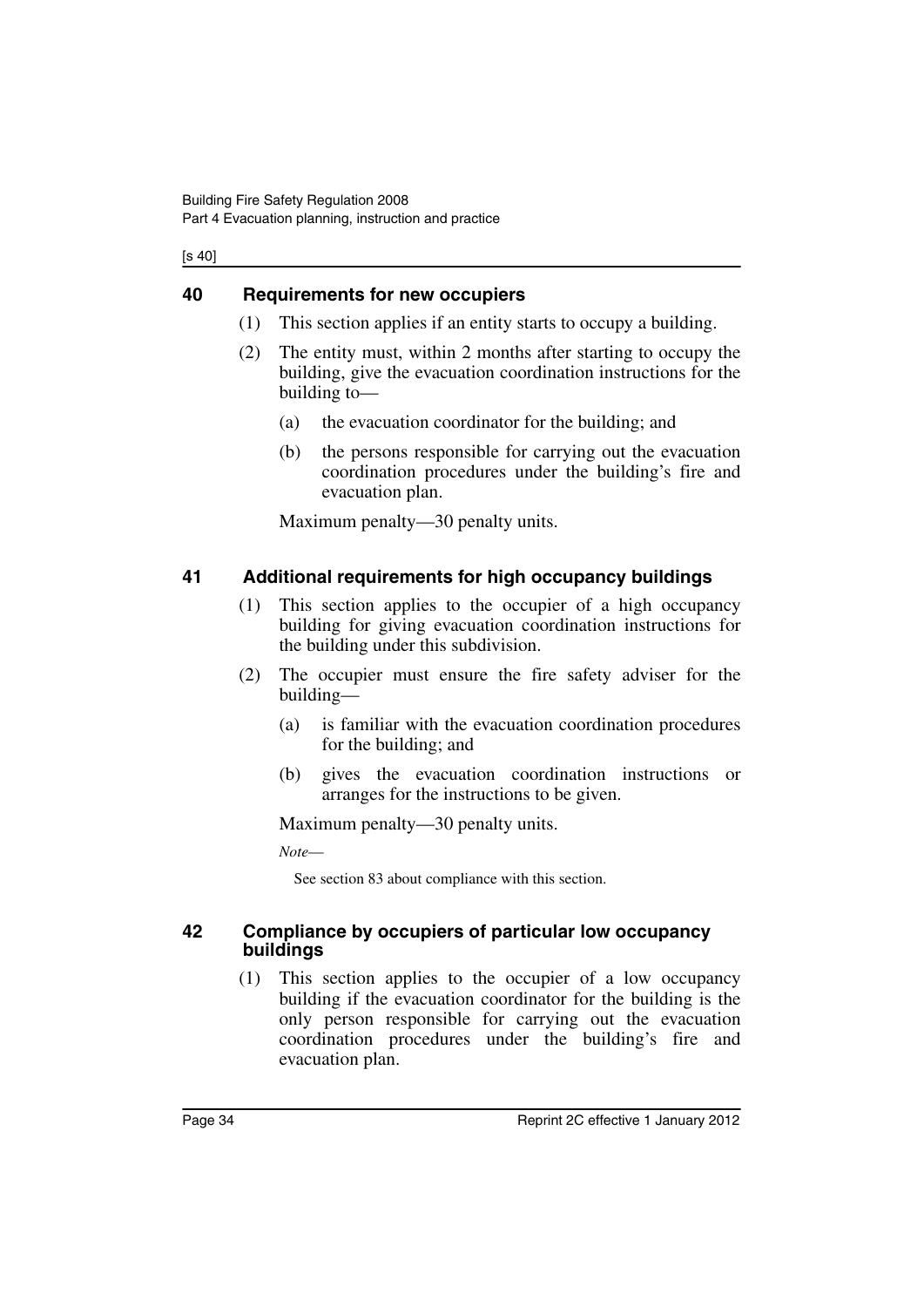[s 43]

- (2) If the occupier is also the evacuation coordinator, the occupier may comply with section 38(1) or (4) or section 40(2) by reviewing the evacuation coordination procedures for the building, but only if the occupier can competently carry out the procedures.
- (3) If subsection (2) does not apply, the occupier may comply with section 38(1) or (4) or section 40(2) by ensuring the evacuation coordinator reviews the evacuation coordination procedures, but only if the occupier is reasonably satisfied the evacuation coordinator can competently carry out the procedures.

# **Division 7 Evacuation practice**

### **43 Evacuation practice—budget accommodation buildings**

- (1) This section applies to the occupier of a budget accommodation building.
- (2) The occupier must ensure that an evacuation of the building is carried out in accordance with the building's fire and evacuation plan at intervals of not more than 1 year.

Maximum penalty—30 penalty units.

### **44 Evacuation practice—other buildings**

- (1) This section applies to the occupier of a building other than a budget accommodation building.
- (2) The occupier of the building must ensure that an evacuation of the building is carried out—
	- (a) by an appropriate number of persons; and
	- (b) in an appropriate way; and
	- (c) at intervals of not more than 1 year.

*Examples of operation of subsection (2)*—

1 A public hospital administrator responsible for the hospital's fire and evacuation plan considers that an evacuation practice for staff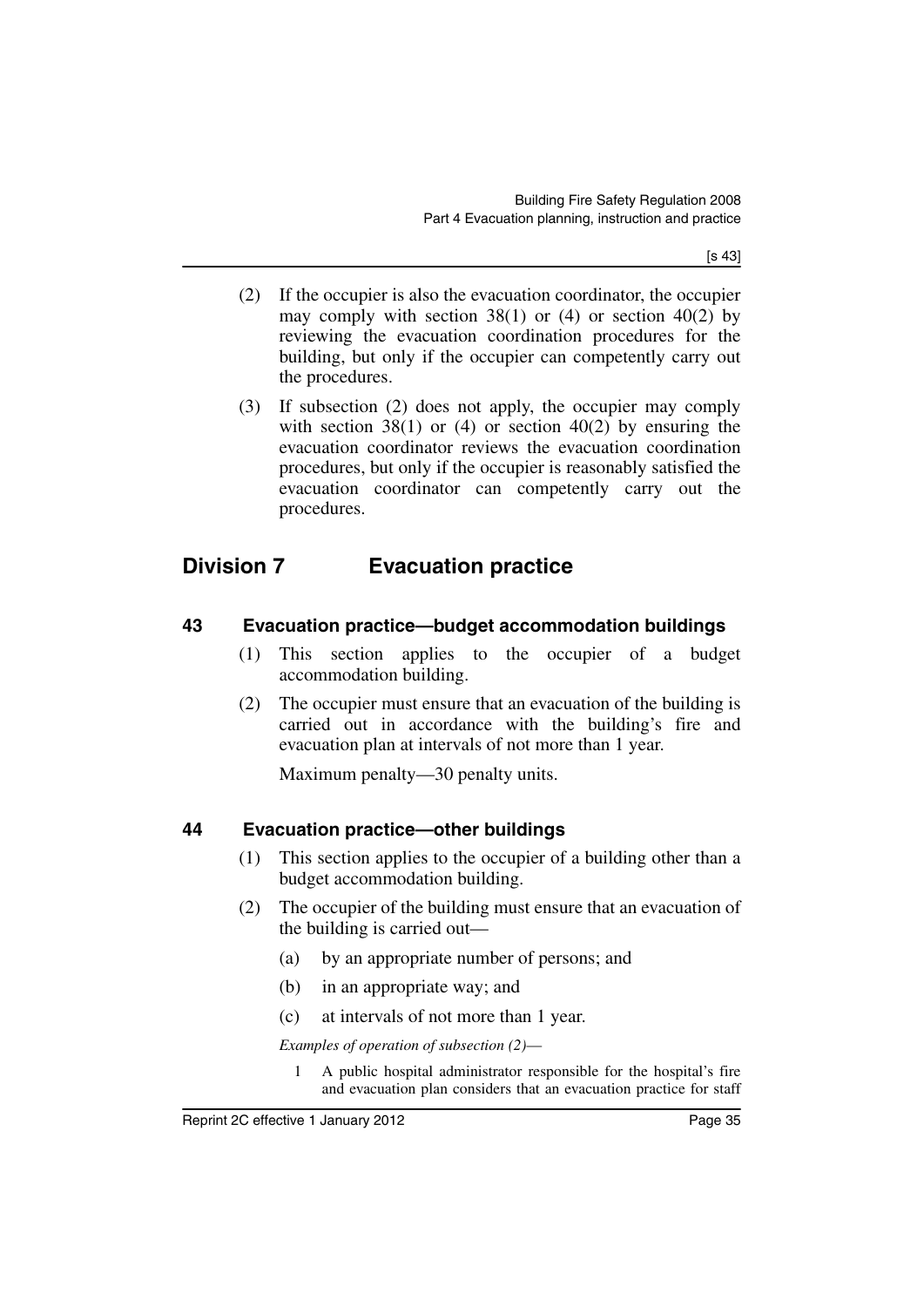[s 45]

and patients of the hospital's intensive care unit would adversely affect the patients' health. For carrying out an evacuation of the intensive care unit for this section, the administrator arranges to run a computer program that simulates evacuation of the staff and patients from the unit.

2 The managing agent for an apartment block has made reasonable efforts to contact residents of the building to organise a practice evacuation but some residents are absent and others are sick. The agent arranges an evacuation at a time when most of the residents are present. The agent also arranges for some residents to evacuate from different parts of the building's general access area to simulate evacuation of the residents who live near those parts.

Maximum penalty—30 penalty units.

(3) In this section—

*appropriate number of persons*, for carrying out an evacuation of a building, means the number of persons that is appropriate for effectively implementing the building's fire and evacuation plan, having regard to the number, mobility and other relevant characteristics of persons who would be likely to need to be evacuated from the building in the event of a fire or hazardous materials emergency.

*appropriate way*, for carrying out an evacuation of a building, means a way that is appropriate for effectively implementing the building's fire and evacuation plan, having regard to the number, mobility and other relevant characteristics of persons who would be likely to need to be evacuated from the building in the event of a fire or hazardous materials emergency.

# **Division 8 Records**

### **45 Fire and evacuation instruction record**

(1) The occupier of a building must keep a record (a *fire and evacuation instruction record*), complying with subsection (2), for each occasion fire and evacuation instructions for the building are given to a person.

Maximum penalty—20 penalty units.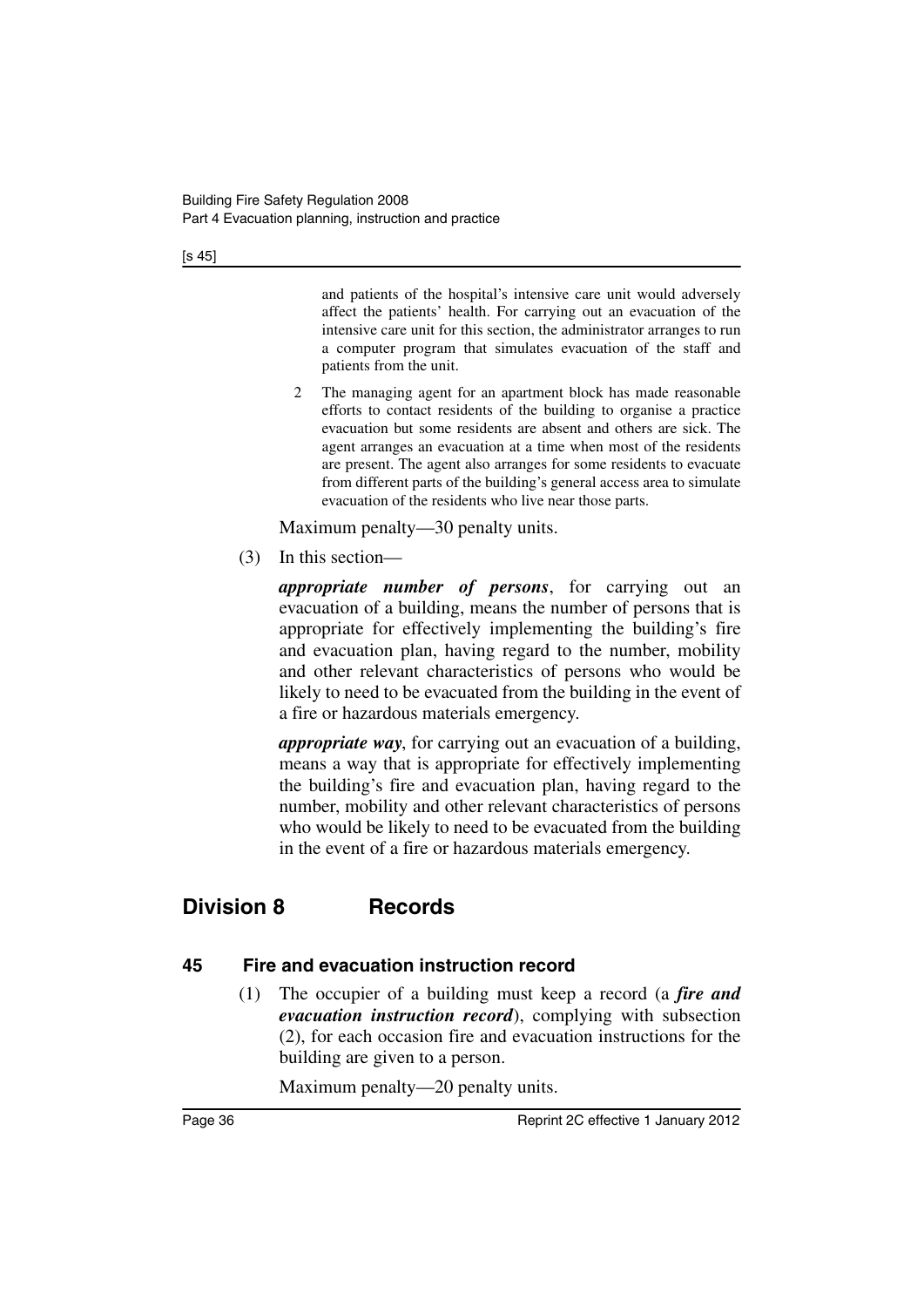- (2) The fire and evacuation instruction record must state the following—
	- (a) the name of each person who was given the instructions;
	- (b) the name of the person who gave the instructions;
	- (c) the date the instructions were given;
	- (d) a brief description of the instructions given.

#### **46 Evacuation practice record**

(1) The occupier of a building must keep a record (an *evacuation practice record*), complying with subsection (2), of each evacuation of the building carried out under section 43 or 44.

Maximum penalty—20 penalty units.

- (2) The evacuation practice record must state the following—
	- (a) the date of the evacuation;
	- (b) the times when the evacuation started and ended;
	- (c) any action to be taken as a result of the evacuation, including, for example, carrying out a review of the building's fire and evacuation plan or giving additional fire and evacuation instructions.

### **Division 9 Obligation of owners of accommodation units**

#### **47 Meaning of** *accommodation unit*

(1) In this division, an *accommodation unit* means an apartment, room or other part of a building, used for providing accommodation to a person.

*Examples of an accommodation unit*—

- an apartment used by holiday makers
- a serviced apartment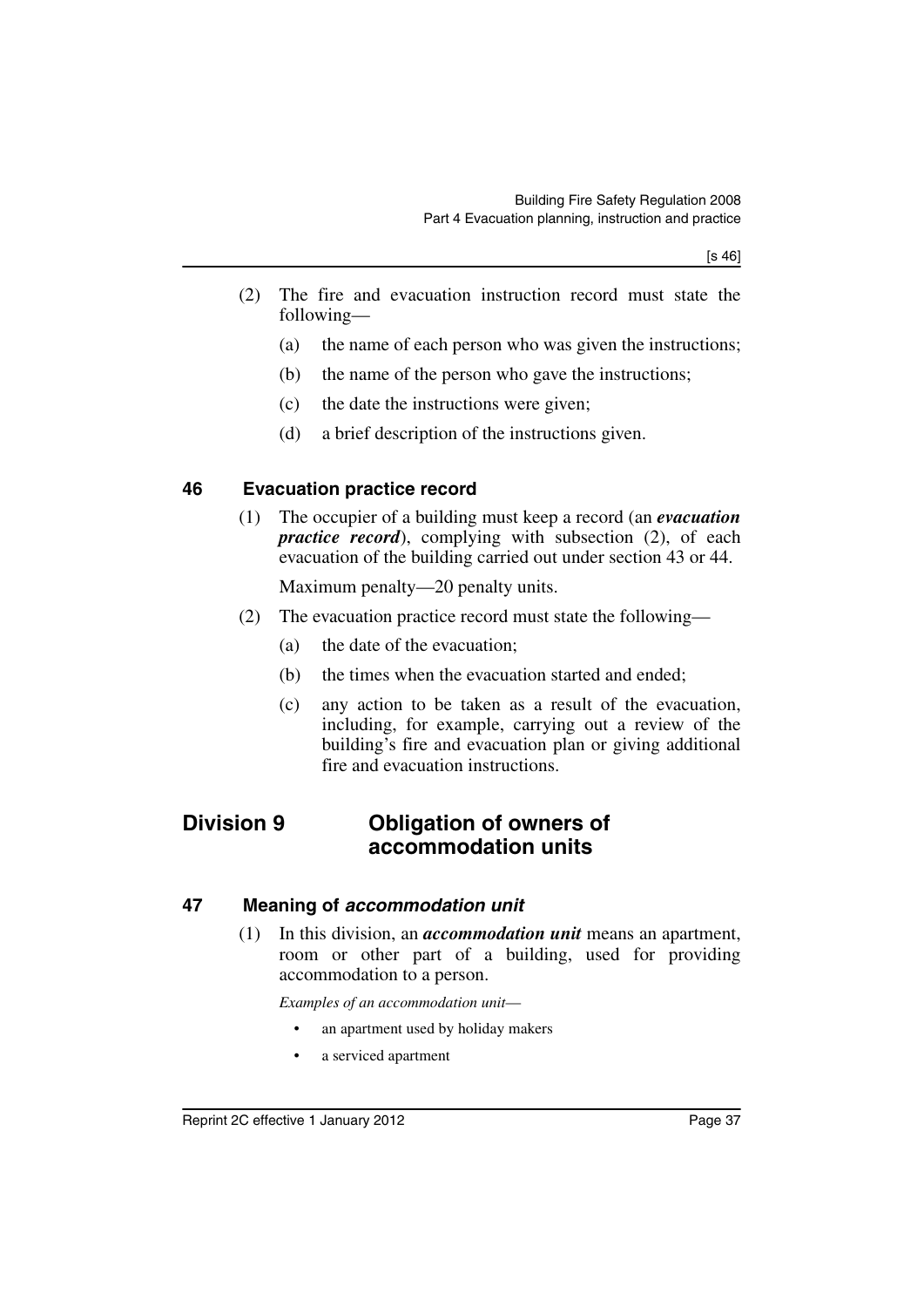[s 48]

- a room in a guest house, hotel or motel used for accommodating guests
- (2) However, an *accommodation unit* does not include a part of a building occupied by a person who owns, or is a tenant of, the part of the building.

### **48 Signs to be displayed in accommodation units**

- (1) The owner of an accommodation unit in a building must display in the unit a sign that—
	- (a) shows the location of—
		- (i) each route from the unit to a place of safety outside the building; and
		- (ii) fire fighting equipment and manually operated fire alarms in and near to the unit; and
	- (b) states the procedures for safely evacuating the building in the event of a fire or hazardous materials emergency.

Maximum penalty—30 penalty units.

- (2) The sign must be—
	- (a) displayed in a conspicuous place in the accommodation unit; and
	- (b) securely attached to a wall or the internal side of a door in the unit.

Maximum penalty—30 penalty units.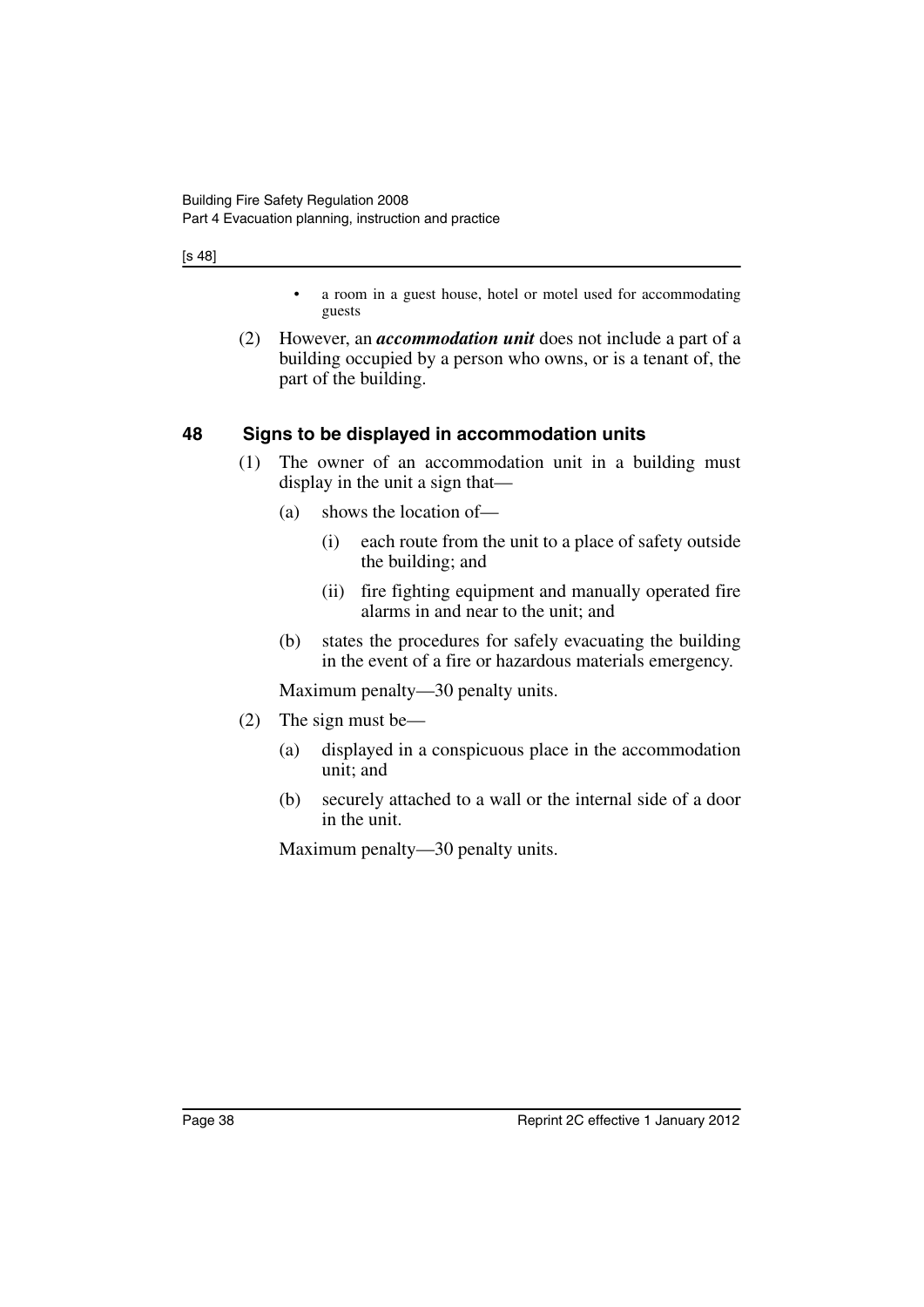[s 49]

# **Part 5 Prescribed fire safety installations**

## **Division 1 Definition for pt 5**

#### **49 Meaning of** *critical defect*

A defect in a prescribed fire safety installation for a building is a *critical defect* if—

- (a) the defect is likely to render the installation inoperable; and
- (b) the defect is reasonably likely to have a significant adverse impact on the safety of occupants of part or all of the building if a fire or hazardous materials emergency happens.

*Examples of critical defects*—

- a defect making a fire detection and alarm system inoperable
- a defect in a pump making the fire hydrants for a building inoperable

*Example of a defect that is not a critical defect*—

a defect that makes inoperable only 1 of several standard fire extinguishers in a part of a building

## **Division 2 Obligations of persons maintaining prescribed fire safety installations**

#### **50 Maintenance of prescribed fire safety installations—QDC, part MP6.1**

- (1) This section applies to a person carrying out maintenance of a prescribed fire safety installation.
- (2) The person must carry out the maintenance of the installation in compliance with QDC, part MP6.1.

Maximum penalty—30 penalty units.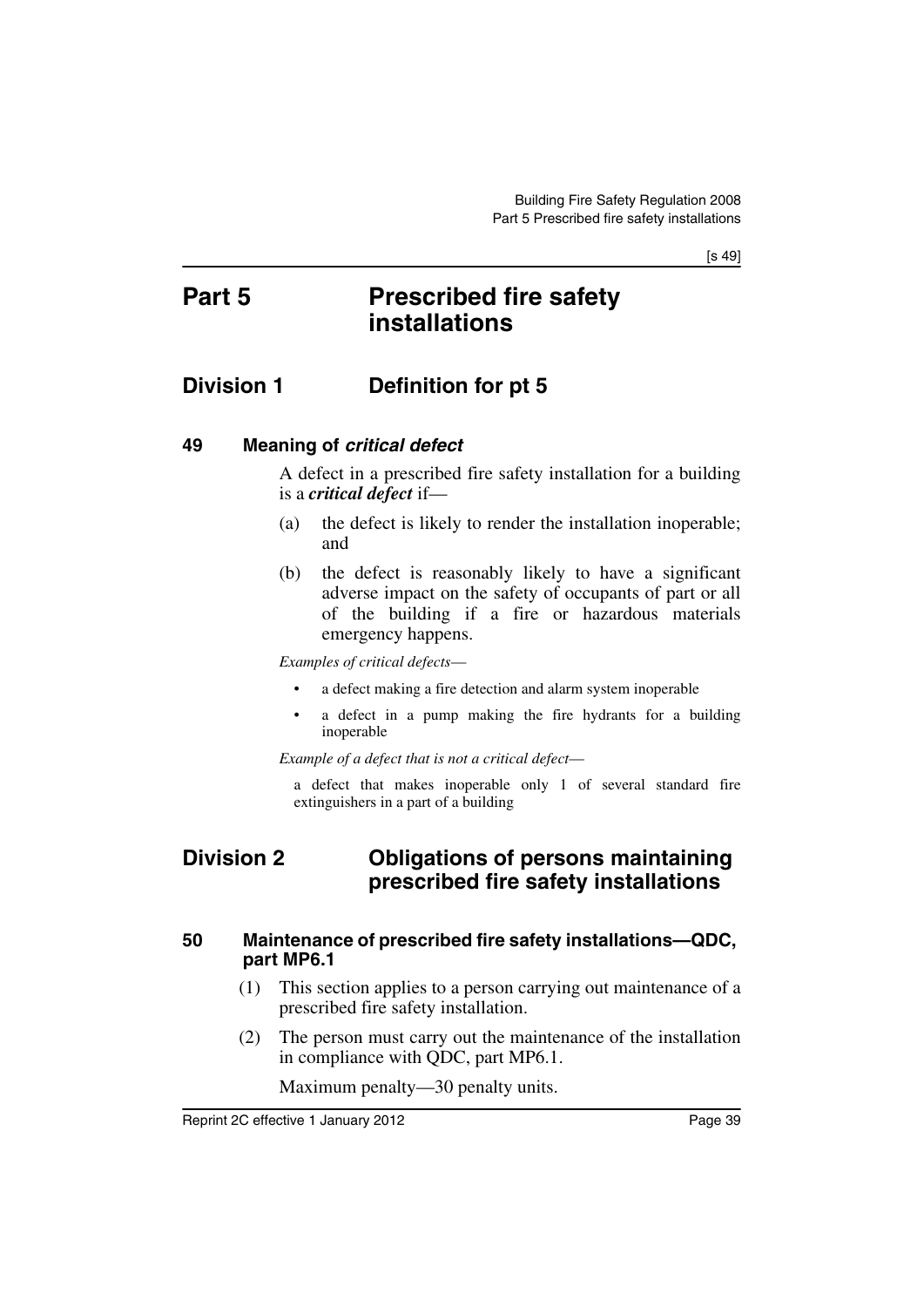[s 53]

### **53 Notifying critical defects**

- (1) This section applies if a person who is carrying out, or has carried out, maintenance of a prescribed fire safety installation for a building, becomes aware, or ought reasonably to be aware, of a critical defect in the installation.
- (2) The person must give the occupier of the building a notice about the defect in the approved form (a *critical defect notice*) within 24 hours after the person carries out the maintenance of the installation.

Maximum penalty—30 penalty units.

*Note*—

Under QDC, part MP6.1, the occupier of the building must attach to the relevant occupier statement any critical defect notice given under this section.

# **Division 3 Obligations of occupiers**

### **54 Maintenance of prescribed fire safety installations**

(1) The occupier of a building must ensure that maintenance of each prescribed fire safety installation for the building is carried out by an appropriately qualified person.

Maximum penalty—30 penalty units.

(2) The occupier of a building must ensure each prescribed fire safety installation for the building is inspected and tested at intervals in compliance with QDC, part MP6.1.

Maximum penalty—30 penalty units.

- (3) Subsection (4) applies if the record of maintenance for a prescribed fire safety installation for a building shows that repair or other corrective action is required for the installation.
- (4) The occupier of the building must ensure the repair is carried out or the corrective action is taken no later than 1 month after the maintenance of the installation was carried out, unless the occupier has a reasonable excuse.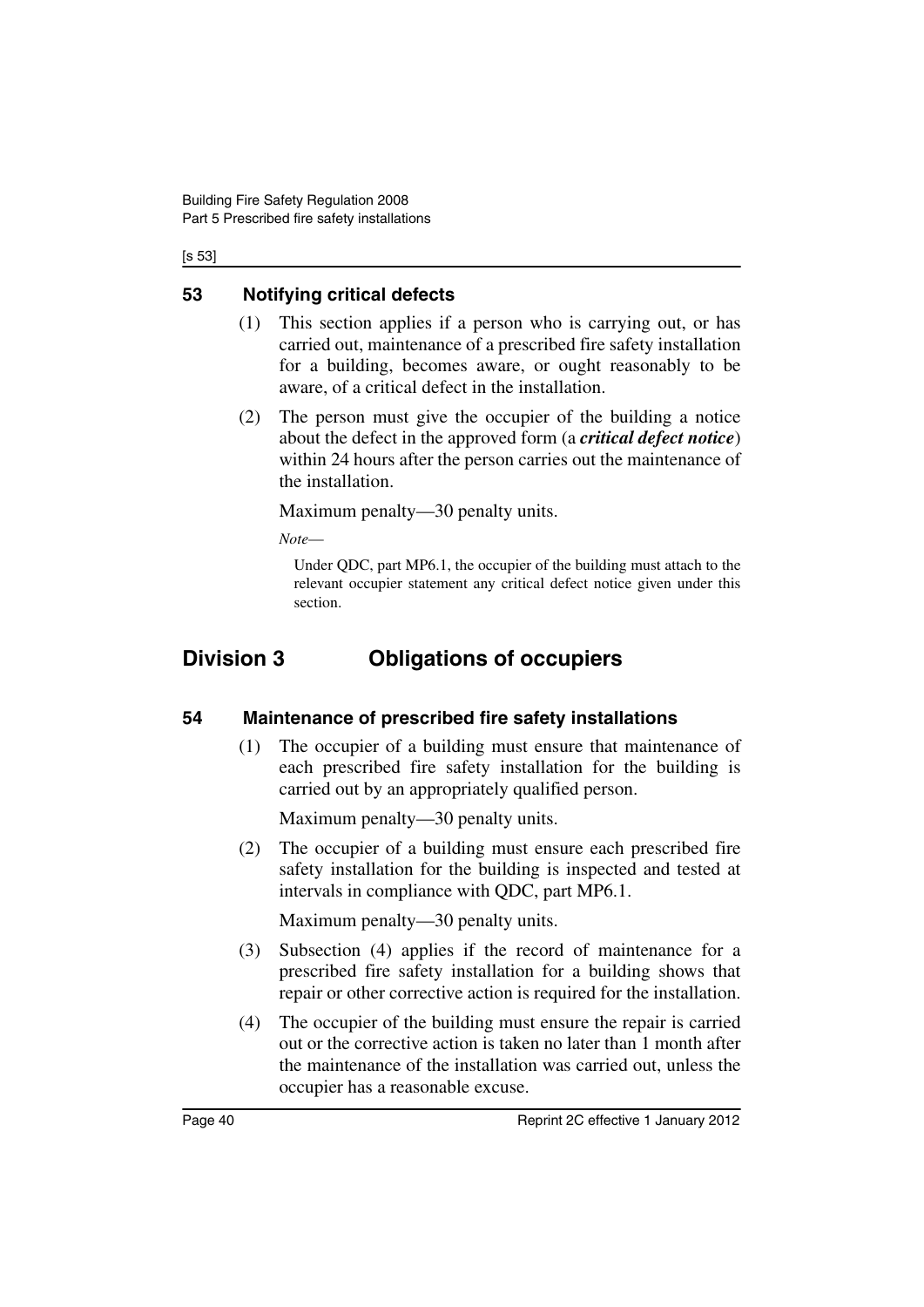*Examples of a reasonable excuse*—

- No appropriately qualified person was available to attend the occupier's premises to carry out the repair or take the corrective action because of the remoteness of the building's location.
- The repair or corrective action was not able to be finished because of the complexity of the work involved or delay in obtaining parts required for the repair or corrective action.

Maximum penalty—30 penalty units.

#### **55 Keeping record of maintenance**

(1) The occupier of a building must keep a record of maintenance, in compliance with subsections (2) and (3), for the maintenance of each prescribed fire safety installation for the building.

Maximum penalty—20 penalty units.

- (2) The record of maintenance must state each of the following—
	- (a) a description of the prescribed fire safety installation on which the maintenance was carried out;
	- (b) if the maintenance was carried out by an appropriately qualified person—the name and licence number of the person who carried out the maintenance;
	- (c) if the maintenance was not carried out personally by an appropriately qualified person—the name and licence number of the appropriately qualified person under whose personal supervision the maintenance was carried out;
	- (d) the date the maintenance was carried out (the *maintenance date*);
	- (e) a brief description of the maintenance carried out;
	- (f) that the maintenance was carried out in compliance with QDC, part MP6.1;
	- (g) the results of the maintenance of the installation, including—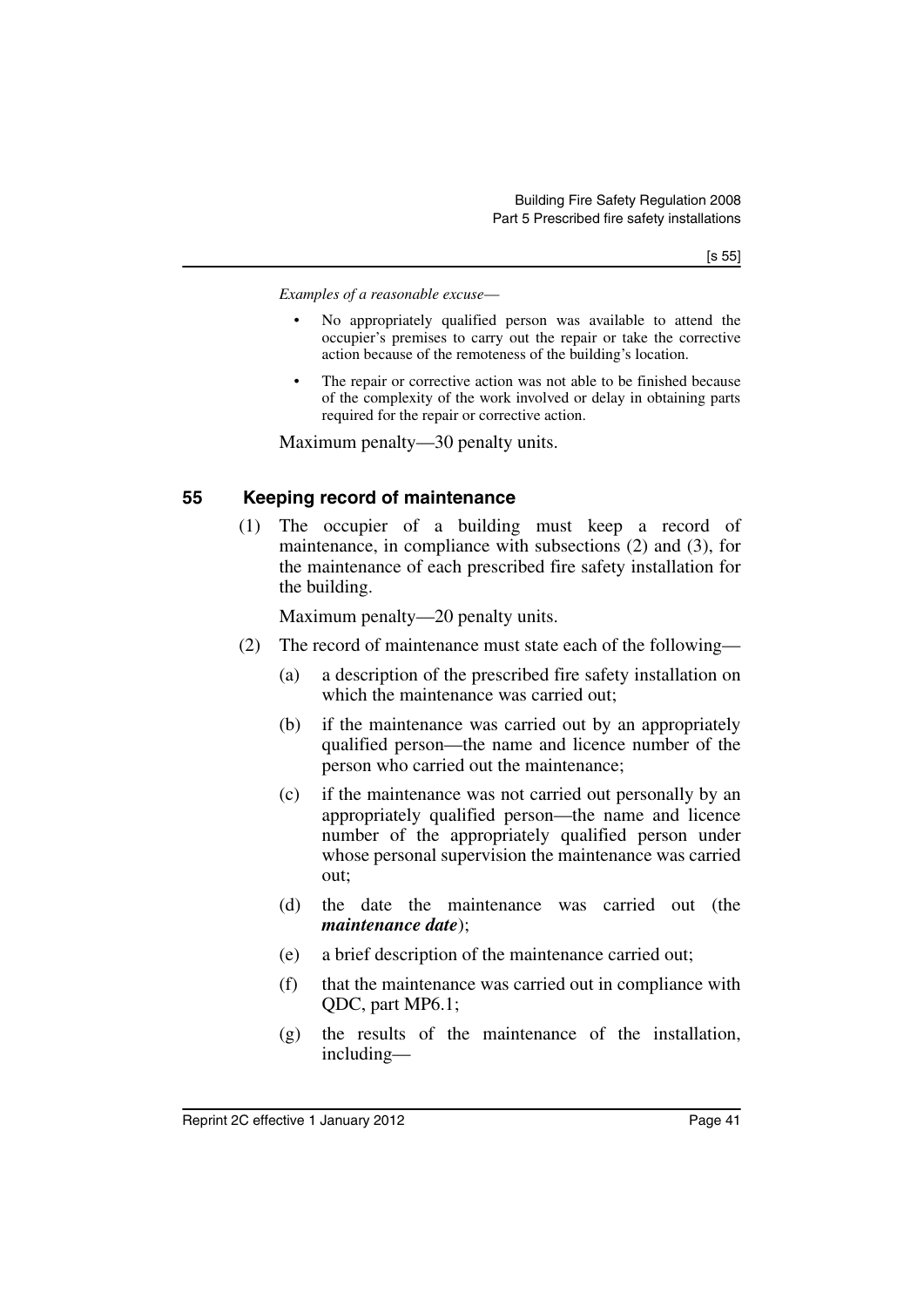[s 55A]

- (i) whether or not the person carrying out the maintenance considered the installation was in proper working order; and
- (ii) the details of any repair or other corrective action the person considered was required for the installation; and
- (iii) the details, including the date, of any repairs made to the installation or any other corrective action taken.
- (3) Also, the record of maintenance must include—
	- (a) a statement, signed by the person who carried out the maintenance, certifying that the matters stated in the record of maintenance under subsection (2) are correct; and
	- (b) if the occupier has been given a critical defect notice relating to a prescribed fire safety installation mentioned in the record of maintenance—the notice.

### **55A Occupier statements**

(1) The occupier of a building must, at intervals in compliance with QDC, part MP6.1, prepare a statement (an *occupier statement*) that complies with the part about the maintenance of each prescribed fire safety installation for the building.

Maximum penalty—20 penalty units.

(2) The occupier must keep a copy of each occupier statement with the record of maintenance for 2 years after the statement is prepared.

Maximum penalty—20 penalty units.

(3) The occupier must, within 10 business days after the occupier is required to prepare an occupier statement, give the commissioner a copy of the statement.

Maximum penalty—20 penalty units.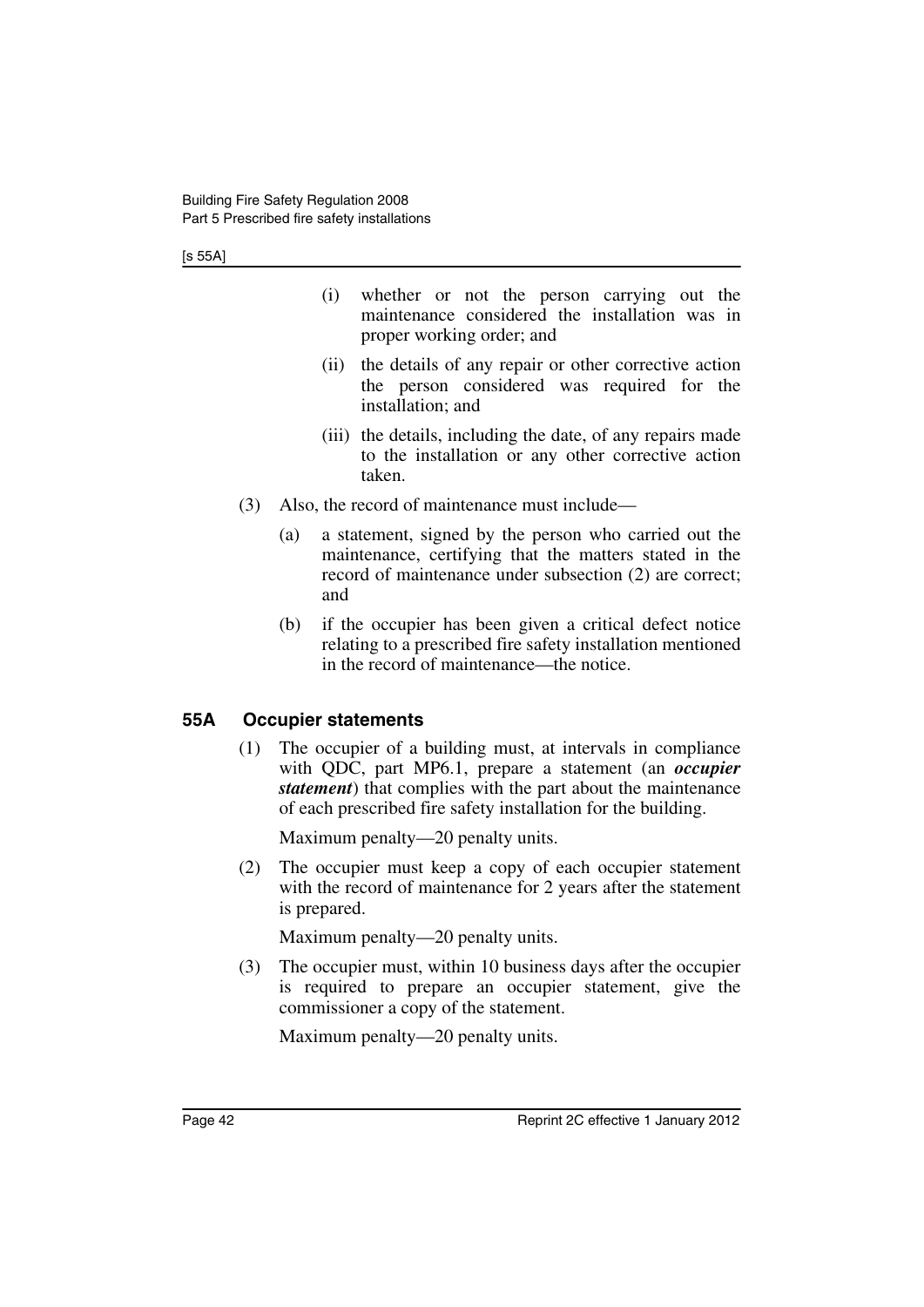[s 55B]

#### **55B Record keeping requirements for occupiers of particular buildings**

- (1) This section applies to the following—
	- (a) the occupier of a budget accommodation building for which a fire safety management plan is required under the Building Act, section 27, or the Fire Service Act, section 104FA;
	- (b) the occupier of a building used for conducting a residential service for which a fire safety management plan is required under the *Residential Services (Accreditation) Act 2002*, section 75.
- (2) The occupier must keep with the fire safety management plan for the building—
	- (a) the record of maintenance for the building; and
	- (b) the occupier statements prepared under section 55A for the building.

Maximum penalty—20 penalty units.

# **Part 6 Fees for assessment and inspection of required special fire services**

# **Division 1 Preliminary**

### **56 Meaning of** *special fire service fee*

The *special fire service fee* for a required special fire service stated in schedule 2, part 2, column 1, for stated building work, means the fee worked out using the formula—

### $SFSF = BF \times SFS\%$

where—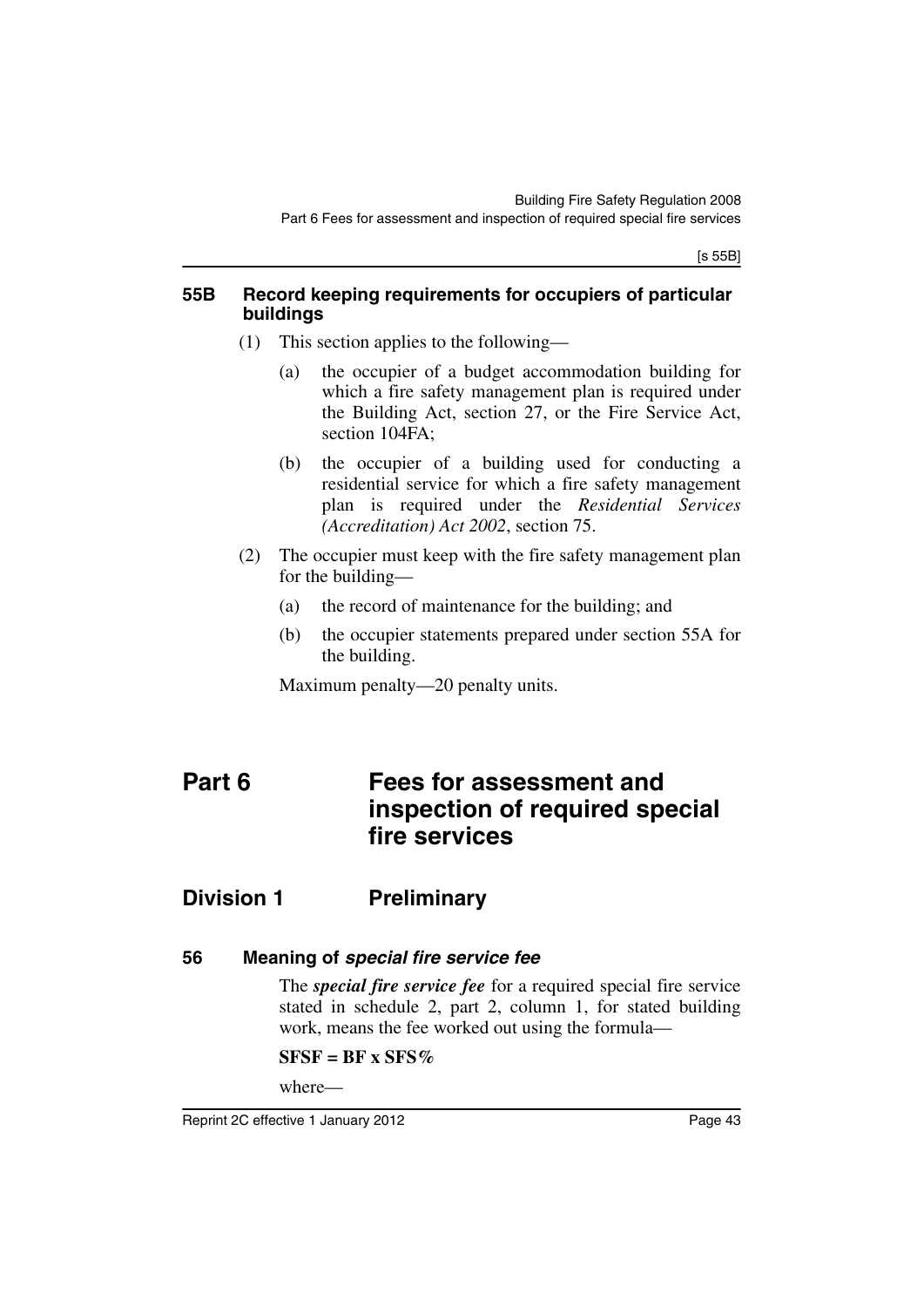Part 6 Fees for assessment and inspection of required special fire services

[s 57]

*SFSF* means the special fire service fee for the required special fire service.

**BF** means the base fee for the stated building work.

*SFS%* means the percentage for the required special fire service stated in schedule 2, part 2, column 2, opposite the required special fire service.

### **57 Payment of fees and costs for assessment services**

- (1) The service may require an applicant for stated building work to pay a deposit on account of—
	- (a) a fee for a service (an *assessment service*) to be provided under this part; or
	- (b) costs relating to an assessment service to be incurred under this part.
- (2) A deposit under subsection (1) must be no more than 50% of the fee or costs estimated by the service.
- (3) Subsection (4) applies if a fee for, or costs relating to, an assessment service are not paid, or are not paid in full, before the assessment service is provided.
- (4) The applicant for whom the assessment service has been provided must pay the amount, or the balance, of the fee or costs within 14 days after the service gives the person a notice stating the amount payable.
- (5) If the applicant does not pay the amount stated in a notice under subsection (4) within the 14 day period, the service may recover the amount from the applicant as a debt.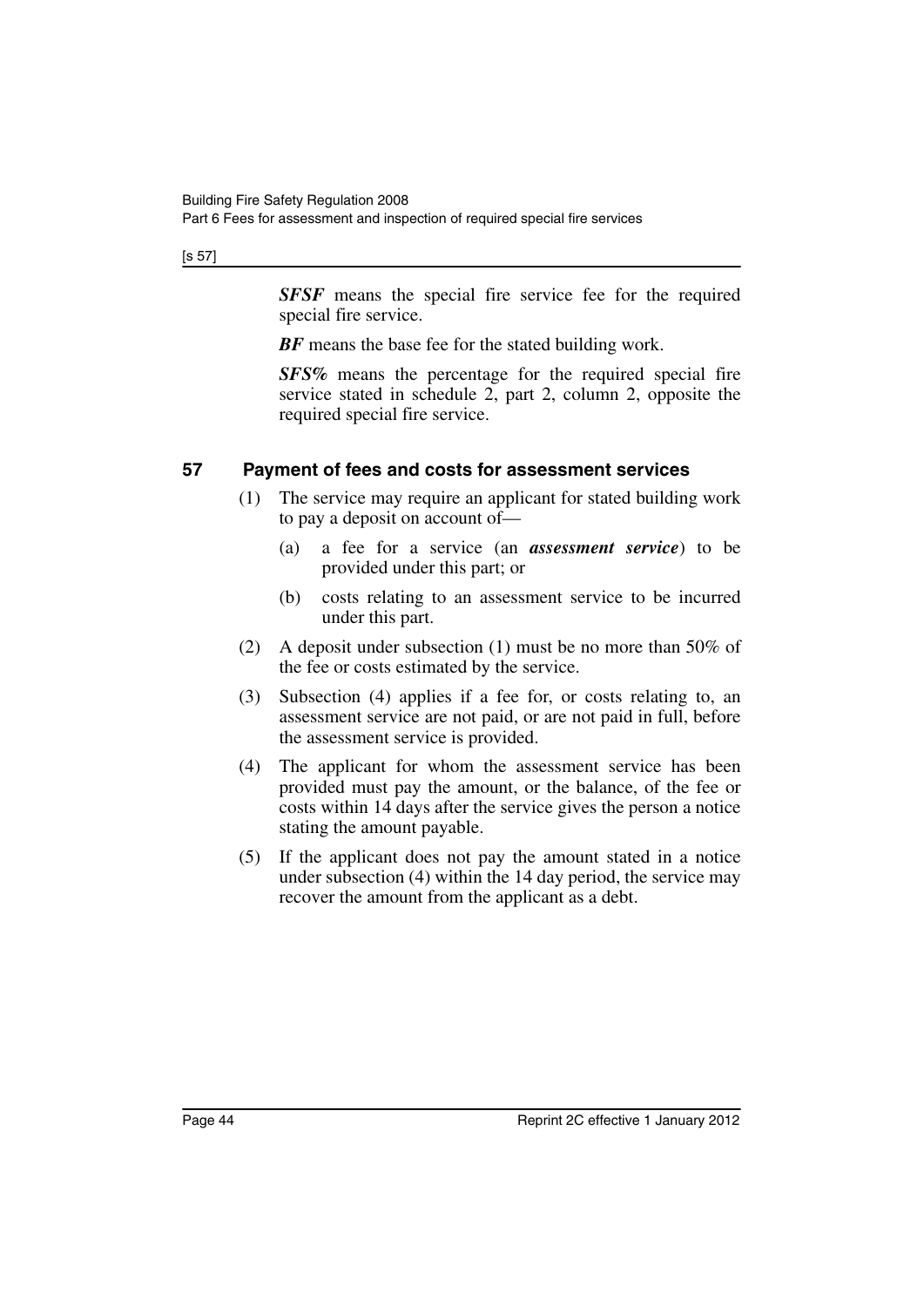[s 58]

### **Division 2 Assessment and inspection of required special fire services—no fire engineering brief**

### **58 Application of div 2**

This division applies to an applicant for stated building work other than an applicant to whom division 3 applies.

#### **59 Base fee for stated building work involving fitting out**

- (1) This section applies if—
	- (a) stated building work involves the fitting out of a building that has a special fire service installed; and
	- (b) the fitting out does not require the replacement or alteration of a special fire service; and
	- (c) the building does not require a BCA classification change.
- (2) An applicant for the stated building work must pay the service the base fee for the stated building work.

#### **60 Fees for assessing and inspecting required special fire services for other stated building work**

- (1) This section applies to an applicant for stated building work other than stated building work mentioned in section 59.
- (2) The applicant must pay the service the following fees for assessment and inspection of the required special fire services for the stated building work—
	- (a) the base fee for the stated building work;
	- (b) the special fire service fee for each required special fire service for the stated building work.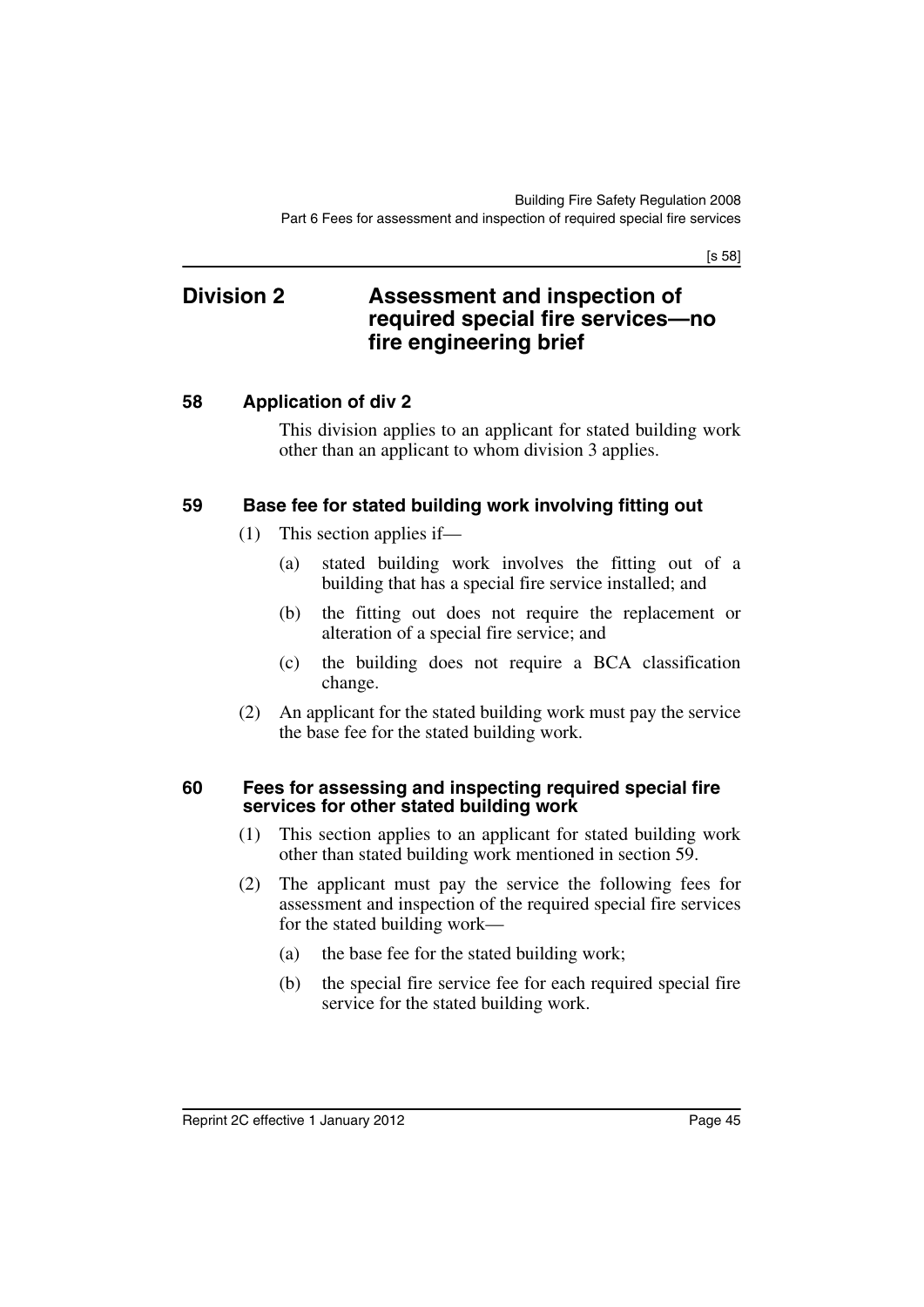[s 61]

## **Division 3 Assessment and inspection of required special fire services—fire engineering brief**

### **61 Application of div 3**

This division applies to an applicant for stated building work if the applicant asks the service to assess a fire engineering brief for the stated building work.

#### **62 Fees for assessing and inspecting required special fire services**

- (1) An applicant for stated building work must pay the service the following fees—
	- (a) the assessment and inspection fee for the stated building work under subsection (2);
	- (b) the research fee stated in schedule 2, part 3, for evaluation of the number of subsystems relevant to the stated building work;
	- (c) the fire engineering brief consultation fee stated in schedule 2, part 3;
	- (d) the fire engineering brief meeting fee stated in schedule 2, part 3, for each fire engineering brief meeting attended by a representative of the service.
- (2) The assessment and inspection fee for stated building work must be worked out using the formula—

#### **AIF = (BF + TSFSF) x 2**

where—

AIF means the assessment and inspection fee for the stated building work.

**BF** means the base fee for the stated building work.

*TSFSF* means the total of the special fire service fees for the required special fire services for the stated building work.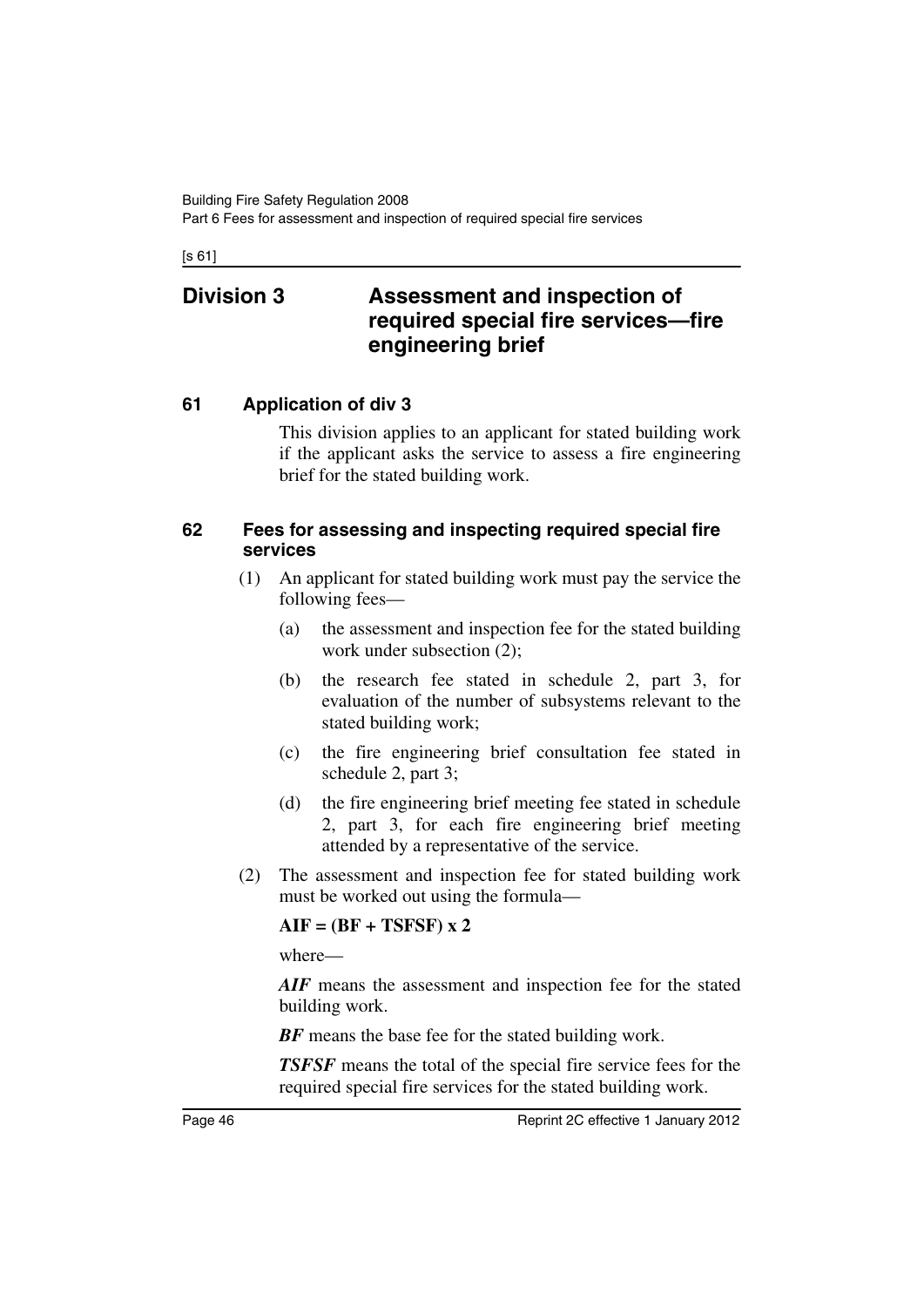[s 63]

#### **63 Minor performance meeting fee**

- (1) This section applies if—
	- (a) stated building work is under construction; and
	- (b) the applicant for the stated building work asks a representative of the service to attend a minor performance meeting in relation to the stated building work.
- (2) The applicant must pay the service—
	- (a) the research fee for evaluation of 1 subsystem stated in schedule 2, part 3; and
	- (b) the minor performance meeting fee stated in schedule 2, part 3.
- (3) In this section—

*minor performance meeting*, in relation to stated building work, means a meeting with the building certifier for the stated building work to consider and decide on a proposed alternative solution for the stated building work.

#### **64 Costs for attending fire engineering brief meetings—travel and accommodation**

- (1) This section applies if—
	- (a) an applicant for stated building work asks a representative of the service to attend a fire engineering brief meeting about the stated building work; and
	- (b) the representative is required to travel more than 200km to attend the fire engineering brief meeting.
- (2) The applicant must pay the service the reasonable travelling and accommodation costs of the representative attending the meeting.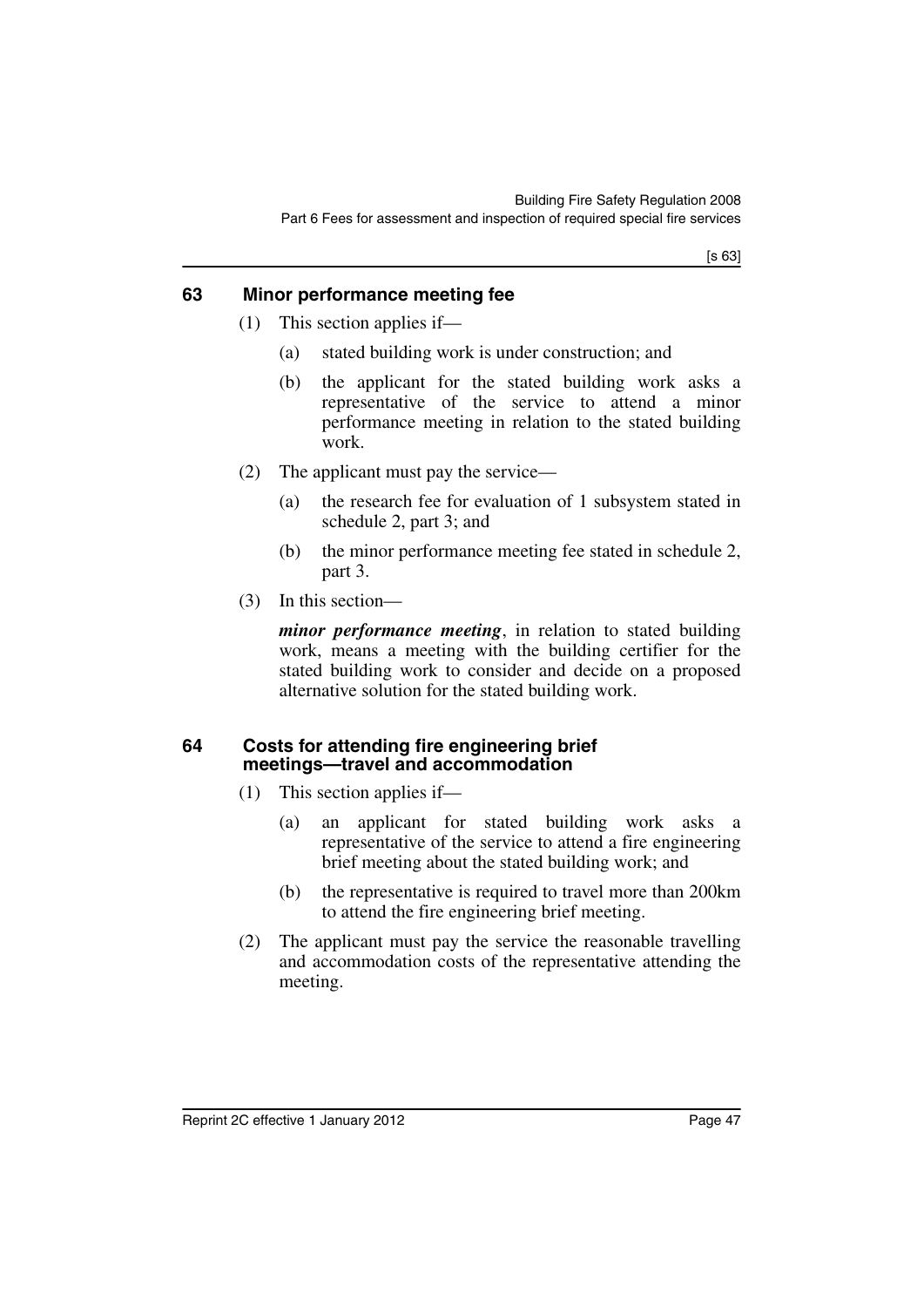[s 65]

### **Division 4 Other fees for assessment and inspection of required special fire services**

#### **65 Reassessment fee for amended plans**

- (1) This section applies if an applicant for stated building work asks the service to assess amended plans for the stated building work.
- (2) The applicant must pay the service the reassessment fee stated in schedule 2, part 4, for assessing the amended plans.

### **66 Fee for interim inspection of required special fire service**

- (1) This section applies if an applicant for stated building work asks the service to carry out an interim inspection of a required special fire service for the stated building work.
- (2) The applicant must pay the service the general inspection fee stated in schedule 2, part 4, for carrying out the interim inspection.

#### **67 Fee for inspection of required special fire service for temporary building**

- (1) This section applies if the service carries out an inspection of a required special fire service for stated building work for giving a report under section 64(2) of the Building Act.
- (2) The applicant for the stated building work must pay the service the general inspection fee stated in schedule 2, part 4, for carrying out the inspection.

#### **68 Fee for additional inspection of required special fire service**

(1) This section applies if—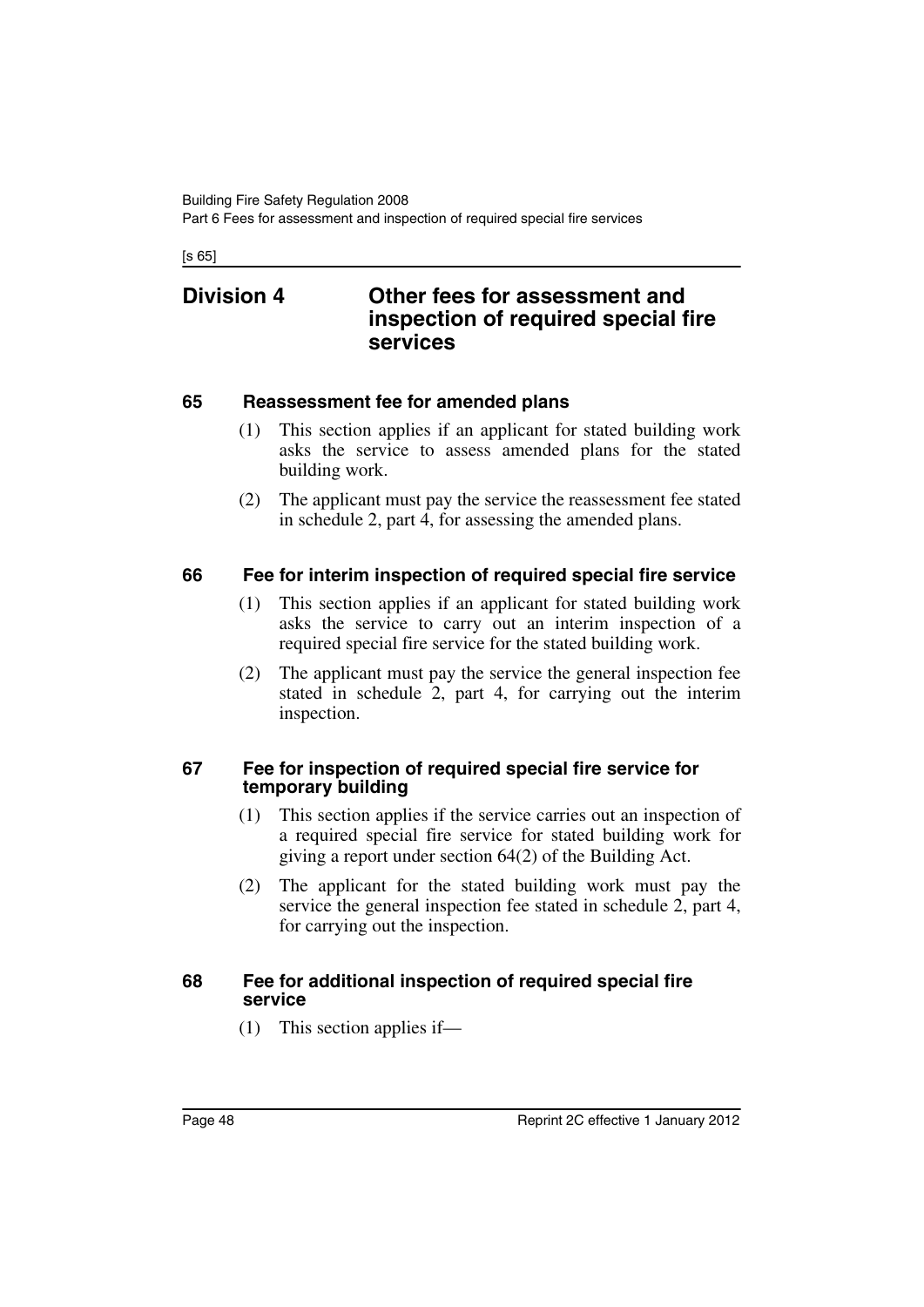- (a) the service has carried out an inspection, other than an interim inspection, of a required special fire service for stated building work; and
- (b) the applicant for the stated building work asks the service to carry out another inspection (an *additional inspection*) of the required special fire service for the stated building work.
- (2) The applicant must pay the service the reinspection fee stated in schedule 2, part 4, for carrying out the additional inspection.

### **69 Fee for inspection of special fire service for approving BCA classification change**

- (1) This section applies if the service carries out an inspection of a special fire service in a building for giving a report under section 112(4) of the Building Act.
- (2) The owner of the building must pay the service the general inspection fee stated in schedule 2, part 4, for carrying out the inspection.

# **Part 7 Miscellaneous**

### **Division 1 Documents**

### **70 False or misleading documents**

(1) A person must not give an authorised fire officer a document containing information the person knows is false or misleading in a material particular.

Maximum penalty—30 penalty units.

(2) Subsection (1) does not apply to a person, if the person, when giving the document—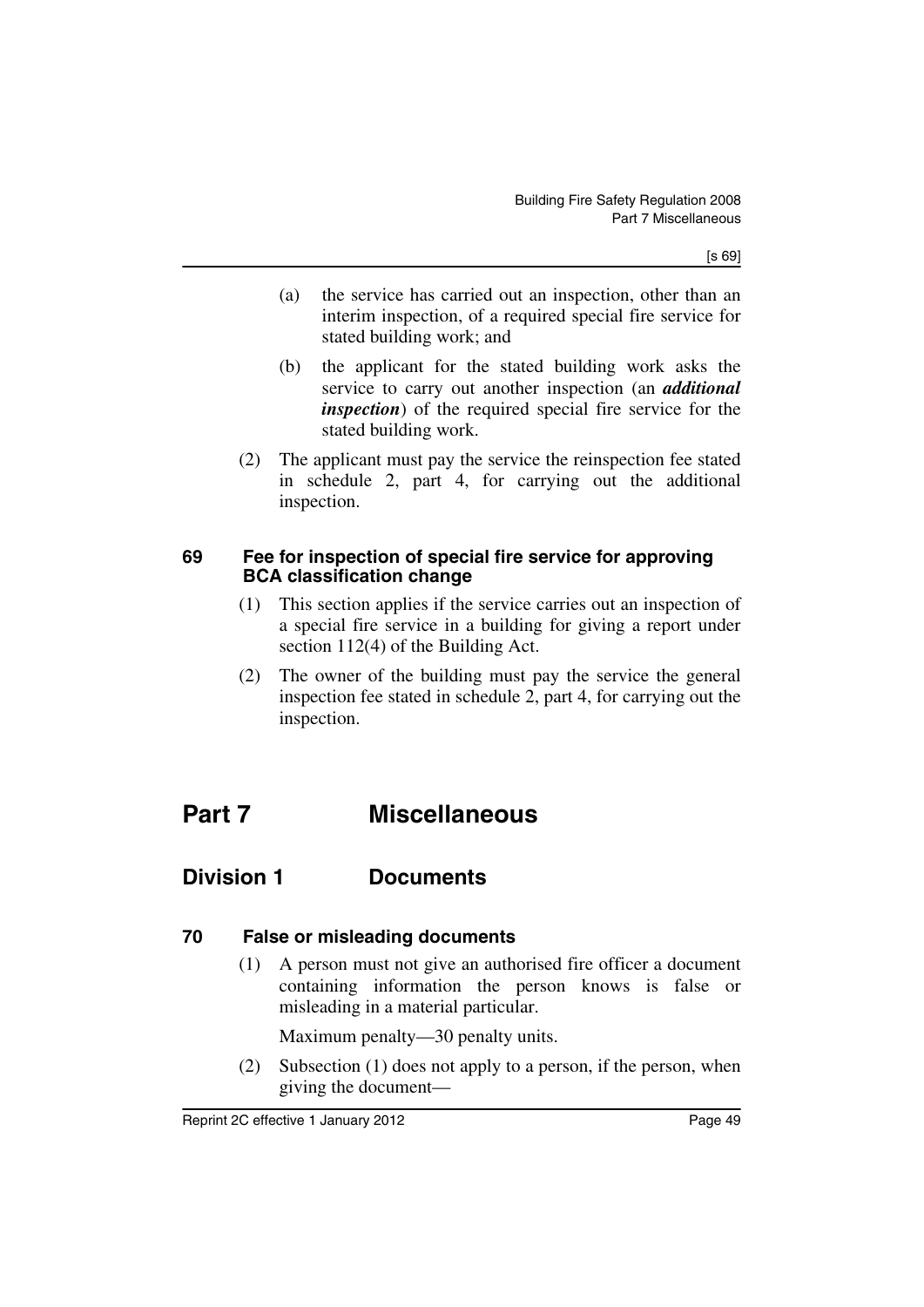#### [s 71]

- (a) tells the authorised fire officer, to the best of the person's ability, how it is false or misleading; and
- (b) if the person has, or can reasonably obtain, the correct information, gives the correct information.
- (3) In this section—

*document* means—

- (a) a prescribed document for a building; or
- (b) a document about the maintenance of prescribed fire safety installations for a building, including, for example, a record required under an Australian Standard mentioned in QDC, part MP6.1.

#### **71 Keeping plans and other particular documents**

- (1) This section applies to—
	- (a) the owner of a budget accommodation building for which a fire safety management plan is required under section 27 of the Building Act or section 104FA of the Fire Service Act; or
	- (b) the occupier of a building used for conducting a residential service for which a fire safety management plan is required under the *Residential Services (Accreditation) Act 2002*, section 75; or
	- (c) the occupier of a building who is required to keep—
		- (i) a fire and evacuation plan for the building under section 104E(1)(a) of the Fire Service Act; or
		- (ii) a prescribed document for the building under this regulation.
- (2) The owner or occupier must keep a copy of the plan or document—
	- (a) in the building in a way that it is reasonably likely not to be damaged in the event of a fire or hazardous materials emergency; and
	- (b) in a secure place in other premises.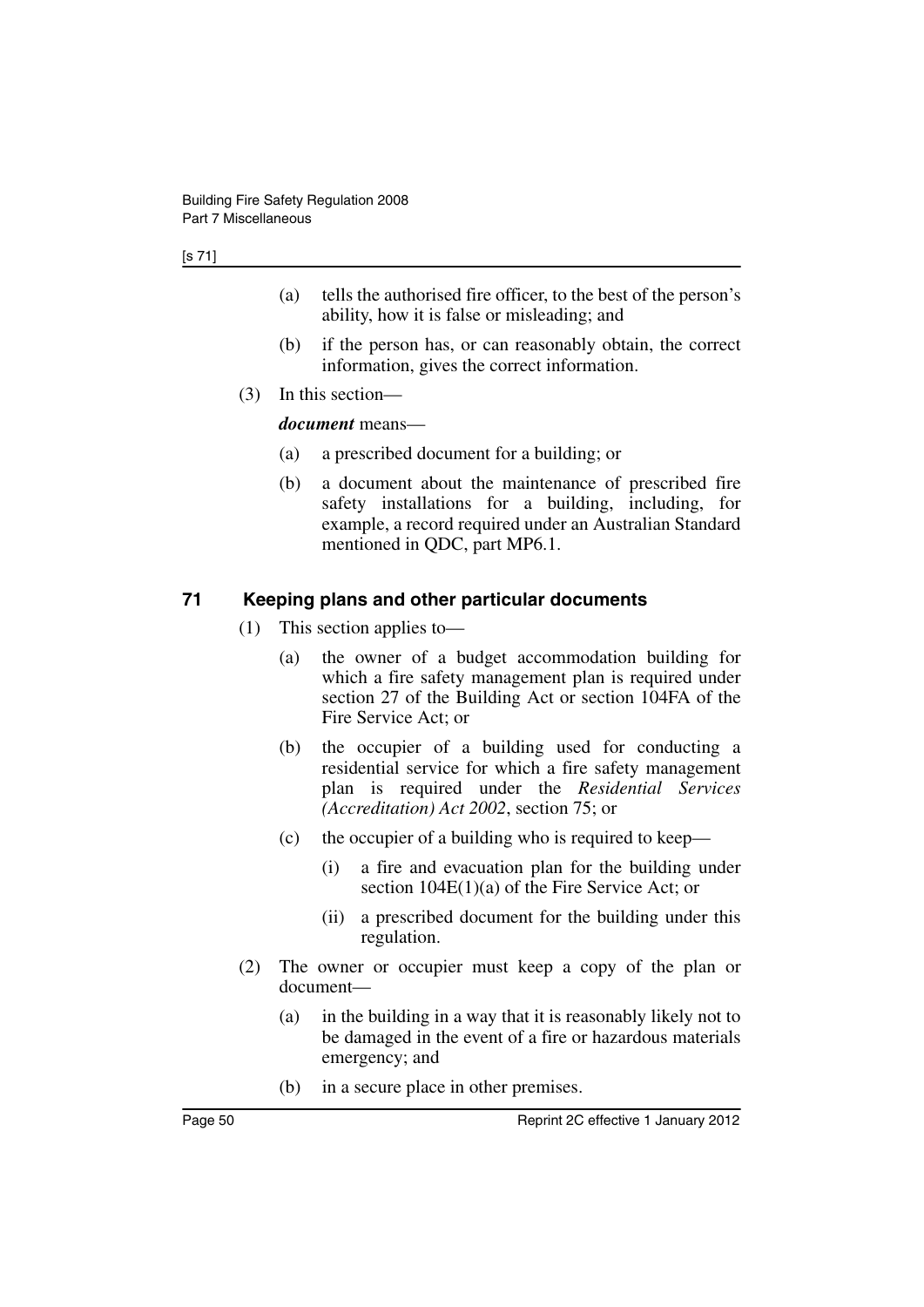*Example for subsection (2)*—

keeping a copy of the plan or document in a fire resistant safe or strongroom in the building and another copy of the plan or document in a locked filing cabinet or in electronic form at other premises

Maximum penalty—20 penalty units.

(3) For subsection (2), if a copy of a plan or document is kept in electronic form at a place, the information contained in the electronic form of the plan or document must be readily accessible at the place so as to be usable for subsequent reference.

### **72 Retention and transfer of prescribed documents**

- (1) This section applies to a person, other than a public authority, who is the occupier of a building.
- (2) Subject to subsections (4) and (5), the occupier of a building must keep a prescribed document for the building—
	- (a) for at least 2 years after the document was made (the *retention period*); or
	- (b) if the document includes entries for more than 1 day—for at least 2 years after the last day for which an entry was made in the document (also the *retention period*).

Maximum penalty—20 penalty units.

- (3) Subsection (2) applies whether the prescribed document or an entry in the document—
	- (a) was made before the person became the occupier of the building; or
	- (b) is made while the person is the occupier of the building.
- (4) Subsection (5) applies if, during the retention period for a prescribed document for a building—
	- (a) the person who is the occupier of the building (the *former occupier*) stops being the occupier of the building; and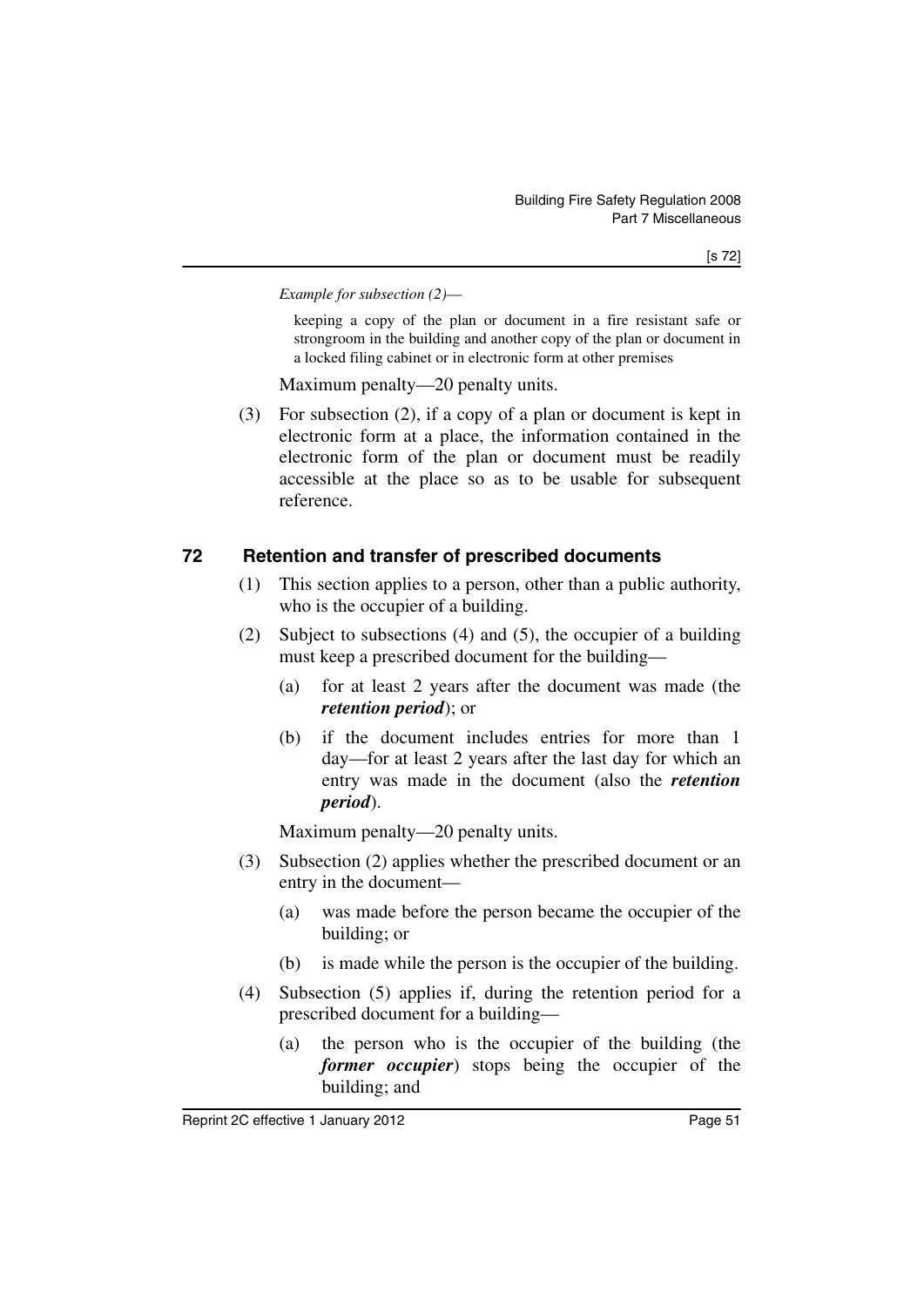#### [s 74]

- (b) another person (the *current occupier*) becomes the occupier of the building.
- (5) The former occupier must give the prescribed document to the current occupier as soon as practicable but no later than 1 month after the former occupier stops being the occupier of the building.

Maximum penalty—20 penalty units.

(6) In this section—

*public authority* see the *Public Records Act 2002*, schedule 2.

## **Division 2 Fees**

#### **74 Preliminary meeting fee for proposed building development application**

- (1) This section applies if a person who proposes to make a building development application asks a representative of the service to attend a meeting (a *preliminary meeting*) to discuss the application.
- (2) The person must pay the service the following fees—
	- (a) for attendance of the representative at the first preliminary meeting requested by the person—
		- (i) for the first hour of the meeting—nil; and
		- (ii) for each additional hour, or part of an hour, of the meeting—\$478.55;
	- (b) for attendance of the representative at a later preliminary meeting—for each hour, or part of an hour, of the meeting—\$478.55.

#### **75 Fee for fire safety report for a building**

(1) This section applies if a person with an interest in a building gives the service a written request for a fire safety report for the building.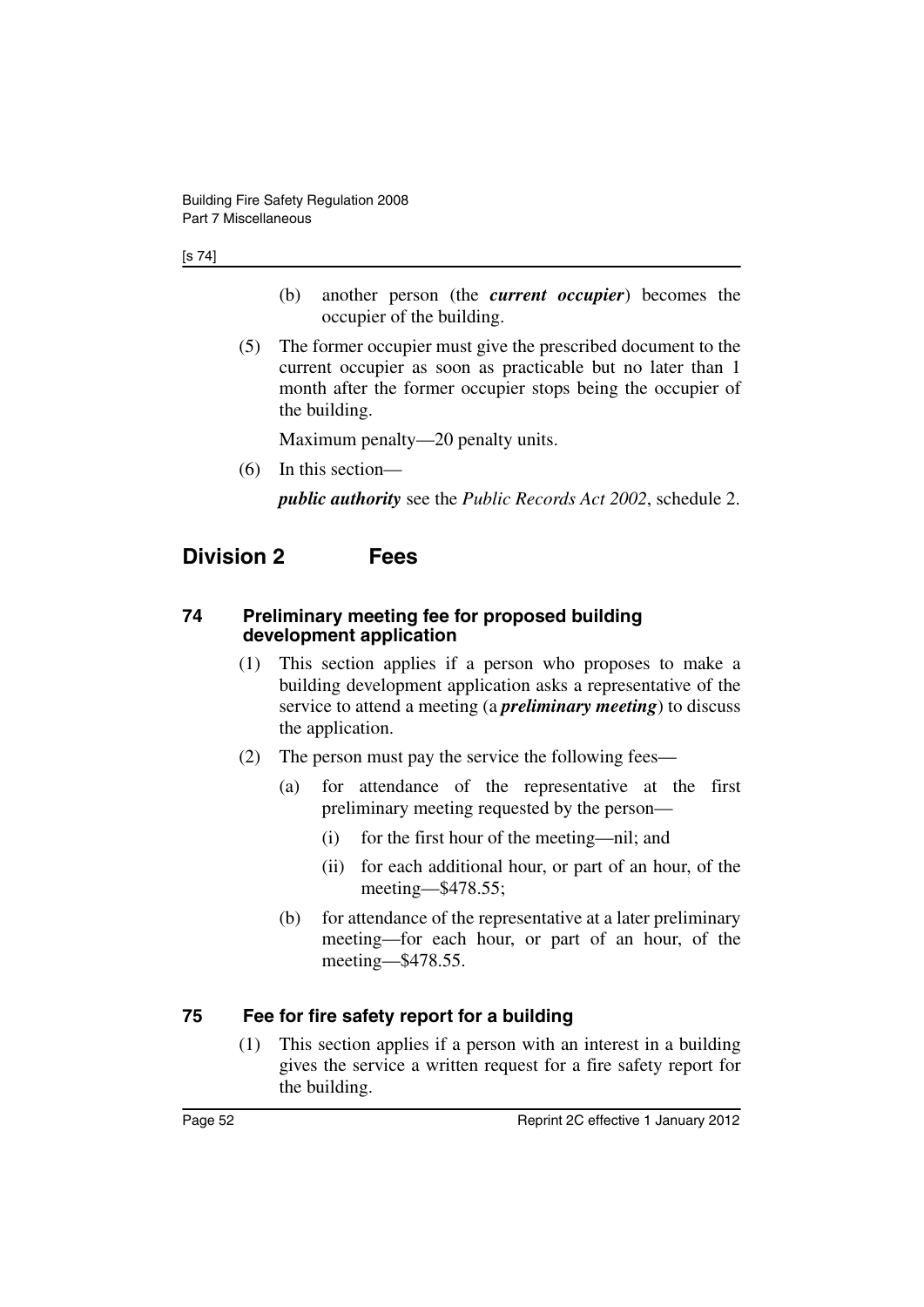[s 76]

*Example of a person with an interest in a building*—

a prospective purchaser of a building

- (2) The request must be accompanied by a fee of \$120.30.
- (3) In this section—

*fire safety report*, for a building, means a report about the safety of the building, including, for example, any of the following matters—

- (a) whether a requisition relating to the building has been given under section 69 of the Fire Service Act, and, if so, whether the occupier of the building has complied with the requisition;
- (b) whether the commissioner has given the occupier or owner of the building a notice under section 104G(1) of the Fire Service Act, and, if so, whether the occupier or owner has complied with the notice;
- (c) whether the service has carried out an inspection of the building and, if so, the results of the inspection;
- (d) whether a fire or hazardous materials emergency has happened in the building, and, if so, the results of an investigation by the service relating to the fire or emergency.

# **Part 8 Repeal**

#### **76 Repeal of regulations**

The following regulations are repealed—

- Building Fire Safety Regulation 1991 SL No. 187
- Building Fire Safety Amendment Regulation (No. 1) 1993 SL No. 200.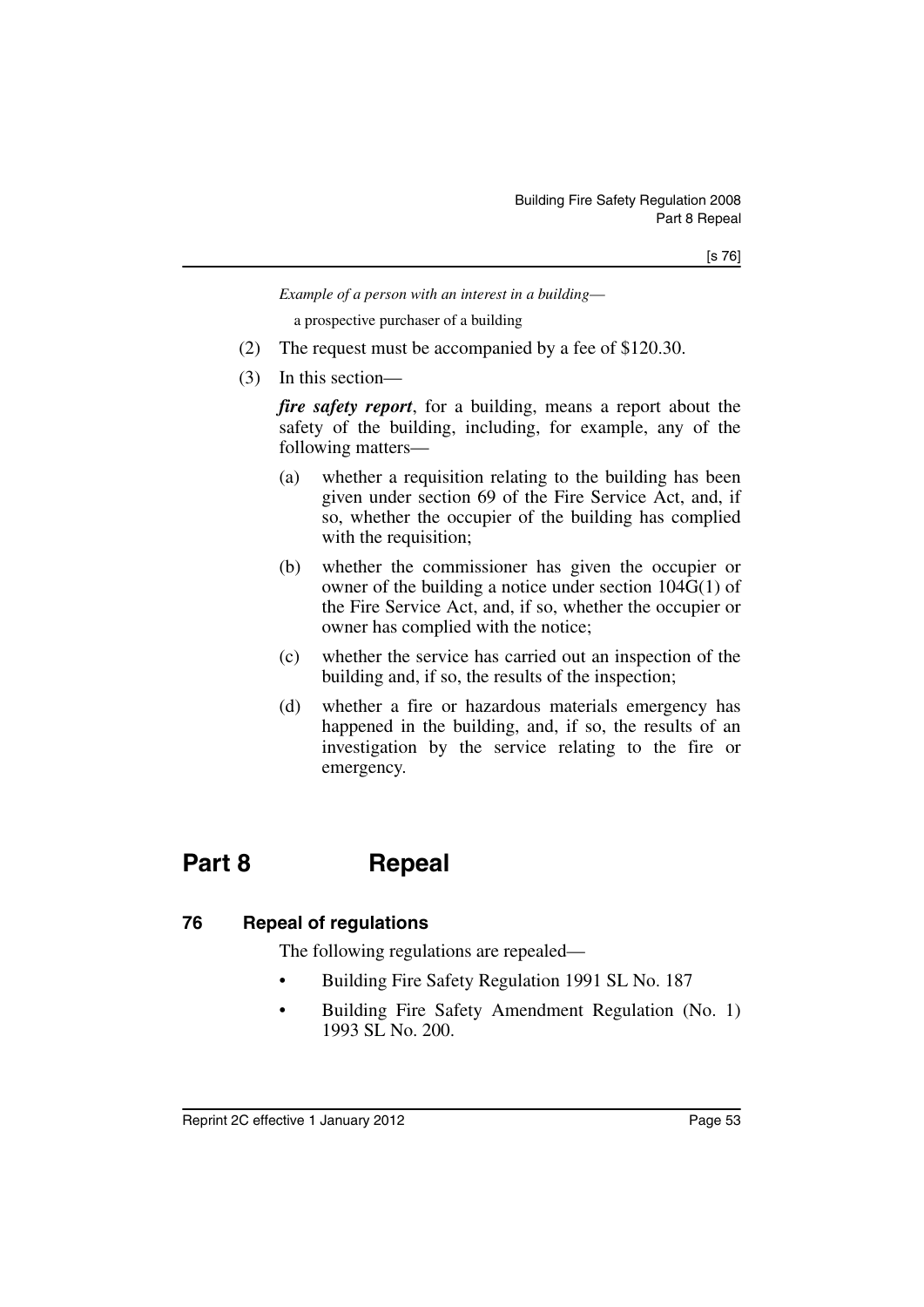[s 77]

# **Part 9 Transitional provisions**

## **Division 1 Preliminary**

### **77 Definitions for pt 9**

In this part—

*commencement* means the commencement of this section.

*repealed regulation* means the repealed *Building Fire Safety Regulation 1991*.

## **Division 2 Evacuation planning, instruction and practice**

### **Subdivision 1 Fire and evacuation plans and instructions**

### **78 Application of sdiv 1**

This subdivision applies to the occupier of a building if—

- (a) the occupier—
	- (i) occupied the building immediately before the commencement and has continued to occupy the building since the commencement; and
	- (ii) has kept a fire and evacuation plan for the building; and
- (b) the use of the building, including its classification under the Building Code of Australia, has not changed since the commencement.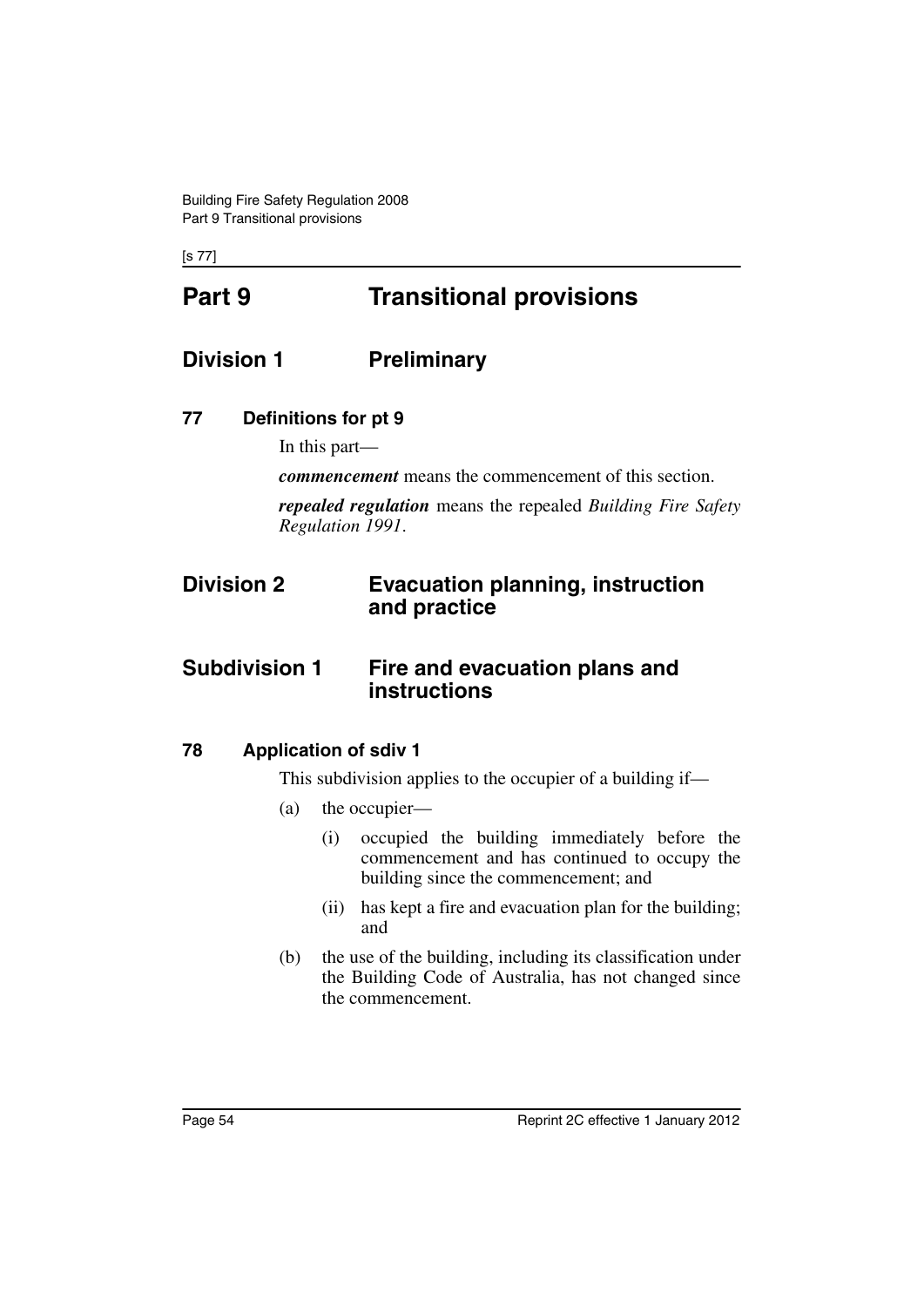[s 79]

#### **79 Compliance with particular requirements about fire and evacuation plans**

The occupier of the building is not required to comply with part 4, division 2 until 1 year after the commencement.

#### **80 Relevant former instructions may be given instead of general evacuation instructions**

- (1) This section applies to the occupier of the building for giving a person general evacuation instructions for the building under section 32(2) or 35(2) or (4).
- (2) The occupier may give the person relevant former instructions for the building under section 32(2) or 35(2) or (4) instead of the general evacuation instructions.
- (3) If, under subsection (2), the occupier gives a person relevant former instructions for the building the occupier is taken to have given the person general evacuation instructions for the building on the day the relevant former instructions were given.
- (4) Subsection (2) stops applying 1 year after the commencement.
- (5) In this section—

*relevant former instructions*, for a building, means instructions relating to the building about the matters mentioned in section  $11(2)(a)$  and  $(b)$  of the repealed regulation.

#### **81 Relevant former instructions may be given instead of first-response evacuation instructions**

- (1) This section applies to the occupier of the building for giving a person first-response evacuation instructions for the building under section 32(2) or 36(2) or (4).
- (2) The occupier may give the person relevant former instructions for the building under section  $32(2)$  or  $36(2)$  or  $(4)$  instead of the first-response evacuation instructions.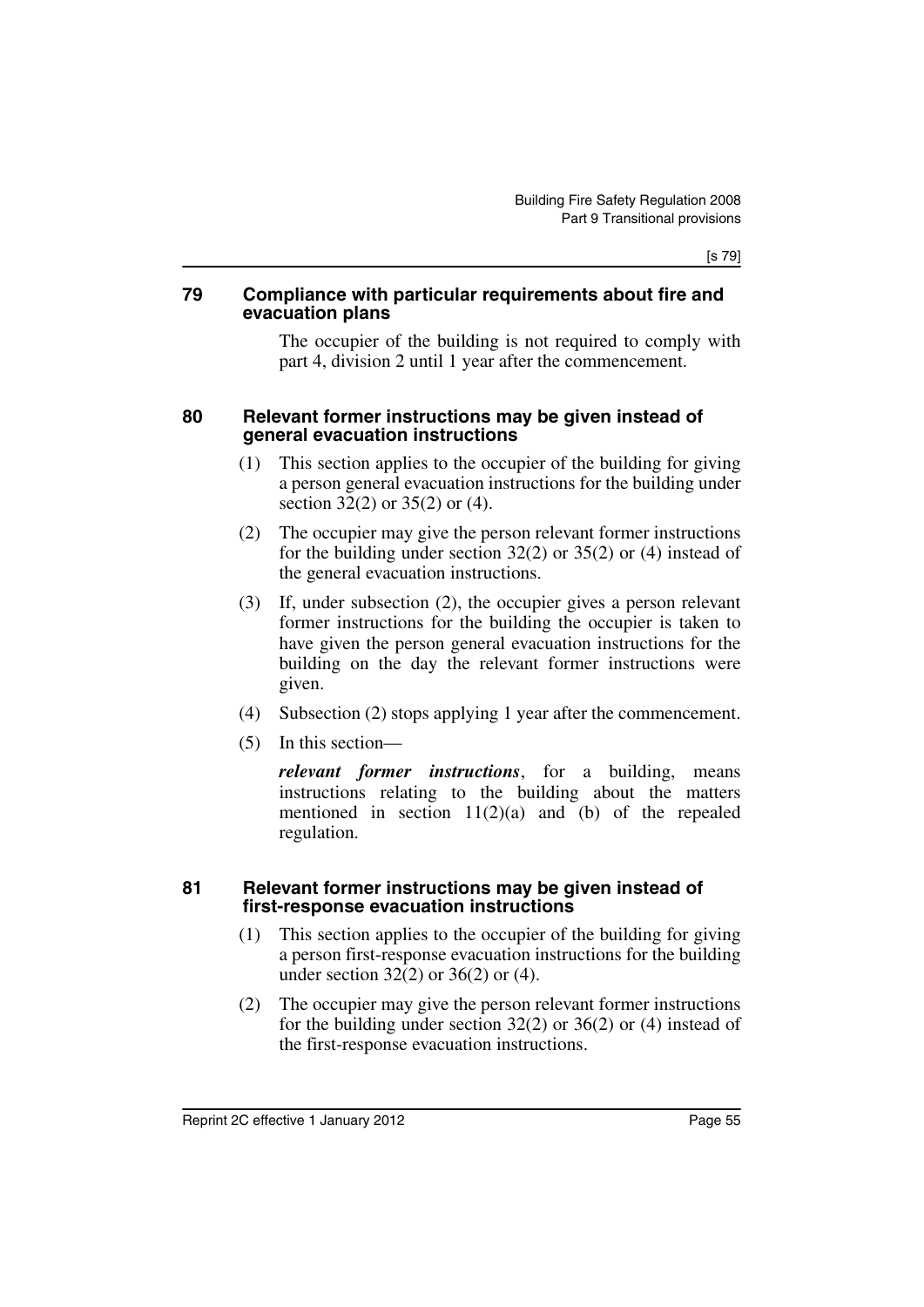#### [s 82]

- (3) If, under subsection (2), the occupier gives a person relevant former instructions for the building the occupier is taken to have given the person first-response evacuation instructions for the building on the day the relevant former instructions were given.
- (4) Subsection (2) stops applying 1 year after the commencement.
- (5) In this section—

*relevant former instructions*, for a building, means instructions relating to the building about the matters mentioned in section  $11(2)(c)$  of the repealed regulation.

#### **82 Relevant former instructions may be given instead of evacuation coordination instructions**

- (1) This section applies to the occupier of the building for giving a person evacuation coordination instructions for the building under section 32(3) or 38(4).
- (2) The occupier may give relevant former instructions for the building under section 32(3) or 38(4) instead of the evacuation coordination instructions but only if the occupier gives the relevant former instructions to each person working in the building.
- (3) If, under subsection (2), the occupier gives a person relevant former instructions for the building the occupier is taken to have given the person evacuation coordination instructions for the building on the day the relevant former instructions were given.
- (4) Subsection (2) stops applying 1 year after the commencement.
- (5) In this section—

*relevant former instructions*, for a building, means instructions relating to the building about the matters mentioned in section  $11(2)(d)$  and  $(e)$  of the repealed regulation.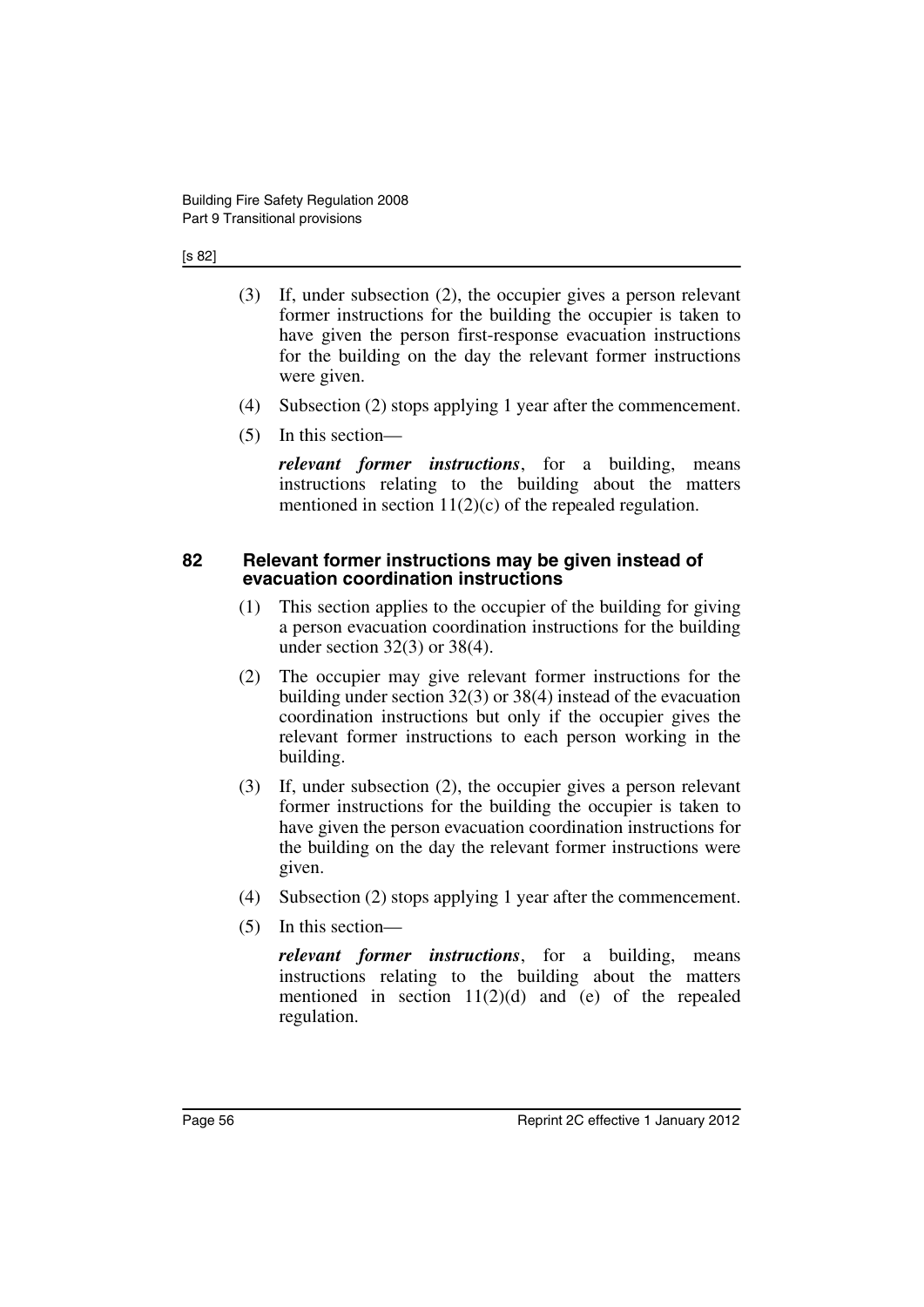## **Subdivision 2 Fire safety advisers**

#### **83 Compliance with particular requirements about fire safety advisers**

An entity that is the occupier of a high occupancy building is not required to comply with section  $21(3)(g)$ ,  $34(1)$  to (4), 37 or 41 within the following period—

- (a) if the entity starts to occupy the building within 1 year after the commencement, the later of the following—
	- (i) 1 year after the commencement;
	- (ii) 1 month after the entity starts to occupy the building;
- (b) if paragraph (a) does not apply—1 year after the commencement.

## **Subdivision 3 Evacuation practice for particular buildings**

### **84 Evacuation practice in continuously occupied budget accommodation buildings**

- (1) This section applies if—
	- (a) the occupier of a budget accommodation building occupied the building immediately before the commencement and has continued to occupy the building since the commencement; and
	- (b) the use of the building, including its classification under the Building Code of Australia, has not changed since the commencement.
- (2) The occupier must ensure that an evacuation of the building under the building's fire and evacuation plan is carried out—
	- (a) if a former evacuation of the building was carried out within 1 year immediately before the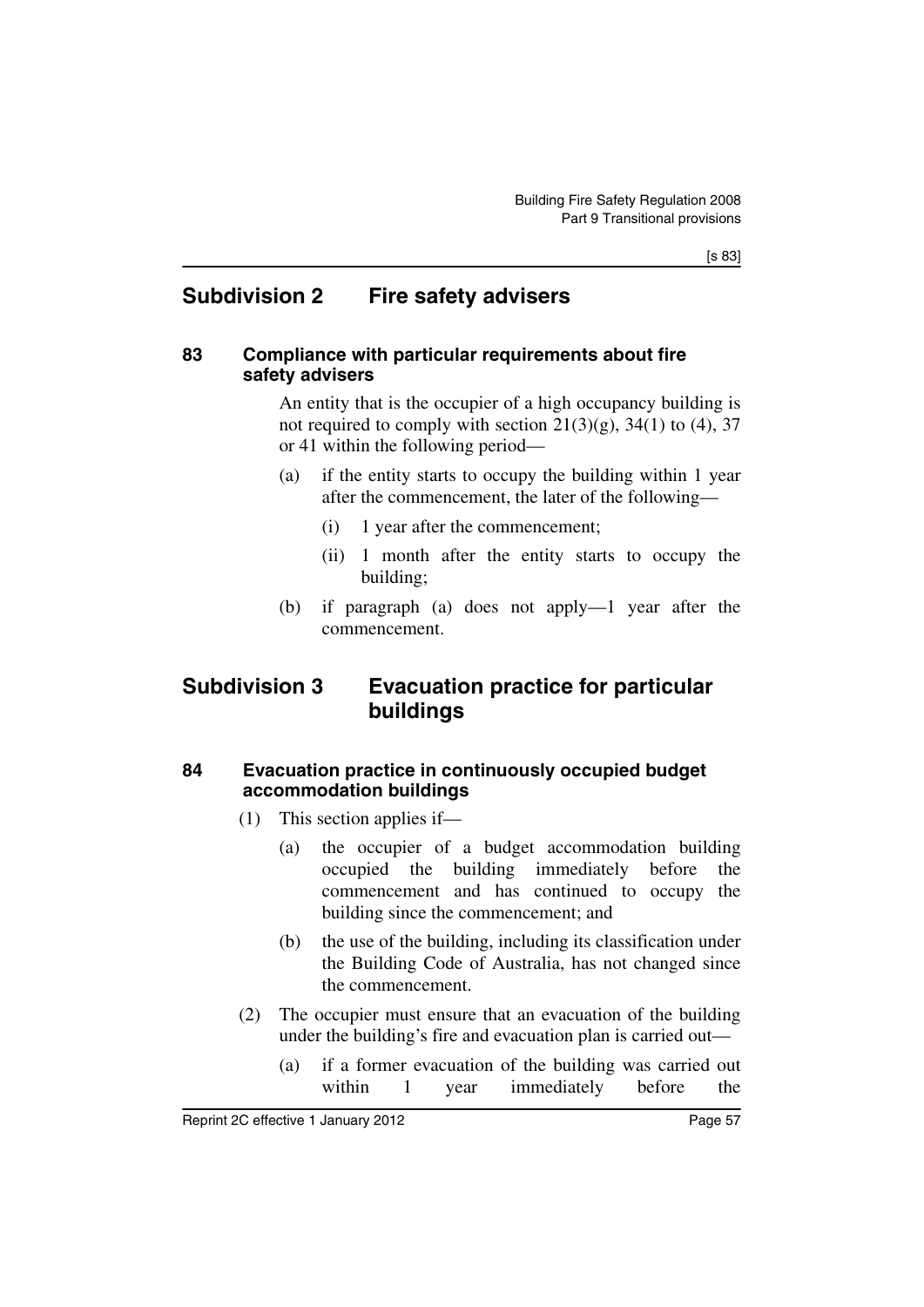[s 85]

commencement—within 1 year after the day the former evacuation was carried out; or

(b) otherwise—within 3 months after the commencement.

Maximum penalty—30 penalty units.

(3) In this section—

*former evacuation* means an evacuation under section 13A(1) of the repealed regulation.

## **Division 3 Maintenance of prescribed fire safety installations**

#### **85 Particular persons taken to be appropriately qualified persons**

- (1) This section applies to a person who holds a current certificate of accreditation, issued by the Fire Protection Industry Board, relating to a prescribed fire safety installation of a particular type.
- (2) The person is taken to be an appropriately qualified person under section 54(1) for carrying out maintenance of a prescribed fire safety installation of that type.
- (3) Subsection (2) applies until 1 January 2011.
- (4) For subsection (1), a reference in a certificate of accreditation to the Fire Protection Contractors Registration Board of Queensland Inc. is taken to be a reference to the Fire Protection Industry Board.

# **Division 4 Records**

### **86 Keeping former records**

(1) This section applies if, immediately before the commencement, the occupier of a building was required to keep a former record for the building.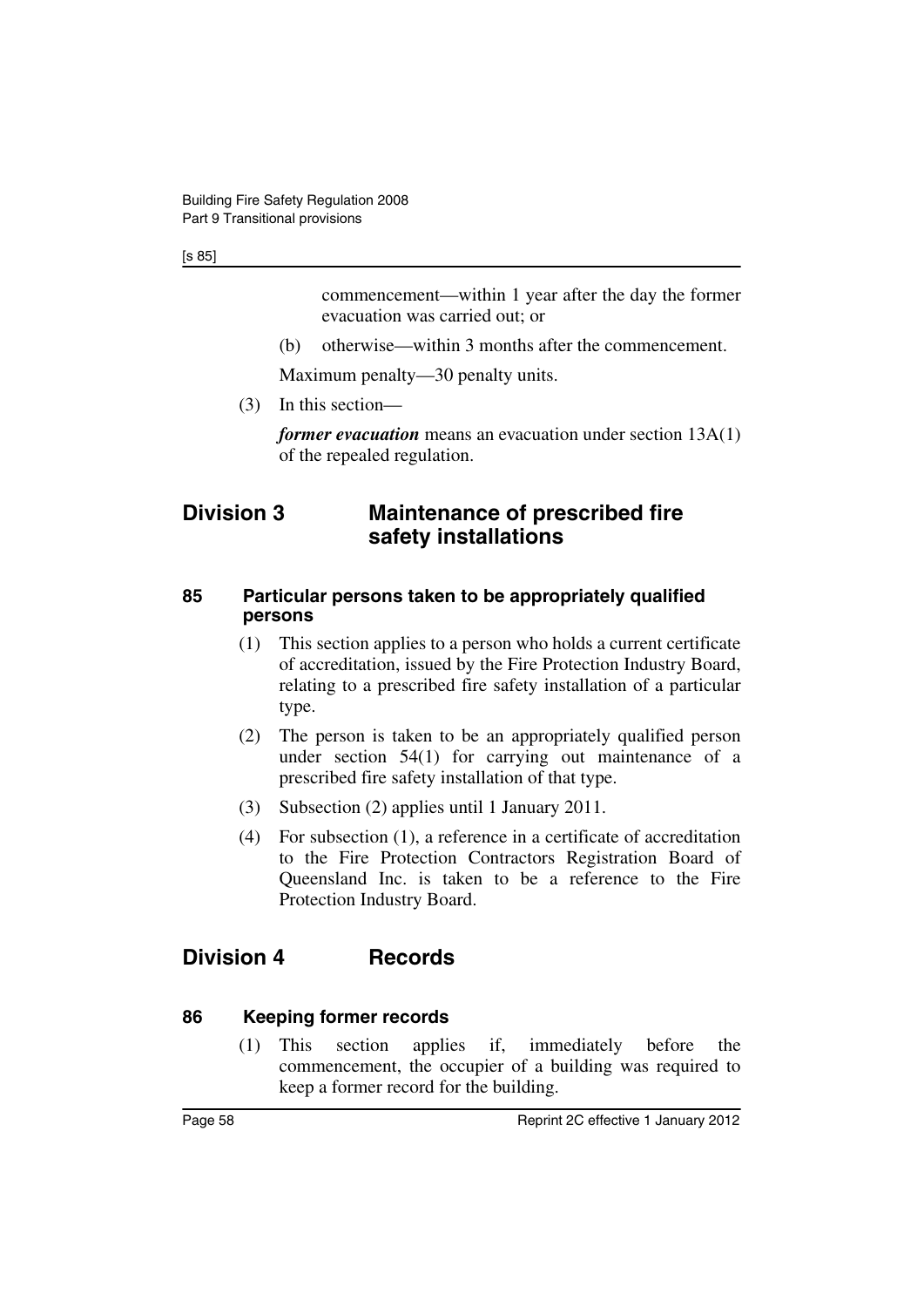- (2) Section 72 applies to the occupier of the building as if the former record were a prescribed document for the building.
- (3) In this section—

*former record*, for a building, means any of the following—

- (a) a record of fire instruction under section 12(1) of the repealed regulation;
- (b) a record of an evacuation under section 13A(2) of the repealed regulation;
- (c) a certificate of maintenance under section  $15(2)(a)$  of the repealed regulation;
- (d) a record of maintenance under section 16(2) of the repealed regulation.

## **Division 5 Fees for assessment and inspection of special fire services**

### **87 Relevant former reassessment fee**

- $(1)$  This section applies if
	- (a) before the commencement—
		- (i) a person submitted amended plans and specifications for stated building work for approval; and
		- (ii) the service did not finish reassessing the required special fire services for the stated building work under section 24(2) of the repealed regulation; and
	- (b) the person has not paid the relevant former reassessment fee for the reassessment.
- (2) For reassessing, and paying the relevant former reassessment fee for, the required special fire services for the stated building work, section 24 of the repealed regulation, as it was in force on the day the service started the reassessment, continues to apply as if the section had not been amended or repealed.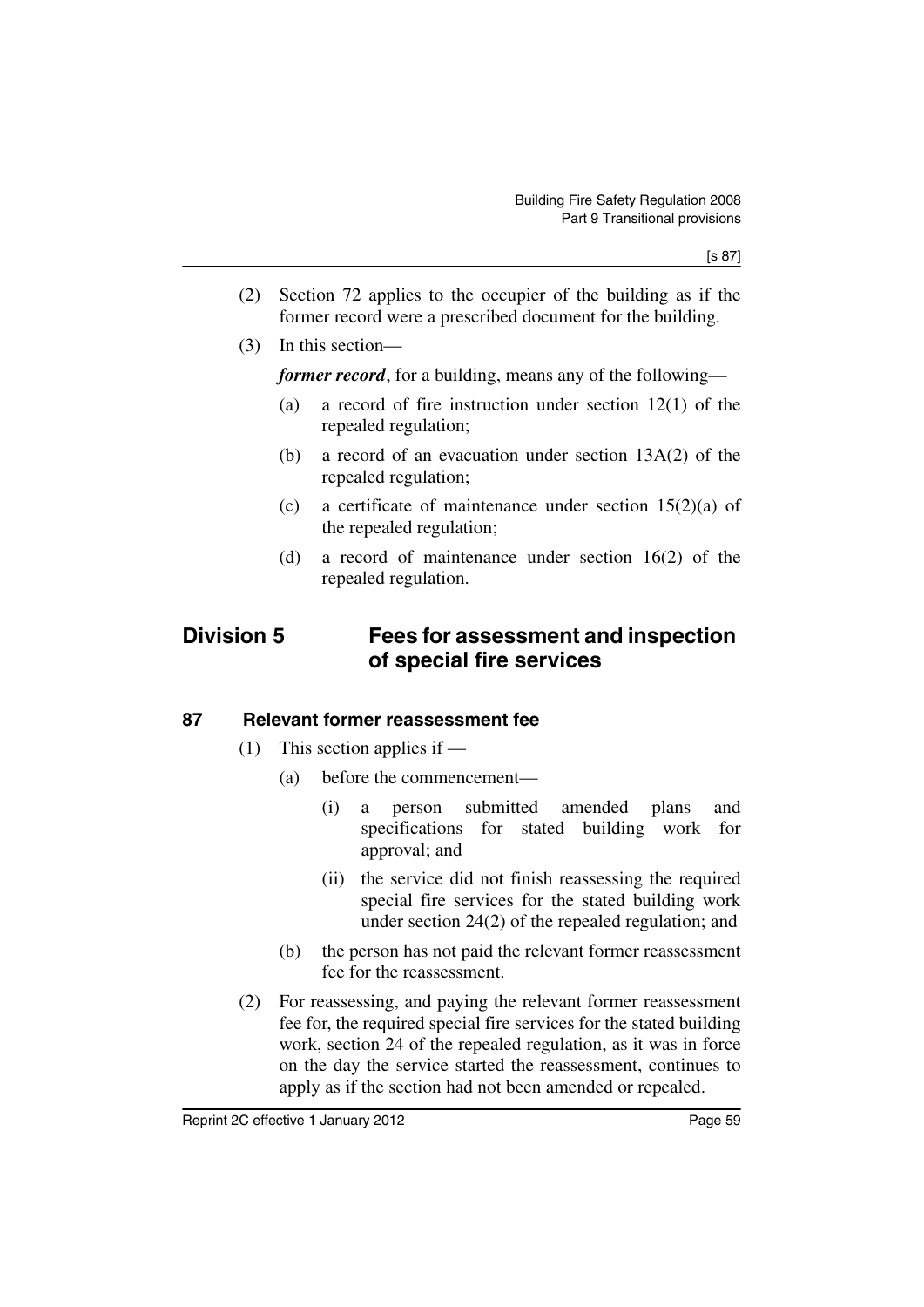#### [s 88]

(3) In this section—

*relevant former reassessment fee*, for reassessment of required special fire services, means—

- (a) if the reassessment started before 8 February 2008—the fee stated in section 24(5), definition *reassessment fee* of the repealed regulation, as it was in force on the day the reassessment started; or
- (b) if the reassessment started on or after 8 February 2008—the reassessment fee stated in schedule 3 of the repealed regulation, as it was in force on that day.

#### **88 Relevant former reinspection fee**

- (1) This section applies if—
	- (a) before the commencement—
		- (i) a person made a request under section  $25(1)(b)$  or (2)(b) of the repealed regulation for the service to inspect special fire services; and
		- (ii) the service did not finish inspecting the special fire services: and
	- (b) the person has not paid the relevant former reinspection fee for the inspection.
- (2) For inspecting, and paying the relevant former reinspection fee for, the special fire services, section 25 of the repealed regulation, as it was in force on the day the service started the inspection, continues to apply as if the section had not been amended or repealed.
- (3) In this section—

*relevant former reinspection fee*, for inspection of required special fire services means—

(a) if the inspection started before 8 February 2008—the fee stated in section 25(5), definition *reinspection fee* of the repealed regulation, as it was in force on the day the inspection started; or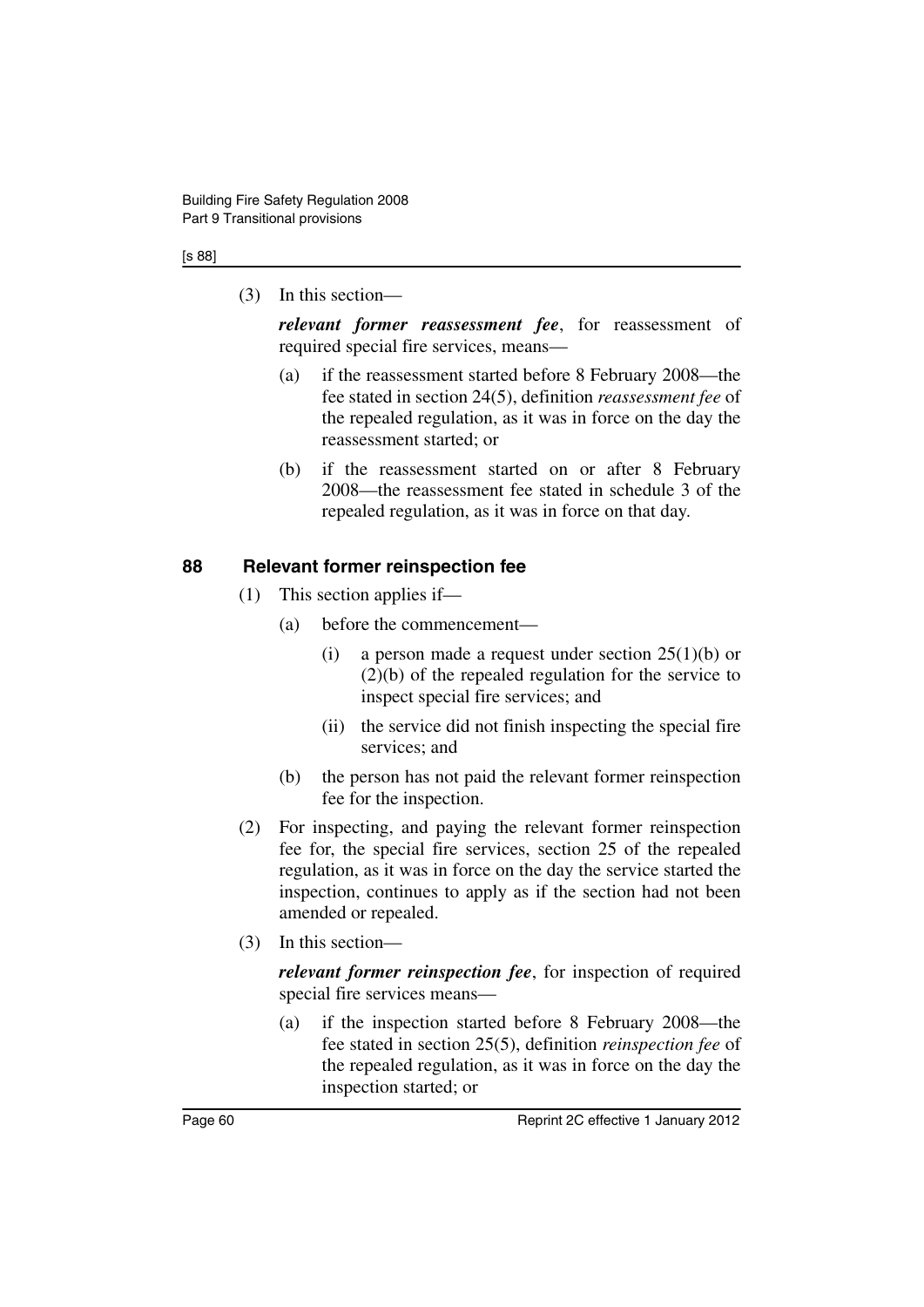(b) if the inspection started on or after 8 February 2008—the reinspection fee stated in schedule 3 of the repealed regulation, as it was in force on that day.

### **89 Relevant former alternative solution fee**

- (1) This section applies if—
	- (a) before the commencement—
		- (i) a meeting (the *relevant alternative solution meeting*) under section 27(1)(b) of the repealed regulation was held for considering and deciding on a proposed alternative solution for stated building work; and
		- (ii) the service did not decide on the proposed alternative solution; and
	- (b) the applicant for the stated building work has not paid the relevant former alternative solution fee for considering, and deciding on, the proposed alternative solution.
- (3) For considering and deciding on, and paying the relevant former alternative solution fee for, the proposed alternative solution for the stated building work, section 27 of the repealed regulation, as it was in force on the day the relevant alternative solution meeting was held, continues to apply as if the section had not been amended or repealed.
- (4) In this section—

*relevant former alternative solution fee*, for a proposed alternative solution for stated building work, means the fee stated in section 27(2) of the repealed regulation, as it was in force on the day the relevant alternative solution meeting was held, for considering, and deciding on, the proposed alternative solution.

### **90 Fire engineering brief meeting fee**

(1) This section applies if—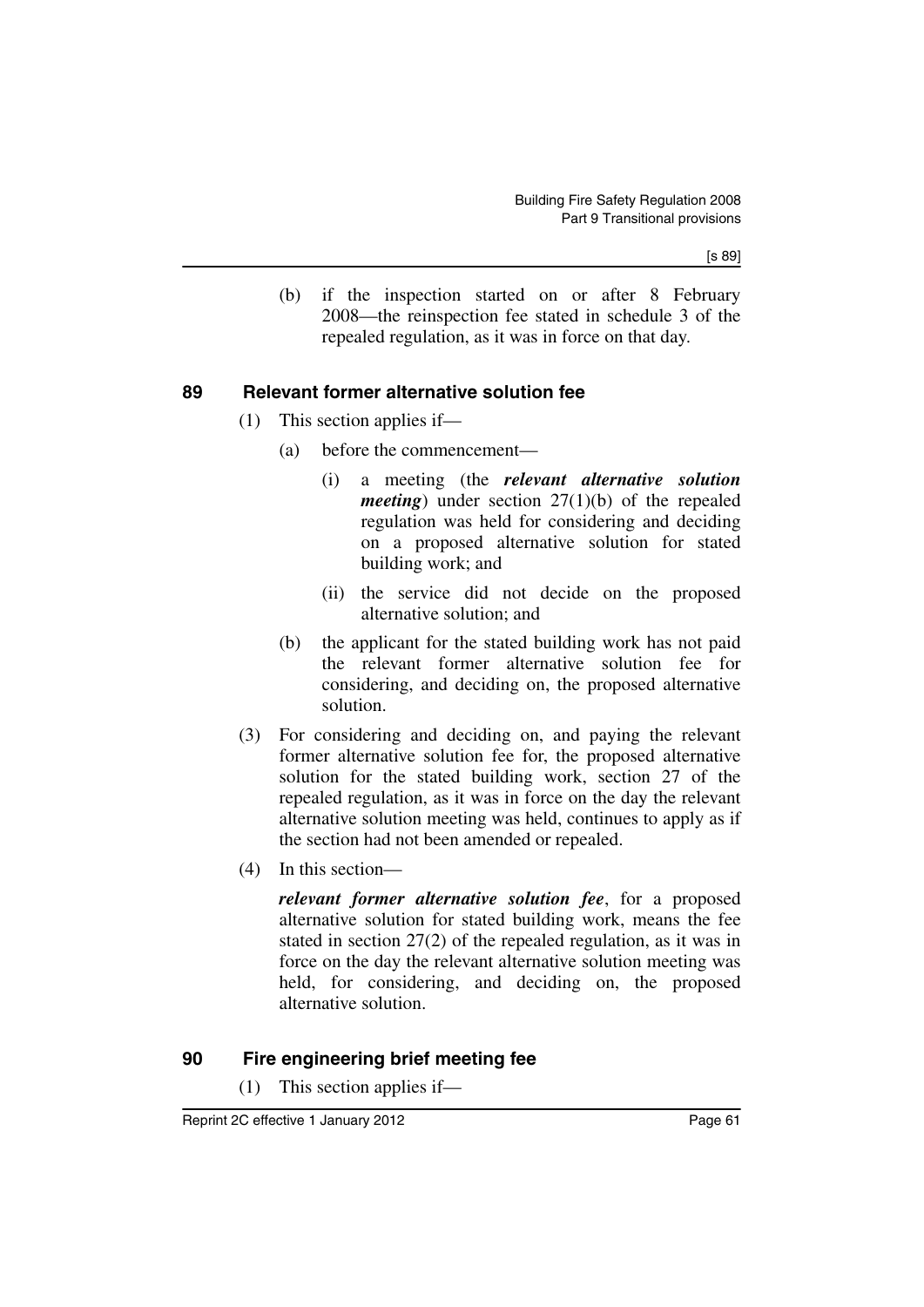#### [s 90]

- (a) before the commencement—
	- (i) a person applied under section 28(1) of the repealed regulation for approval of a proposed fire engineering design brief for stated building work; and
	- (ii) an authorised representative of the service attended a former fire engineering brief meeting relating to the approval of the proposed fire engineering design brief; and
	- (iii) the service had not decided whether or not to approve the proposed fire engineering design brief; and
- (b) the person has not paid the former fire engineering design brief meeting fee for the attendance of the representative of the service at the former fire engineering brief meeting.
- (2) For assessing the fire engineering design brief for the stated building work—
	- (a) section 61 applies as if the reference to a fire engineering brief were a reference to the proposed fire engineering design brief; and
	- (b) section  $62(1)(d)$  applies as if the reference to each fire engineering brief meeting included a reference to each former fire engineering brief meeting; and
	- (c) schedule 2, part 3, item 3 applies as if a reference to a meeting included a reference to a former fire engineering brief meeting.
- (3) In this section—

*former fire engineering brief meeting* means a fire engineering brief meeting under section 28(2)(d) of the repealed regulation.

*former fire engineering design brief meeting fee* means the fire engineering design brief meeting fee stated in schedule 3 of the repealed regulation.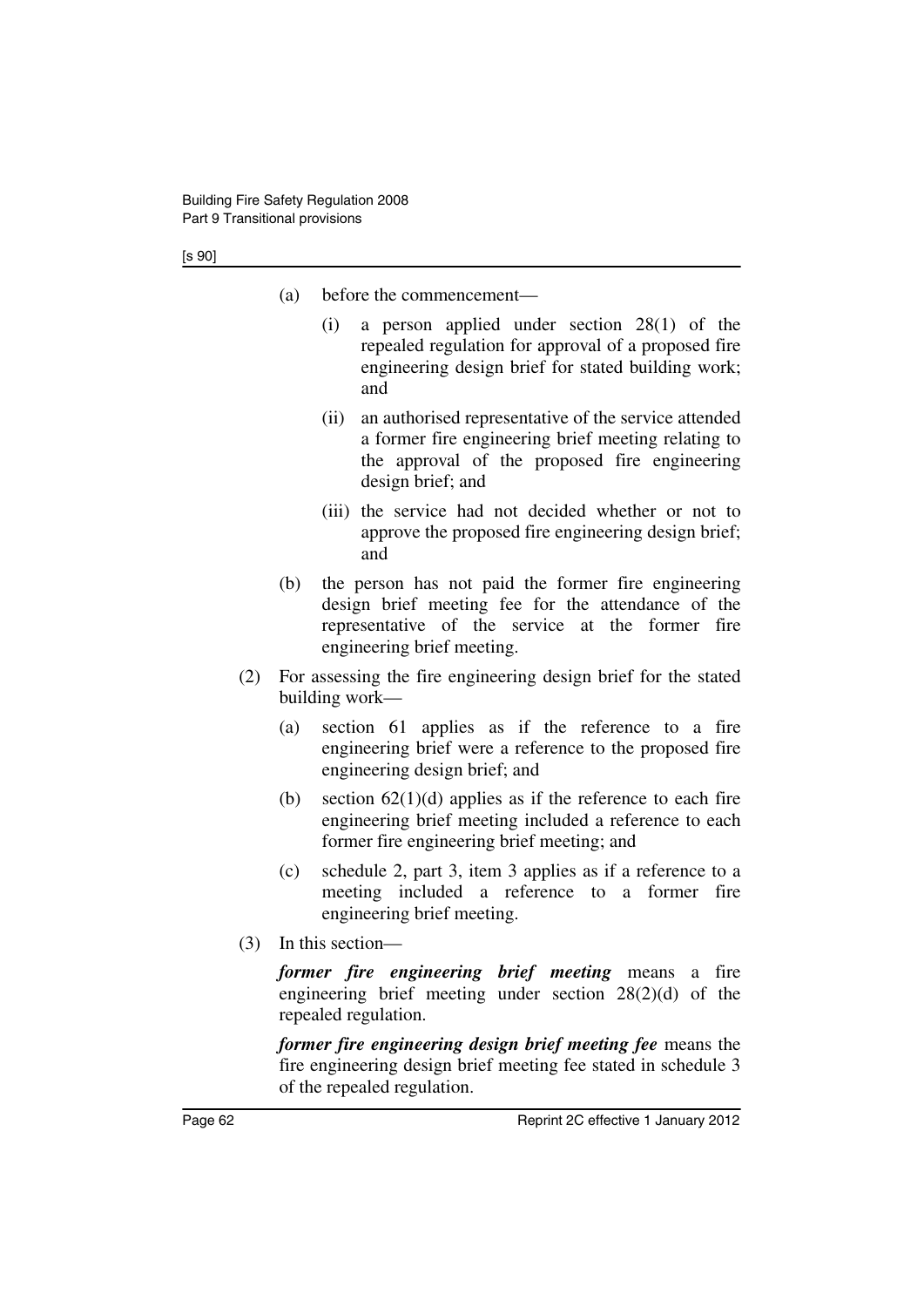# **Schedule 2 Fees for assessment and inspection of required special fire services**

sections 56, 59, 60, 62, 63 and 65 to 69

# **Part 1 Base fee for stated building work**

### Area of stated building work **Base fee \$** 1 Base fee for stated building work that is to have a floor area of not more than 700m2 . . . . . . . . . . . . . . . . . . . . 1 243.95 2 Base fee for stated building work that is to have a floor area of more than  $700m^2$  but not more than  $1100m^2$ ...  $2,240.35$ 3 Base fee for stated building work that is to have a floor area of more than  $1100m^2$  but not more than  $1500m^2$ .  $2740.60$ 4 Base fee for stated building work that is to have a floor area of more than 1500m2 but not more than 2000m2 . 3 001.70 5 Base fee for stated building work that is to have a floor area of more than 2000m2. . . . . . . . . . . . . . . . . . . . . . . 3 132.25 plus \$23.90 for each 100m2, or part of 100m2, over 2000m2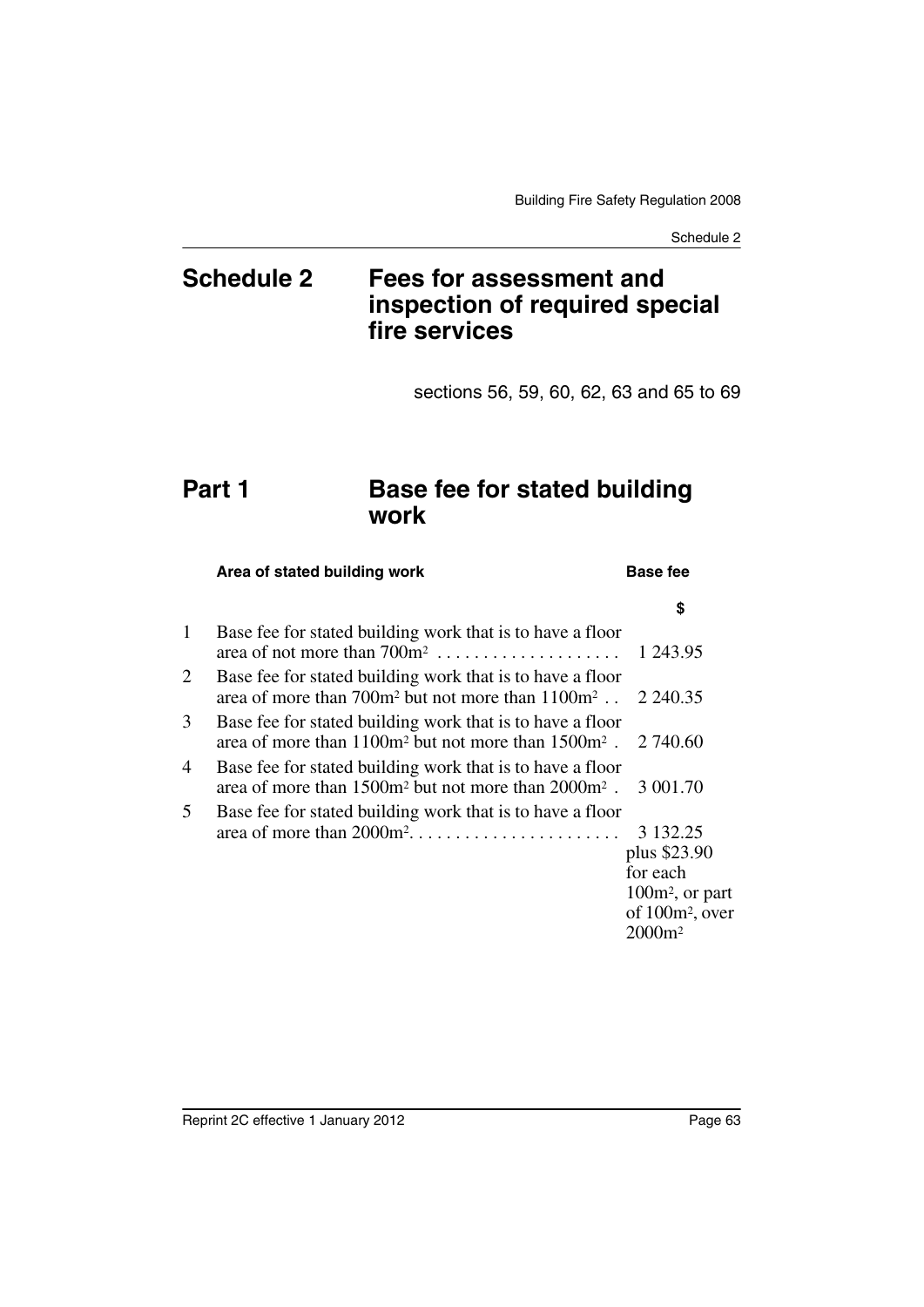#### Schedule 2

# **Part 2 Percentages for calculating special fire service fees**

|                | Column <sub>1</sub>                                                           | Column <sub>2</sub> |
|----------------|-------------------------------------------------------------------------------|---------------------|
|                | <b>Special fire service</b>                                                   | Percentage          |
| $\mathbf{1}$   | fire mains (other than fire mains that connect only fire                      |                     |
|                |                                                                               |                     |
| 2              |                                                                               |                     |
| 3              | sprinklers (other than wall-wetting sprinklers) $\dots \dots \dots 15\%$      |                     |
| $\overline{4}$ |                                                                               |                     |
| 5              | special automatic fire suppression systems (including                         |                     |
|                | foam, deluge and gas flooding systems) $\dots \dots \dots \dots \dots \dots$  |                     |
| 6              | fire detection and alarm systems (other than stand-alone                      |                     |
|                | smoke alarms not required to be interconnected or                             |                     |
|                | connected to a fire indicator panel) $\ldots \ldots \ldots \ldots \ldots$ 40% |                     |
| 7              |                                                                               |                     |
| 8              |                                                                               |                     |
| 9              | air-handling systems used for smoke control  10%                              |                     |
| 10             |                                                                               |                     |
| 11             |                                                                               |                     |
| 12             | emergency warning and intercommunication systems . 20%                        |                     |
| 13             |                                                                               |                     |
| 14             | vehicular access for large isolated buildings 15%                             |                     |
| 15             | services provided under conditions imposed under                              |                     |
|                |                                                                               |                     |
| 16             | services required under the BCA, clause $E1.10$ 20%                           |                     |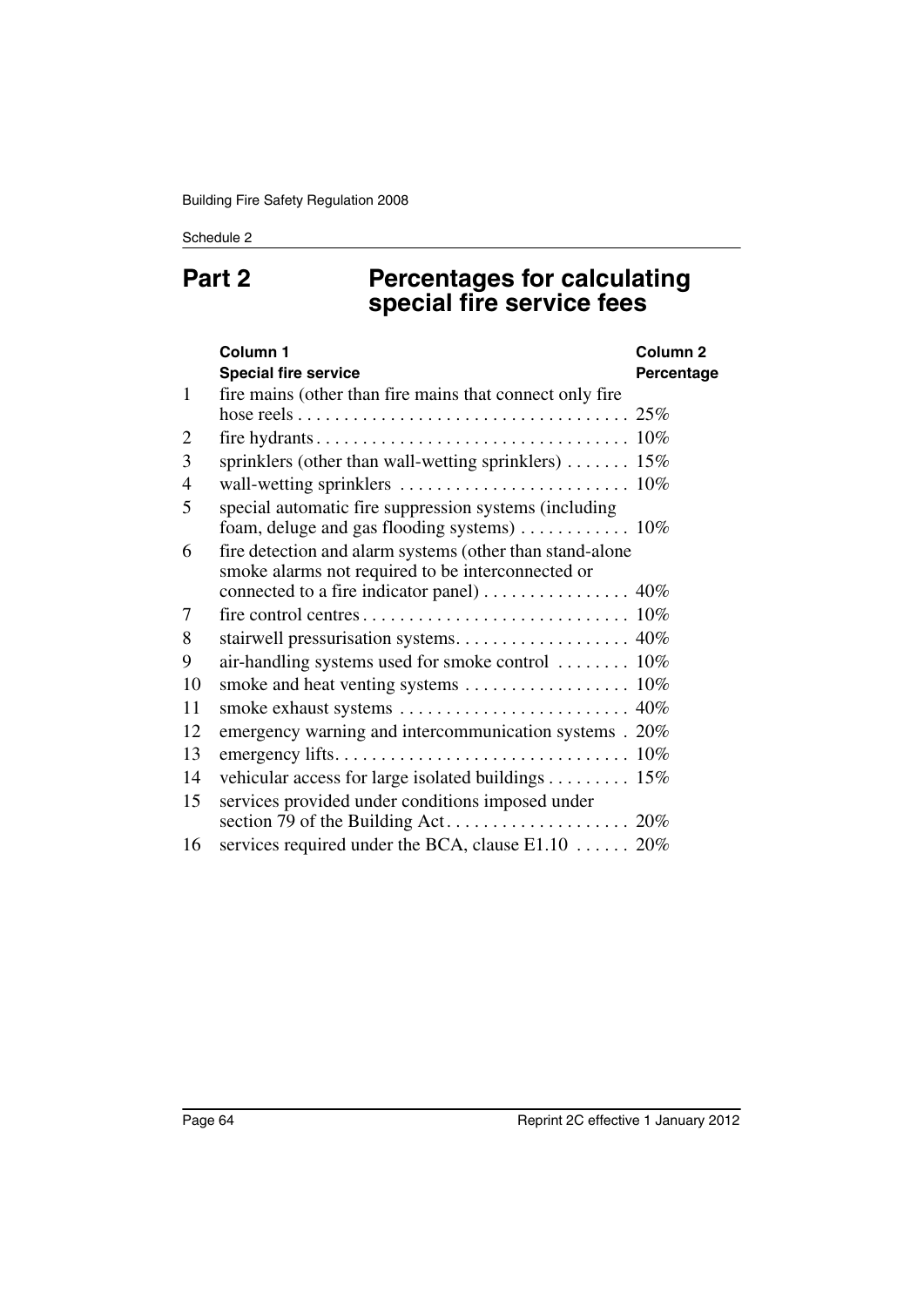# **Part 3 Additional assessment and inspection fees for fire engineering briefs**

#### **\$**

|   | Research fee- |                                                                                                           |  |  |
|---|---------------|-----------------------------------------------------------------------------------------------------------|--|--|
|   | (a)           | for evaluation of 1 subsystem $\dots \dots \dots \dots \dots \dots 1$ 218.05                              |  |  |
|   |               |                                                                                                           |  |  |
|   |               | (c) for evaluation of more than 5 subsystems $\dots \dots \dots 4002.35$                                  |  |  |
| 2 |               |                                                                                                           |  |  |
| 3 |               | Fire engineering brief meeting fee—                                                                       |  |  |
|   | (a)           | for attendance at not more than 3 fire engineering<br>nil                                                 |  |  |
|   | (b)           | for attendance at the 4th and each subsequent fire<br>engineering brief meeting—for each hour, or part of |  |  |
|   |               | an hour, of the meeting $\dots \dots \dots \dots \dots \dots \dots$ 478.55                                |  |  |
|   |               |                                                                                                           |  |  |

# **Part 4 Other assessment and inspection fees**

#### **\$**

| 1 |                                                           | Reassessment fee—for each hour, or part of an hour,<br>during which the service assesses amended plans $478.55$ |  |
|---|-----------------------------------------------------------|-----------------------------------------------------------------------------------------------------------------|--|
| 2 | General inspection fee—for each hour, or part of an hour, |                                                                                                                 |  |
|   |                                                           |                                                                                                                 |  |
| 3 |                                                           | Reinspection fee for an inspection—                                                                             |  |
|   | (a)                                                       | for the first hour, or part of the first hour, of the                                                           |  |
|   |                                                           |                                                                                                                 |  |
|   | (b)                                                       | for each additional hour, or part of an additional hour,                                                        |  |
|   |                                                           | of the inspection $\dots \dots \dots \dots \dots \dots \dots \dots \dots$ 478.55                                |  |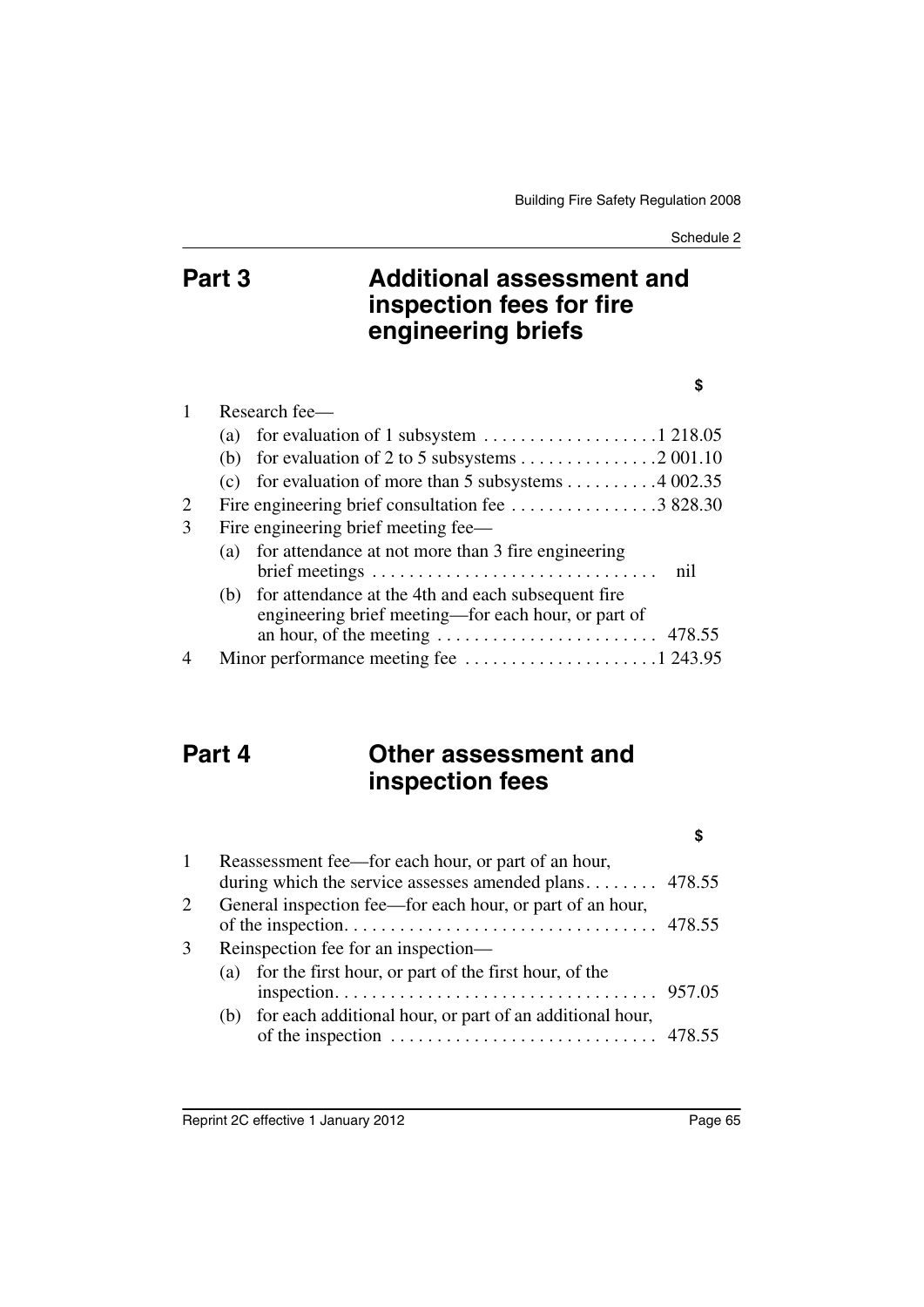#### Schedule 3

# **Schedule 3 Dictionary**

section 3

*accommodation unit* see section 47.

*applicant*, for stated building work, means a person who has applied for building development approval for the stated building work.

*appropriately qualified person*, for carrying out maintenance of a prescribed fire safety installation of a particular type, means a person who holds a licence of a class or type, or with an endorsement—

- (a) that is—
	- (i) if the installation is a water-based fire safety installation—
		- (A) stated in the *Plumbing and Drainage Regulation 2003*, schedule 2, items 4 to 6; or
		- (B) stated in the *Plumbing and Drainage Regulation 2003*, schedule 3, items 4 and 5; or
		- (C) stated in the *Queensland Building Services Authority Regulation 2003*, schedule 2A; or
	- (ii) otherwise—stated in the *Queensland Building Services Authority Regulation 2003*, schedule 2A; and
- (b) for which the scope of work includes the maintenance of installations of that type.

*approved building fire safety course* means a course that the chief executive is satisfied gives adequate instructions about safety and other procedures relating to fires and hazardous materials emergencies in or affecting buildings, including, for example, instructions about the following—

(a) developing and keeping fire and evacuation plans;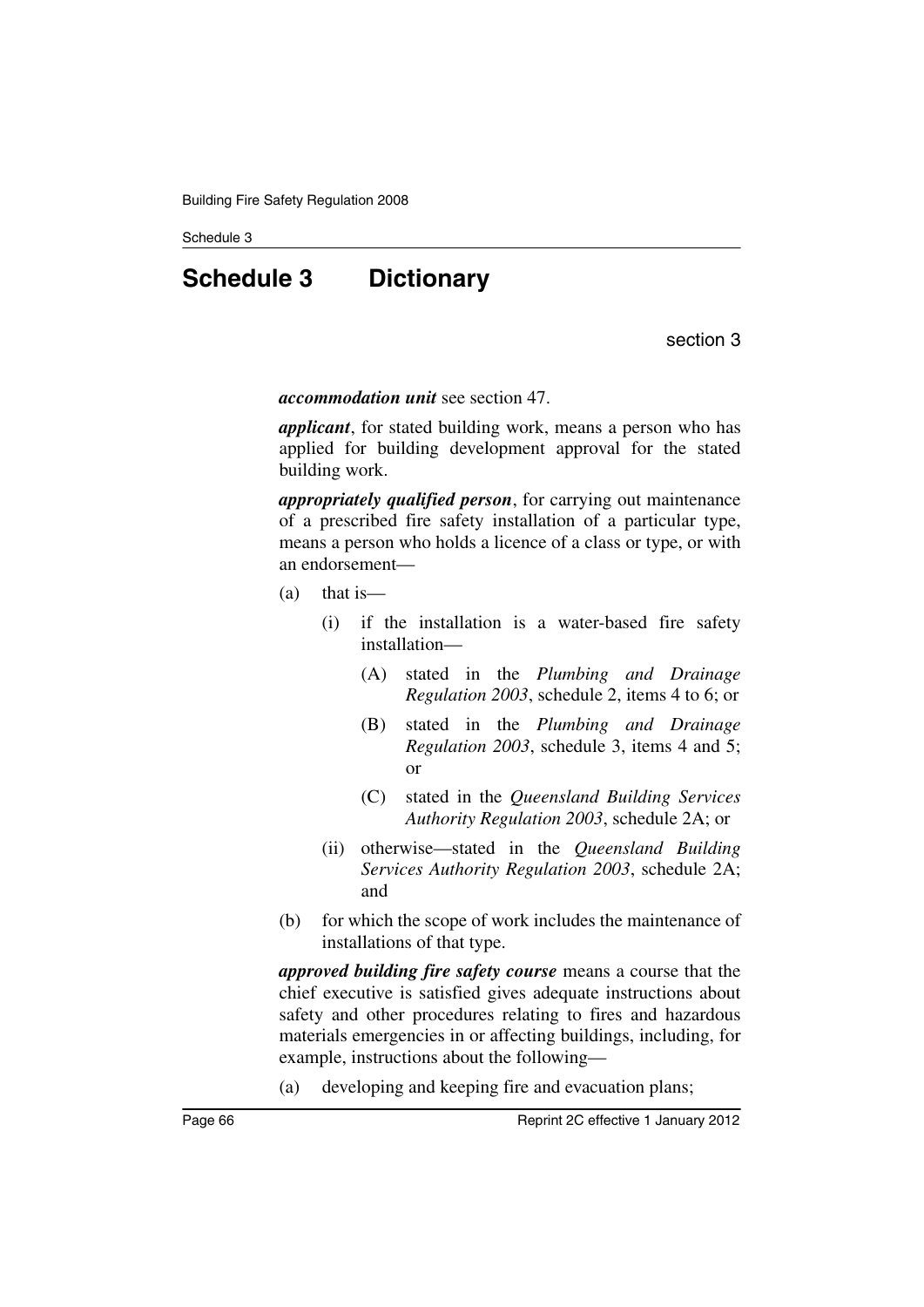- (b) evacuation coordination procedures;
- (c) the method of operation of fire fighting equipment and manually operated fire alarms.

*base fee*, for stated building work, means the base fee for the stated building work stated in schedule 2, part 1.

*building* see section 104A of the Fire Service Act.

*Building Act* means the *Building Act 1975*.

*building fire safety qualification* means a qualification issued by a registered training organisation to a person—

- (a) who has successfully completed an approved building fire safety course; and
- (b) whom the organisation is satisfied has attained the skills and knowledge required for the issue of the qualification.

*carry out*, in relation to maintenance for a prescribed fire safety installation, means—

- (a) carry out the maintenance personally; or
- (b) cause the maintenance to be carried out.

*common area* see section 6.

*critical defect* see section 49.

*critical defect notice* see section 53(2).

*designated assembly area*, for a building or a part of a building, means a place of safety outside the building where persons evacuating the building or the part are expected to assemble under the building's fire and evacuation plan.

*door* includes a gate.

*evacuation coordination instructions*, for a building, means instructions about carrying out the evacuation coordination procedures for the building.

*evacuation coordination procedures* see section 17.

*evacuation coordinator*, for a building, see section 21(3)(h).

#### *evacuation diagram*—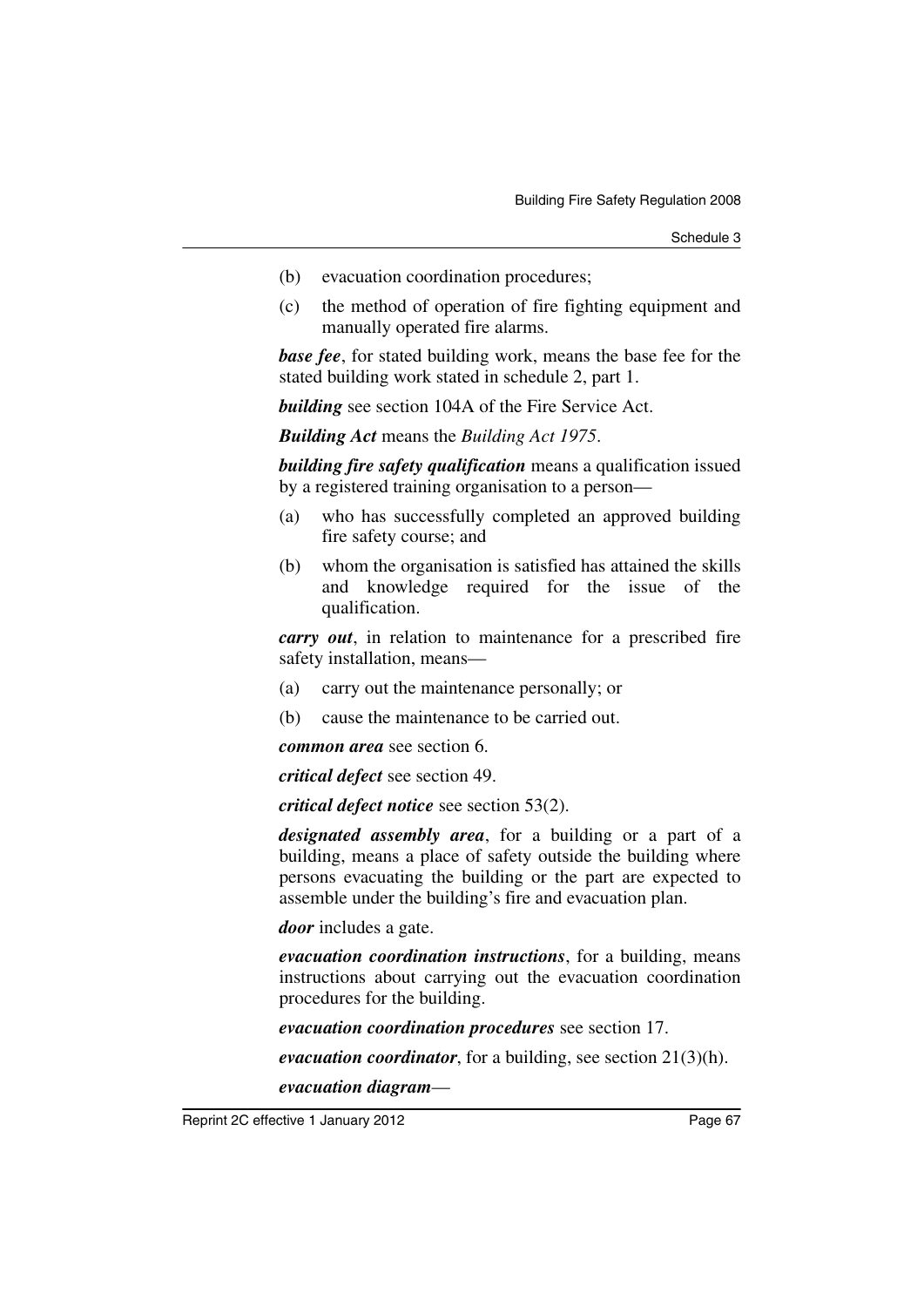| (a) | for a building—see section $18(1)$ ; or |  |
|-----|-----------------------------------------|--|
|     |                                         |  |

(b) for a part of a building—see section 18(3).

*evacuation practice record* see section 46(1).

*evacuation route* see section 5.

*evacuation sign* see section 29.

*final exit*, of a building, means an exit—

- (a) directly connecting a common area in the building and a place of safety outside the building; and
- (b) to which any of the following applies—
	- (i) the exit is shown on an evacuation diagram for the building or a part of the building;
	- (ii) the exit was required, and has continued to be required, to be kept as an exit under a building development approval for the building;
	- (iii) the exit is indicated as an exit by a sign at, or adjacent to, the exit.

*Examples of types of final exit*—

a doorway, gateway, stairway or ramp

*final exit door* means a door at a final exit of a building.

*fire and evacuation instruction record* see section 45(1).

*fire and evacuation instructions*, for a building, means general evacuation instructions, first-response evacuation instructions or evacuation coordination instructions for the building.

*fire engineering brief* means a brief prepared with reference to the fire safety engineering guidelines.

*fire engineering brief meeting*, in relation to stated building work, means a meeting about a fire engineering brief for the stated building work.

*fire safety adviser*, for a high occupancy building, means a person who is appointed by the occupier of the building under section 34.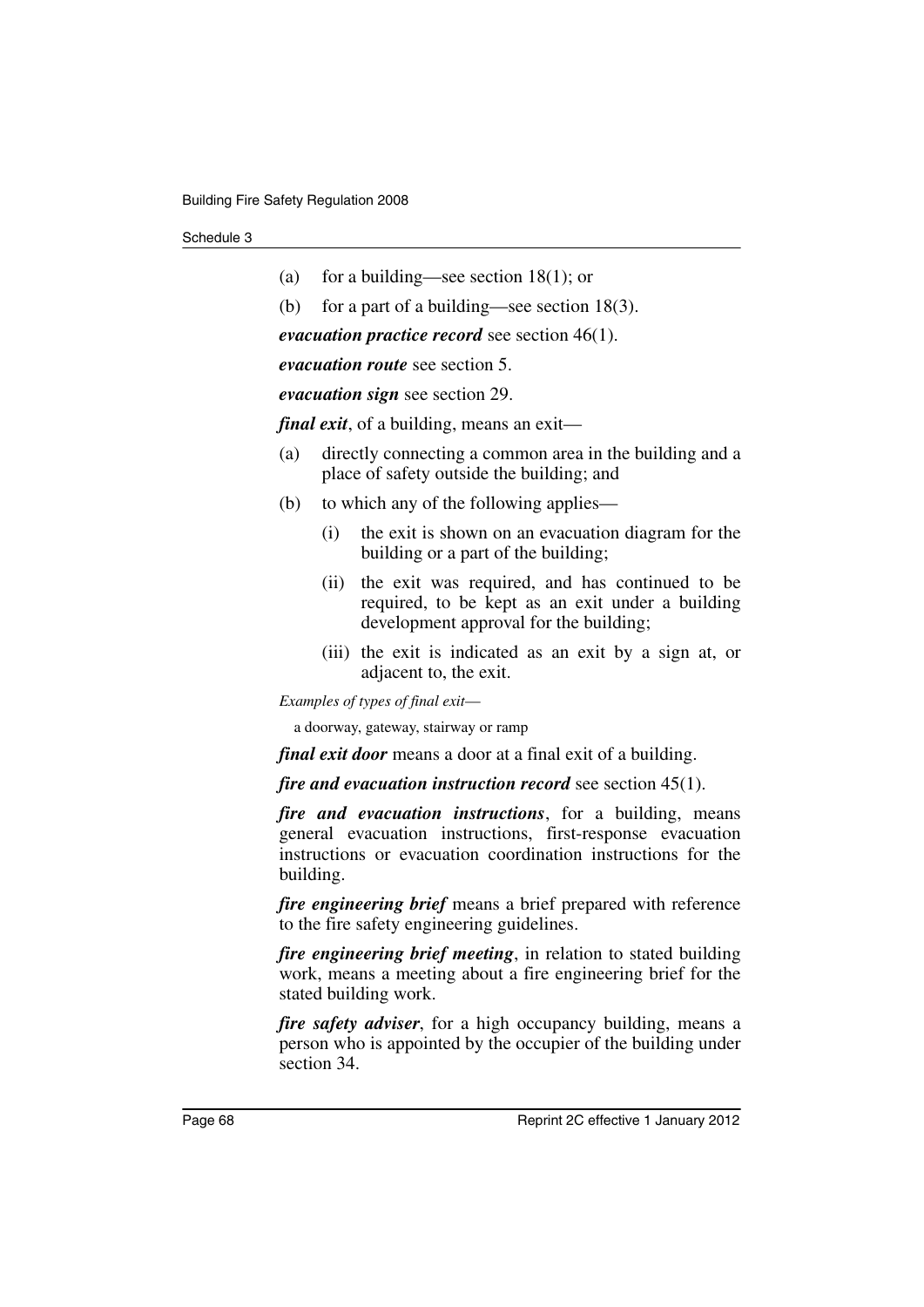Schedule 3

*fire safety engineering guidelines* means the document, 'International Fire Engineering Guidelines, Edition 2005', published by the Australian Building Codes Board.

*Editor's note*—

On the day this regulation was notified in the gazette, a copy of the document was available for purchase from the Australian Building Codes Board, P.O. Box 279, Fyshwick ACT.

*fire safety management plan*, for a building used for conducting a residential service, other than a budget accommodation building, see the *Residential Services (Accreditation) Act 2002*, schedule 2.

*fire safety reference points*, for a building, see section 18(1) and (3).

*fire safety system* see schedule 6 of the Fire Service Act.

*Fire Service Act* means the *Fire and Rescue Service Act 1990.*

*first-response evacuation instructions*, for a building, means instructions about the method of operation of manually operated fire alarms and fire fighting equipment in the building, including at least 1 of the following—

- (a) training in the use of the fire alarms and fire fighting equipment;
- (b) a demonstration of the use of manually operated fire alarms and fire fighting equipment that are identical, or at least similar to, the fire alarms and fire fighting equipment in the building.

*Example of a demonstration for paragraph (b)*—

showing a video about the use of manually operated fire alarms and fire fighting equipment

*general access area*, of a multi-occupancy building, means a common area of the building directly connecting a place of safety outside the building and a part of the building that is occupied by a secondary occupier.

*general evacuation instructions*, for a building, means instructions about—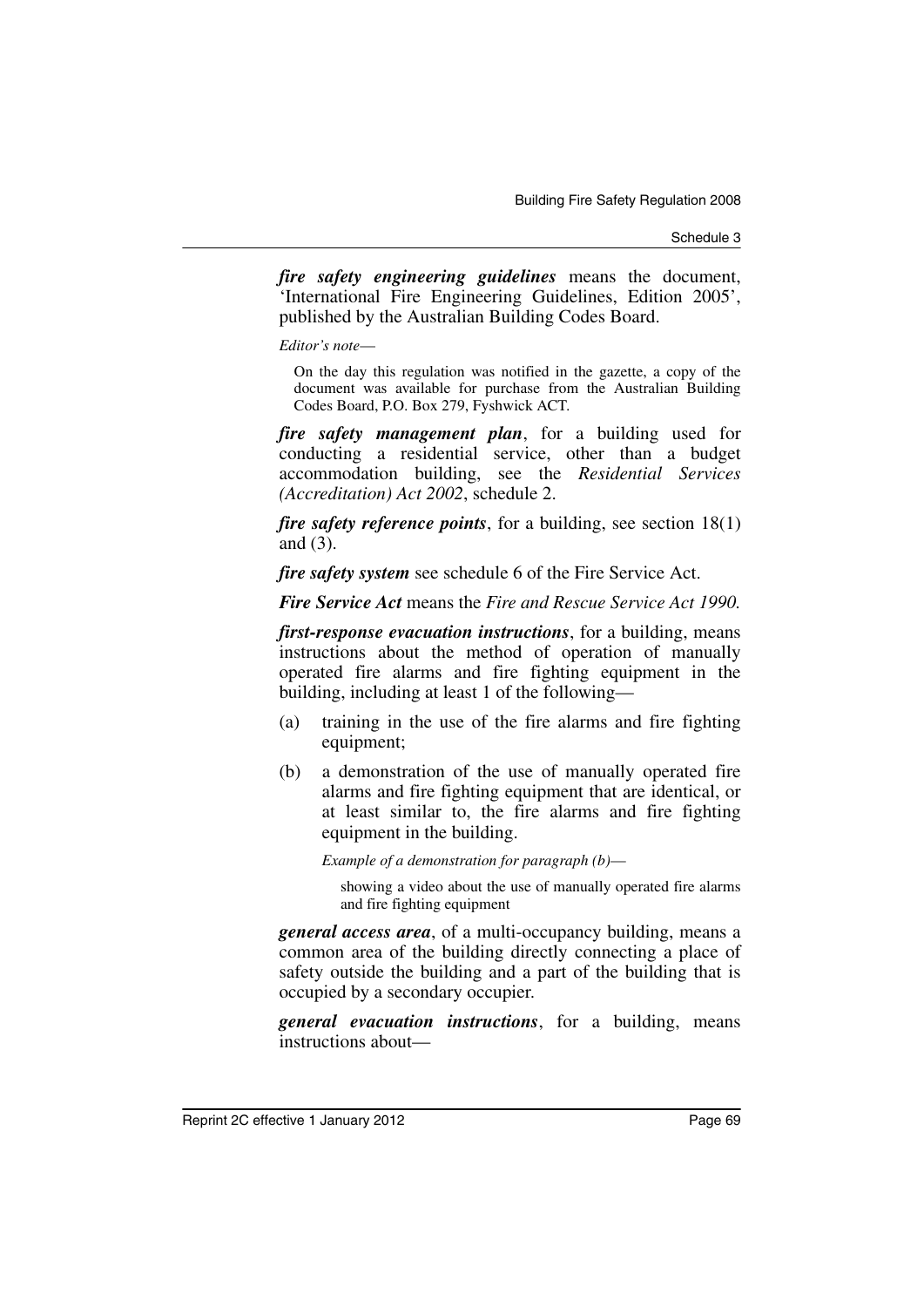- (a) the location of the fire safety reference points for the building; and
- (b) the procedures for evacuating the building safely in the event of a fire or hazardous materials emergency.

*high occupancy building* means any of the following buildings, other than a building to which section 32 applies—

- (a) a class 2 or 3 building more than 25m high;
- (b) a class 2, 3, 5, 6, 7b, 8, 9a, or 9b building that is a workplace—
	- (i) in the following industries—
		- (A) building and construction;
		- (B) community services;
		- (C) electricity, gas and water;
		- (D) financial, property and business services;
		- (E) manufacturing;
		- (F) public administration;
		- (G) recreational services, personal services and other services;
		- (H) retail and wholesale trade;
		- (I) transport and storage; and
	- (ii) 30 or more workers are normally employed at the workplace during the current year, or are likely to be employed at the workplace for a total of any 40 days during the year.
- (c) a class 6 or 9b building that the commissioner has decided is an at risk licensed building under section 104KD of the Fire Service Act.

*intercommunication device* means a device that may, in the event of a fire or hazardous materials emergency in a building, be used by persons inside and outside the building to communicate with each other.

*Examples of intercommunication devices*—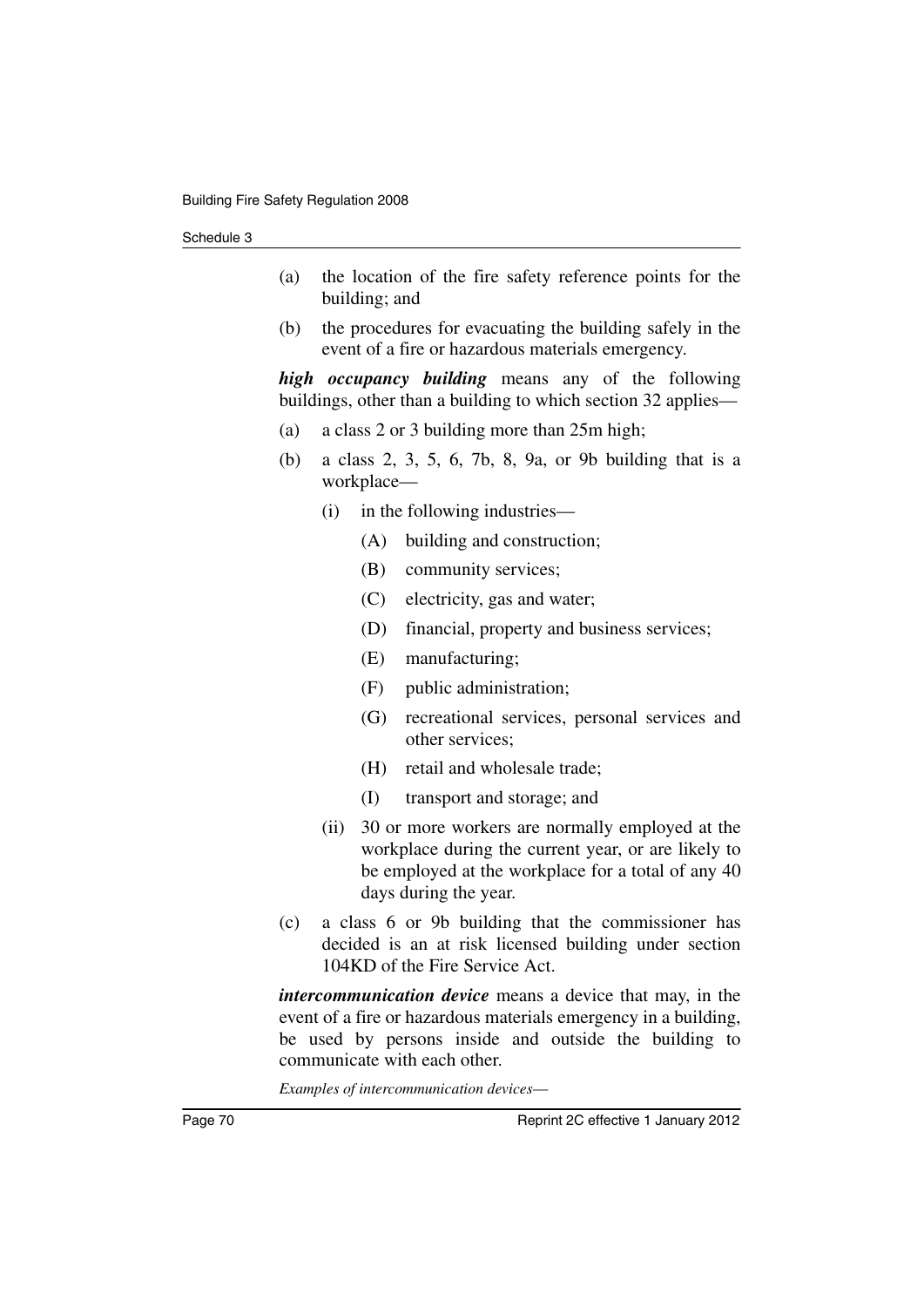Schedule 3

intercommunication systems or telephones

*interim inspection*, for a required special fire service for stated building work, means an inspection of the special fire service carried out before the applicant for the stated building work informs the chief executive that the stated building work has been completed.

*internal side*, in relation to a door on an evacuation route of a building, means the side of the door that, if the door were closed, would be approached by a person going along the evacuation route towards a place of safety outside the building.

*locking*, in relation to a door on an evacuation route, see section 10.

*low occupancy building* means a building other than the following—

- (a) a building to which section 32 applies;
- (b) a high occupancy building.

*maintenance*, for a prescribed fire safety installation, means inspection and testing, or repair, of the installation necessary to ensure that it continues to operate at its original performance level and in accordance with any relevant Australian Standards.

*managing entity*, of a multi-occupancy building, means the entity that is the occupier of, or in control of, the general access areas of the building.

*Examples of entities that may be managing entities of buildings*—

- the body corporate of a community titles scheme identifying scheme land on which a building is situated
- the owner of a building

*manually operated fire alarm* means an alarm or other equipment that is activated by a person to warn of a fire or hazardous materials emergency.

*Examples of manually operated fire alarms—*

- a manual call point
- an alarm that is activated by breaking the glass casing of the alarm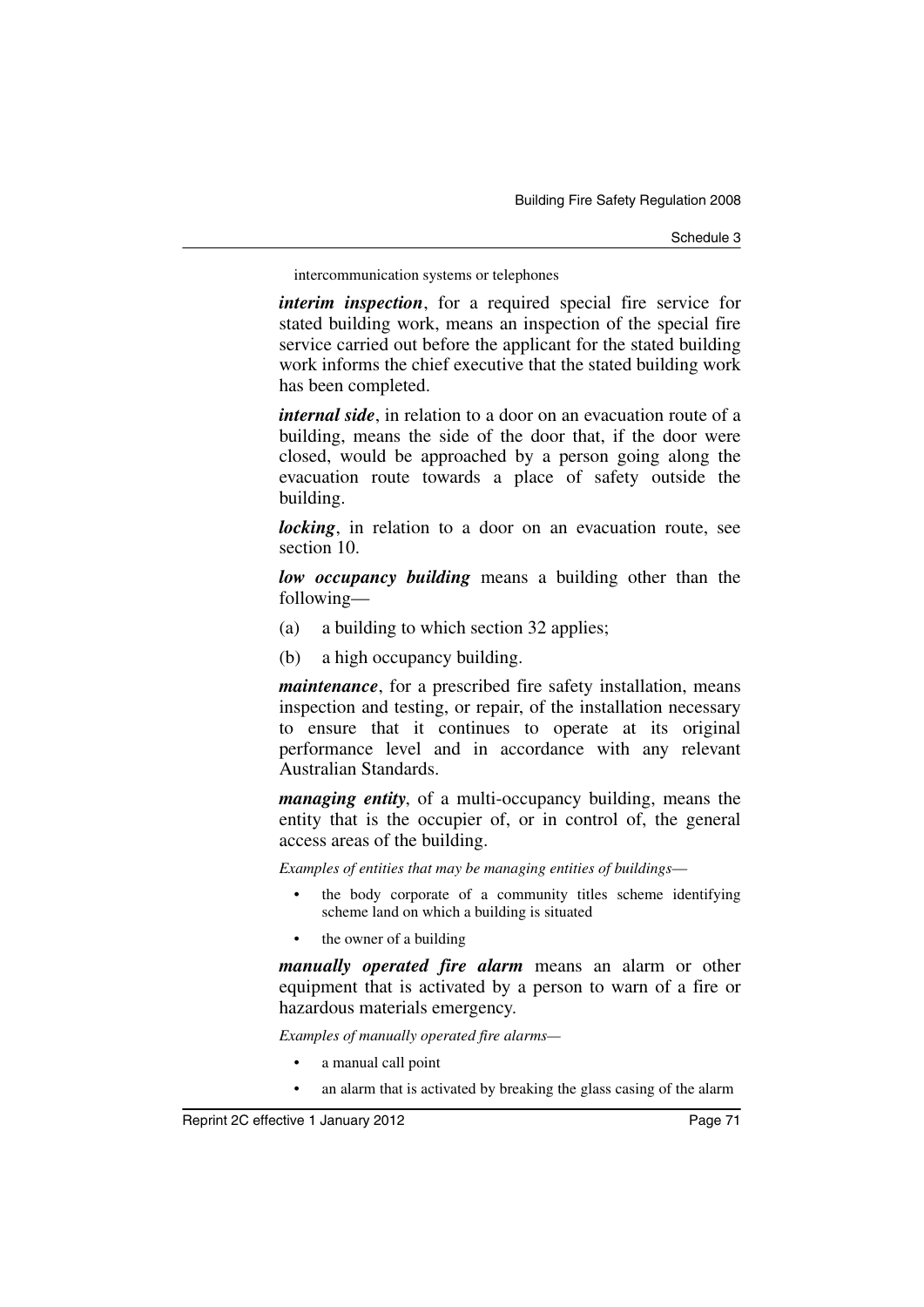## Schedule 3

*multi-occupancy building* means a building in which—

- (a) an entity is the occupier of a part of the building; and
- (b) at least 1 other entity is the occupier of at least 1 other part of the building.

*obstruct*, in relation to an evacuation route, includes hindering a person's use of the evacuation route.

*occupancy safety factors* see section 14.

*occupier statement* see section 55A(1).

*person with special needs* see section 19.

*place of safety*, outside a building, means—

- (a) a public road outside the building; or
- (b) a place outside the building that—
	- (i) is open to the sky; and
	- (ii) is directly connected with a public road; and
	- (iii) in the event of a fire or hazardous materials emergency threatening the building, is reasonably likely to be safe from the effects of the fire or emergency.

*Example for paragraph (b)*—

a private alleyway adjacent to an external wall of a building that is constructed to be resistant to fire

*placing* a thing includes—

- (a) installing a thing; and
- (b) for a person who has caused a thing to be in a place—allowing it to remain there.

*prescribed document*, for a building, means any of the following for the building—

- (a) a record of a review of a fire and evacuation plan;
- (b) a fire and evacuation instruction record;
- (c) an evacuation practice record;
- (d) a record of maintenance.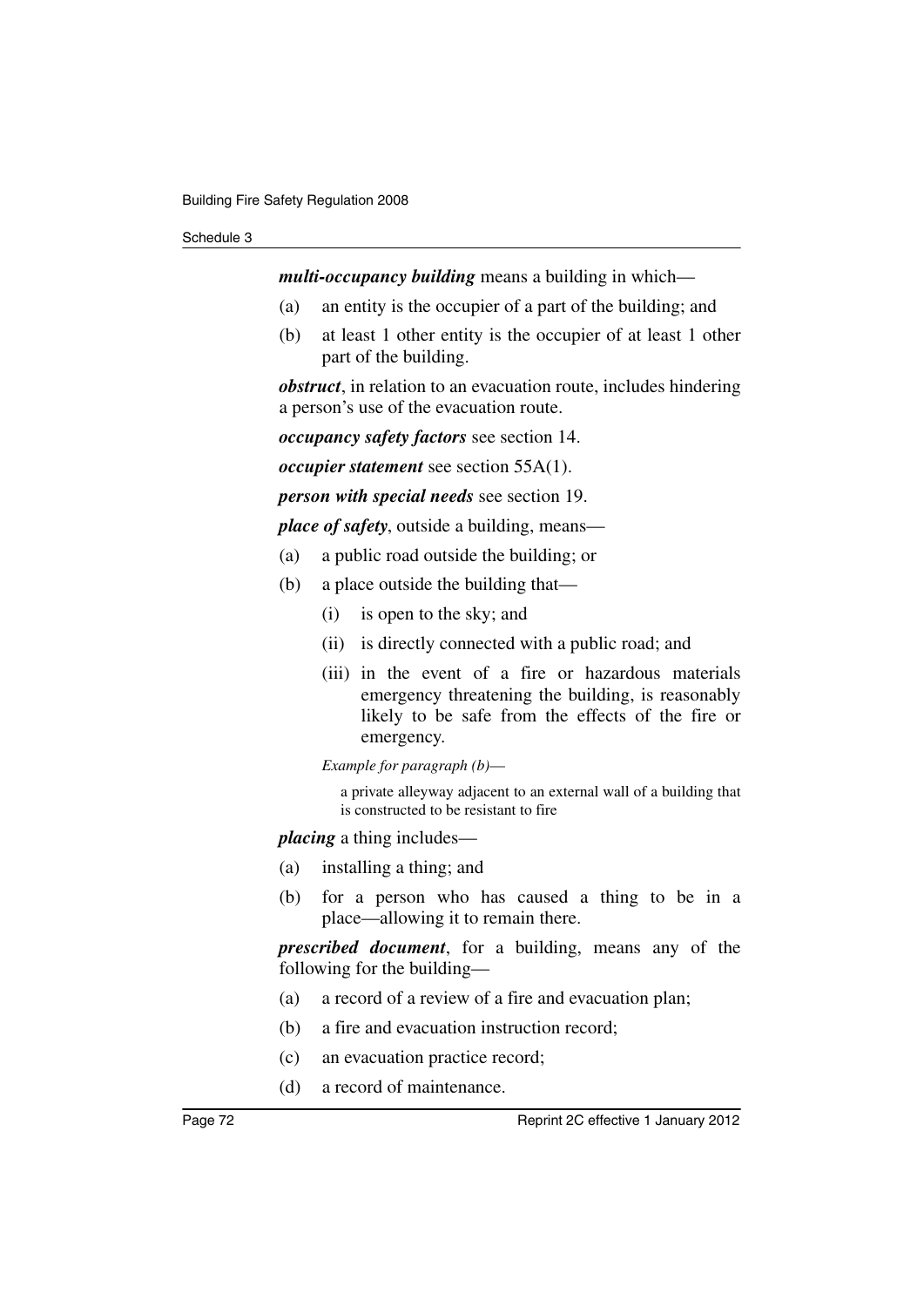*prescribed fire safety installation* see 104A of the Fire Service Act.

*public road* means a road ordinarily used by the public.

*record of maintenance* means a record of maintenance under section  $55(1)$ .

*registered training organisation* see the *Vocational Education, Training and Employment Act 2000*, schedule 3.

*required special fire service*, for stated building work, means a special fire service that is required to be installed as part of the stated building work by the assessment manager for the building development application to which the stated building work relates.

*residential service* see the *Residential Services (Accreditation) Act 2002*, section 4.

*secondary occupier*, of a part of a multi-occupancy building, means the occupier of a part of the building other than the managing entity of the building.

*special fire service fee* see section 56.

*stated building work* means building work for which special fire services are required.

*tenant* see the *Residential Tenancies and Rooming Accommodation Act 2008*, section 13.

*thing* includes a vehicle, an animal, fixtures or fittings, goods or materials, but does not include a structure or other thing if installation of the structure or other thing required building work to be carried out.

*water-based fire safety installation*, for a building or structure, means a prescribed fire safety installation that consists of either of the following items for the building or structure—

- (a) sprinklers (including wall-wetting sprinklers);
- (b) fire hydrants (including hydrant boosters).

*working* includes working on a voluntary basis.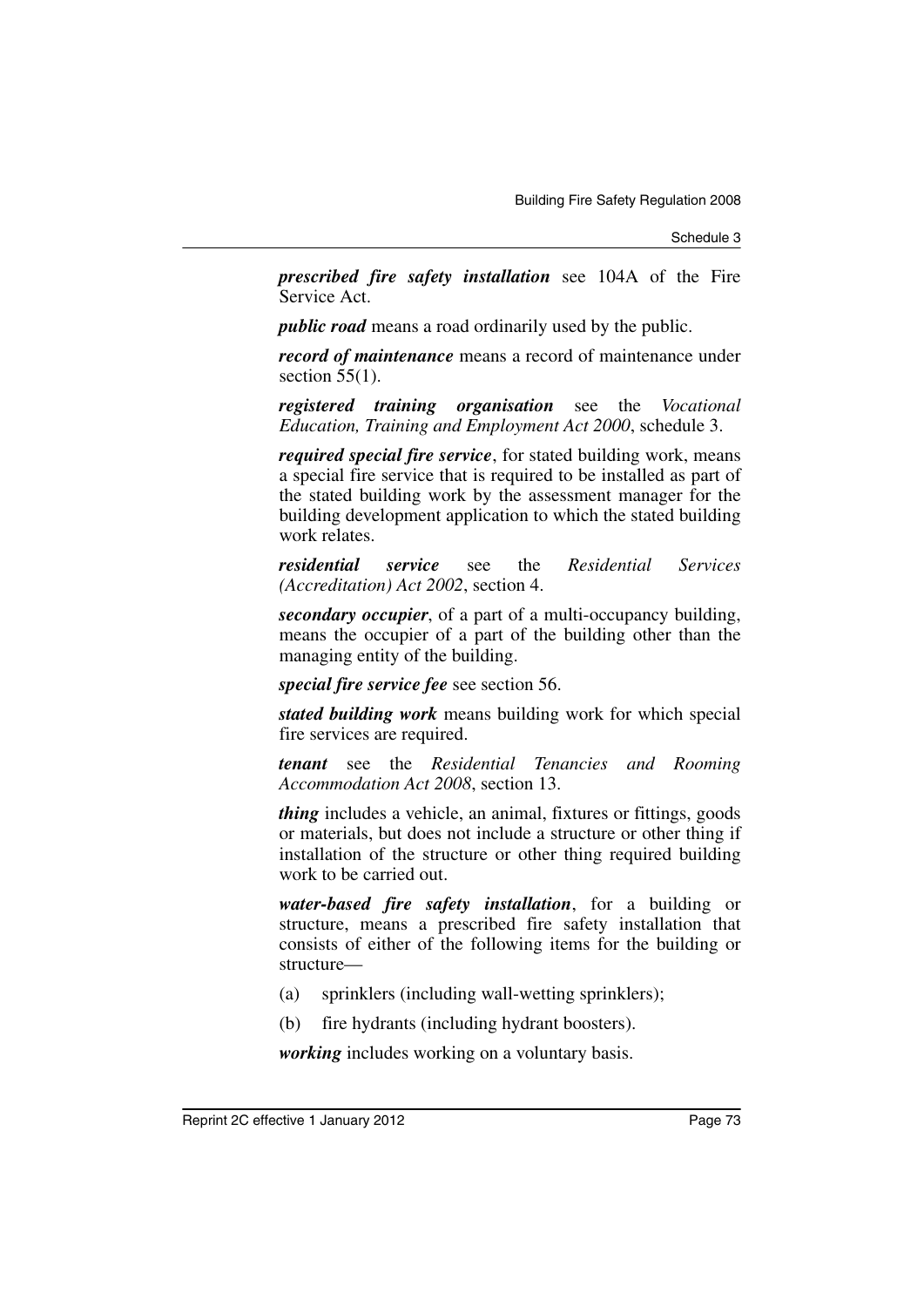# **Endnotes**

# **1 Index to endnotes**

|  | Page |
|--|------|
|  |      |
|  |      |
|  |      |
|  |      |
|  |      |

## <span id="page-75-0"></span>**2 Date to which amendments incorporated**

This is the reprint date mentioned in the Reprints Act 1992, section 5(c). Accordingly, this reprint includes all amendments that commenced operation on or before 1 January 2012. Future amendments of the Building Fire Safety Regulation 2008 may be made in accordance with this reprint under the Reprints Act 1992, section 49.

# <span id="page-75-1"></span>**3 Key**

**Key to abbreviations in list of legislation and annotations**

| Key    |     | <b>Explanation</b>                  | Kev        |     | <b>Explanation</b>                           |
|--------|-----|-------------------------------------|------------|-----|----------------------------------------------|
| AIA    | Ξ   | <b>Acts Interpretation Act 1954</b> | (prev)     |     | $=$ previously                               |
| amd    | $=$ | amended                             | proc       | $=$ | proclamation                                 |
| amdt   | $=$ | amendment                           | prov       | $=$ | provision                                    |
| ch     | Ξ   | chapter                             | pt         | $=$ | part                                         |
| def    | $=$ | definition                          | pubd       | $=$ | published                                    |
| div    | $=$ | division                            | R[X]       | $=$ | <b>Reprint No.</b> $[X]$                     |
| exp    | Ξ   | expires/expired                     | RA.        | $=$ | <b>Reprints Act 1992</b>                     |
| gaz    | Ξ   | gazette                             | reloc      | $=$ | relocated                                    |
| hdg    | $=$ | heading                             | renum      |     | renumbered                                   |
| ins    | $=$ | inserted                            | rep        | $=$ | repealed                                     |
| lap    | $=$ | lapsed                              | (retro)    | $=$ | retrospectively                              |
| notfd  | $=$ | notified                            | rv         |     | revised edition                              |
| num    | $=$ | numbered                            | s          | $=$ | section                                      |
| o in c | $=$ | order in council                    | sch        |     | schedule                                     |
| om     | $=$ | omitted                             | sdiv       | $=$ | subdivision                                  |
| orig   | $=$ | original                            | <b>SIA</b> |     | <b>Statutory Instruments Act 1992</b>        |
| p      | $=$ | page                                | <b>SIR</b> |     | <b>Statutory Instruments Regulation 2002</b> |
| para   | $=$ | paragraph                           | SL         | $=$ | subordinate legislation                      |
| prec   | $=$ | preceding                           | sub        | $=$ | substituted                                  |
| pres   | $=$ | present                             | unnum      |     | unnumbered                                   |
| prev   | $=$ | previous                            |            |     |                                              |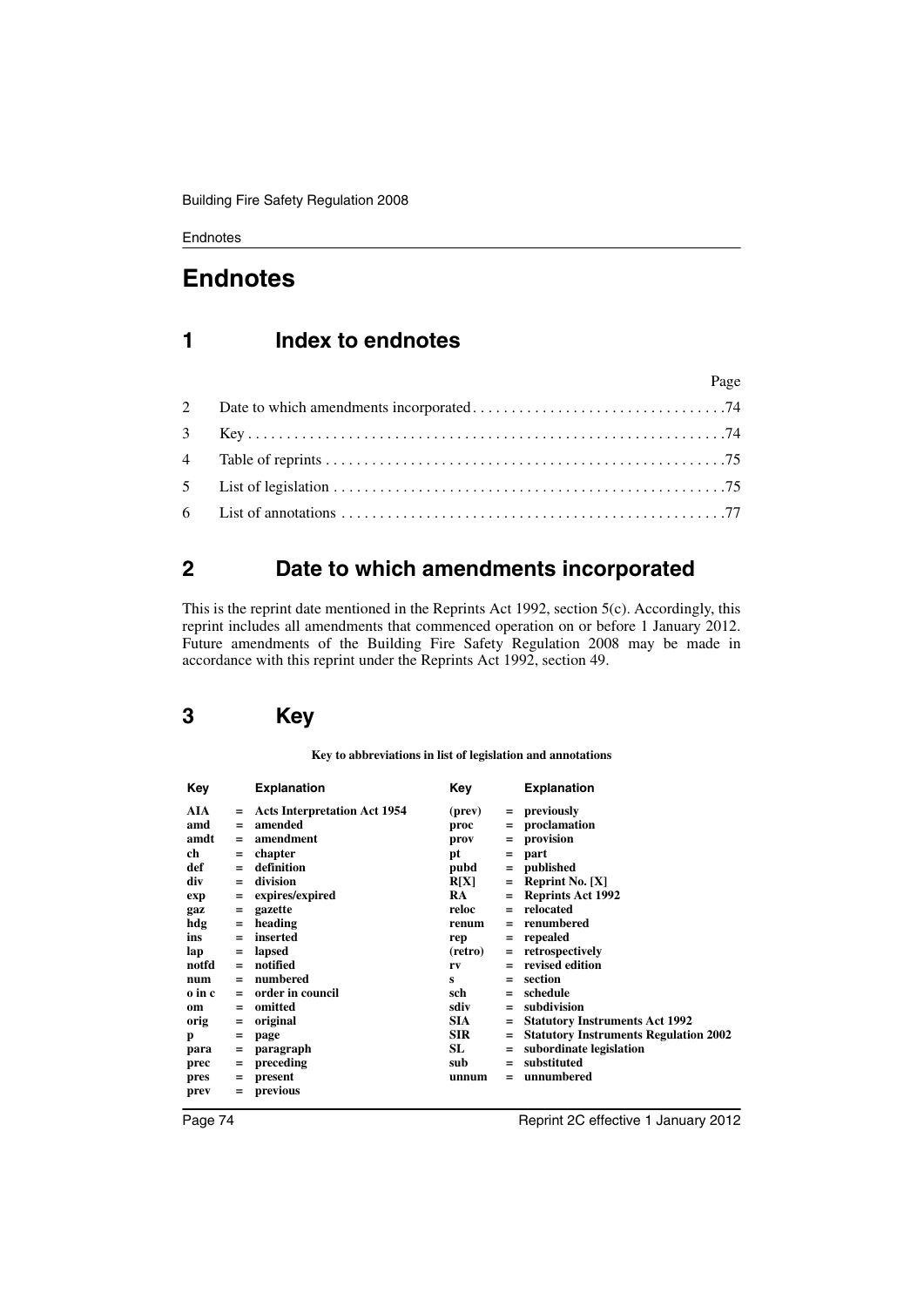## <span id="page-76-0"></span>**4 Table of reprints**

Reprints are issued for both future and past effective dates. For the most up-to-date table of reprints, see the reprint with the latest effective date.

If a reprint number includes a letter of the alphabet, the reprint was released in unauthorised, electronic form only.

| Reprint<br>No. | Amendments included | Effective        | <b>Notes</b>                                   |
|----------------|---------------------|------------------|------------------------------------------------|
| -1             | none                | 1 July 2008      |                                                |
| 1 A            | 2008 SL No. 283     | 1 September 2008 |                                                |
| 1B             | 2008 SL No. 413     | 1 January 2009   |                                                |
| 1C             | 2008 Act No. 73     | 1 July 2009      |                                                |
|                | 2009 SL No. 111     |                  |                                                |
| 1D             | 2009 Act No. 24     | 1 December 2009  |                                                |
| 1E             | 2010 SL No. 117     | 1 July 2010      | R <sub>1</sub> E withdrawn, see R <sub>2</sub> |
| 2              |                     | 1 July 2010      |                                                |
| 2A             | 2011 SL No. 104     | 1 July 2011      |                                                |
| 2B             | 2011 SL No. 265     | 9 December 2011  |                                                |
| 2C             | 2011 SL No. 240     | 1 January 2012   |                                                |
|                | 2011 SL No. 278     |                  |                                                |

# <span id="page-76-1"></span>**5 List of legislation**

#### *Regulatory impact statements*

For subordinate legislation that has a regulatory impact statement, specific reference to the statement is included in this list.

#### *Explanatory notes*

All subordinate legislation made on or after 1 January 2011 has an explanatory note. For subordinate legislation made before 1 January 2011 that has an explanatory note, specific reference to the note is included in this list.

## **Building Fire Safety Regulation 2008 SL No. 160**

made by the Governor in Council on 12 June 2008

notfd gaz 13 June 2008 pp 948–51

ss 1–2 commenced on date of notification

remaining provisions commenced 1 July 2008 (see s 2)

exp 1 September 2018 (see SIA s 54)

- Notes—(1) The expiry date may have changed since this reprint was published. See the latest reprint of the SIR for any change.
	- (2) A regulatory impact statement and explanatory note were prepared.

amending legislation—

## **Workplace Health and Safety Regulation 2008 SL No. 283 ss 1–2, 377 sch 17**

notfd gaz 29 August 2008 pp 2831–5

ss 1–2 commenced on date of notification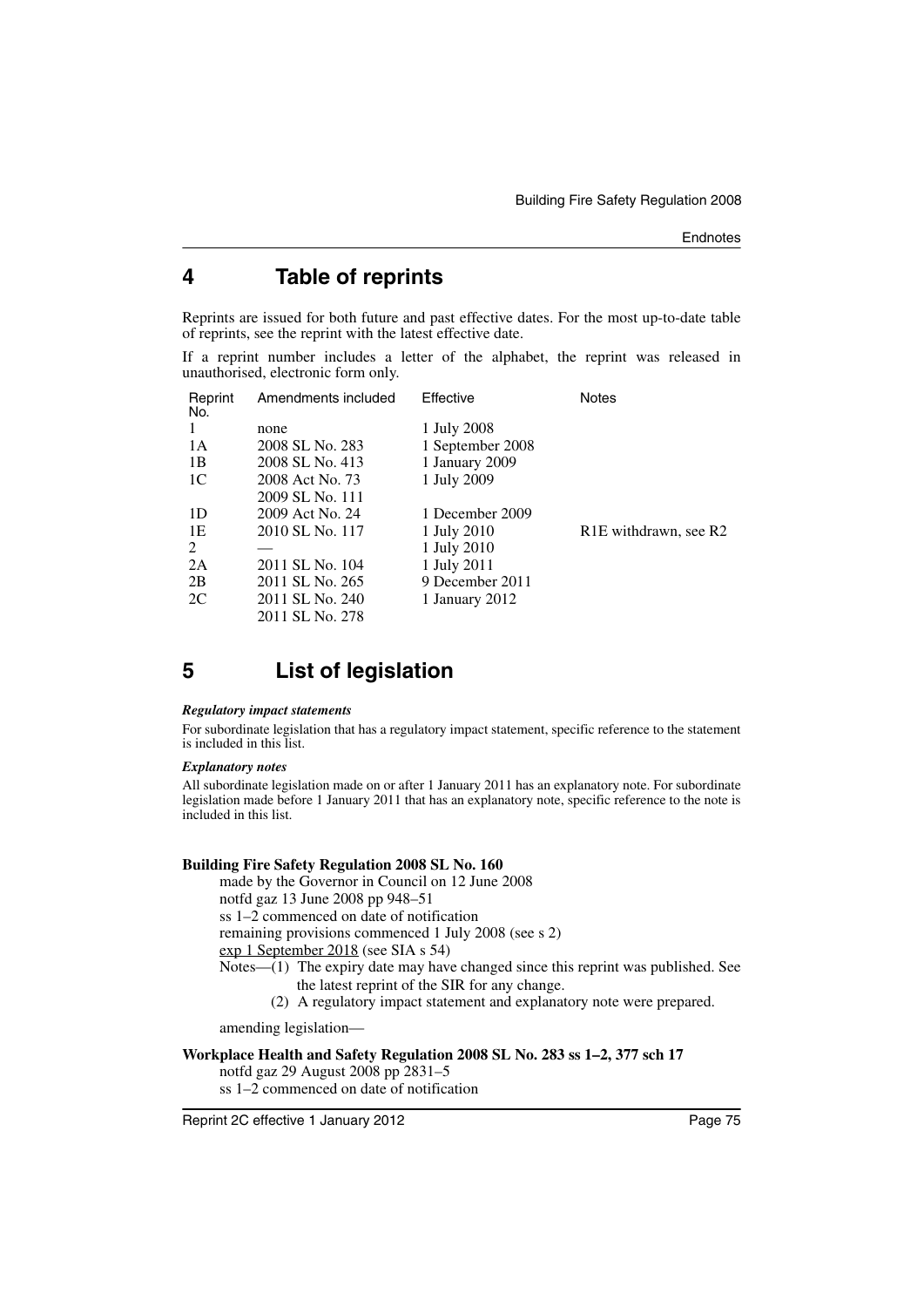| remaining provisions commenced 1 September 2008 (see s 2)<br>Note—Two regulatory impact statements and an explanatory note were prepared.                                                                                                                                                     |
|-----------------------------------------------------------------------------------------------------------------------------------------------------------------------------------------------------------------------------------------------------------------------------------------------|
| Residential Tenancies and Rooming Accommodation Act 2008 No. 73 ss 1–2, 554 sch<br>1                                                                                                                                                                                                          |
| date of assent 11 December 2008<br>ss 1–2 commenced on date of assent<br>remaining provisions commenced 1 July 2009 (2009 SL No. 40)                                                                                                                                                          |
| Building Fire Safety and Other Legislation Amendment Regulation (No. 1) 2008 SL<br>No. 413 pts 1-2                                                                                                                                                                                            |
| notfd gaz 12 December 2008 pp 2044-53<br>ss 1–2 commenced on date of notification<br>remaining provisions commenced 1 January 2009 (see s 2)                                                                                                                                                  |
| Building Fire Safety Amendment Regulation (No. 1) 2009 SL No. 111<br>notfd gaz 26 June 2009 pp 831-7                                                                                                                                                                                          |
| ss 1–2 commenced on date of notification<br>remaining provisions commenced 1 July 2009 (see s 2)                                                                                                                                                                                              |
| Queensland Civil and Administrative Tribunal (Jurisdiction Provisions) Amendment<br>Act 2009 No. 24 ss 1–2, ch 3 pt 1<br>date of assent 26 June 2009<br>ss 1–2 commenced on date of assent<br>remaining provisions commenced 1 December 2009 (2009 SL No. 252)                                |
| Community Safety (Fees) Amendment Regulation (No. 1) 2010 SL No. 117 pts 1, 3<br>notfd gaz 18 June 2010 pp 529-35<br>ss 1-2 commenced on date of notification<br>remaining provisions commenced 1 July 2010 (see s 2)<br>Note—An explanatory note was prepared.                               |
| Community Safety (Fees) Amendment Regulation (No. 1) 2011 SL No. 104 pts 1, 3<br>notfd gaz 24 June 2011 pp 534-8                                                                                                                                                                              |
| ss 1–2 commenced on date of notification<br>remaining provisions commenced 1 July 2011 (see s 2)                                                                                                                                                                                              |
| Work Health and Safety Regulation 2011 SL No. 240 ss 1, 2(4), ch 14 pt 14.1<br>notfd gaz 25 November 2011 pp 603-6<br>ss 1-2 commenced on date of notification<br>remaining provisions commenced 1 January 2012 on the commencement of s 277 of<br>the Act (see $s$ 2(4) and 2011 SL No. 238) |
| Building and Other Legislation Amendment Regulation (No. 4) 2011 SL No. 265 s 1,<br>pt 3                                                                                                                                                                                                      |
| notfd gaz 9 December 2011 pp 729-35<br>commenced on date of notification                                                                                                                                                                                                                      |
| Education and Care Services National Law (Queensland) Regulation 2011 SL No.<br>278 pts 1, 3<br>notfd gaz 9 December 2011 pp 729-35                                                                                                                                                           |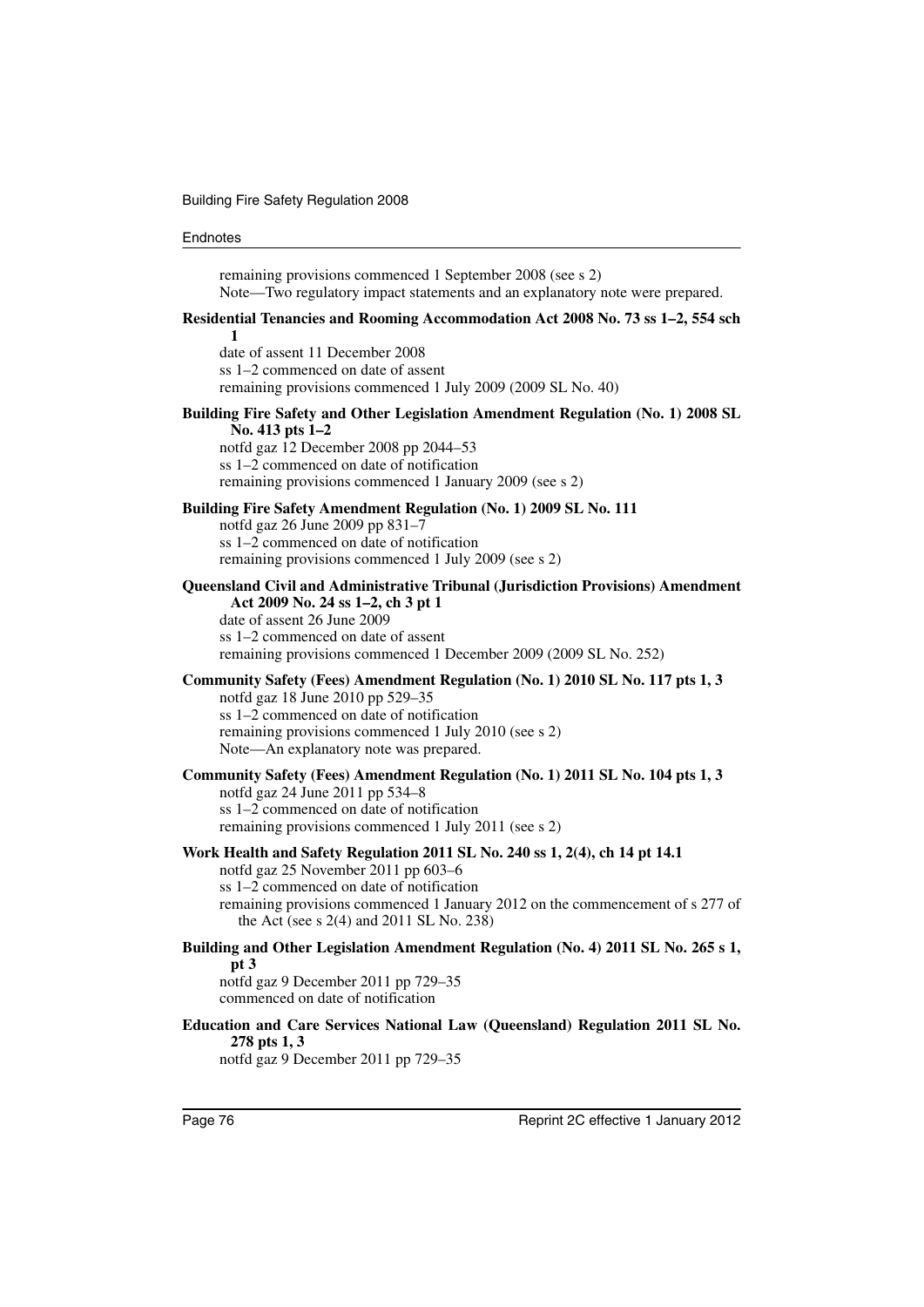ss 1–2 commenced on date of notification remaining provisions commenced 1 January 2012 (see s 2)

## <span id="page-78-0"></span>**6 List of annotations**

| s <sub>7</sub>                      | Person not to obstruct an evacuation route<br>amd 2009 SL No. 111 s 4                                                                      |
|-------------------------------------|--------------------------------------------------------------------------------------------------------------------------------------------|
| s <sub>8</sub>                      | Occupier not to allow evacuation route to be obstructed<br>amd 2009 SL No. 111 s 5                                                         |
|                                     | Locking doors—children in education and care service premises or child care centres<br>or persons in custody                               |
| prov hdg<br>s <sub>12</sub>         | amd 2011 SL No. 278 s 5(1)<br>amd 2011 SL No. 278 s 5(2)-(4)                                                                               |
| s50                                 | Maintenance of prescribed fire safety installations—QDC, part MP6.1<br>sub 2008 SL No. 413 s 4                                             |
| s <sub>51</sub>                     | Maintenance of prescribed fire safety installations-relevant former AS<br>om 2008 SL No. 413 s 4                                           |
| s <sub>52</sub>                     | Maintenance of prescribed fire safety installations-no relevant or appropriate AS<br>om 2008 SL No. 413 s 4                                |
| s <sub>53</sub>                     | <b>Notifying critical defects</b><br>amd 2008 SL No. 413 s 5                                                                               |
| s 54                                | Maintenance of prescribed fire safety installations<br>amd 2008 SL No. 413 s 6                                                             |
| s55                                 | <b>Keeping record of maintenance</b><br>amd 2008 SL No. 413 s 7                                                                            |
| <b>Occupier statements</b><br>s 55A | ins 2008 SL No. 413 s 8                                                                                                                    |
| $s$ 55 $B$                          | Record keeping requirements for occupiers of particular buildings<br>ins 2008 SL No. 413 s 8                                               |
| s 70                                | <b>False or misleading documents</b><br>amd 2008 SL No. 413 s 9                                                                            |
| s 73                                | Fee for an objection—Fire Service Act, s 104SB<br>om 2009 Act No. 24 s 96                                                                  |
| s 74                                | Preliminary meeting fee for proposed building development application<br>amd 2009 SL No. 111 s 6; 2010 SL No. 117 s 6; 2011 SL No. 104 s 6 |
| s 75                                | Fee for fire safety report for a building<br>amd 2009 SL No. 111 s 7; 2010 SL No. 117 s 7; 2011 SL No. 104 s 7                             |